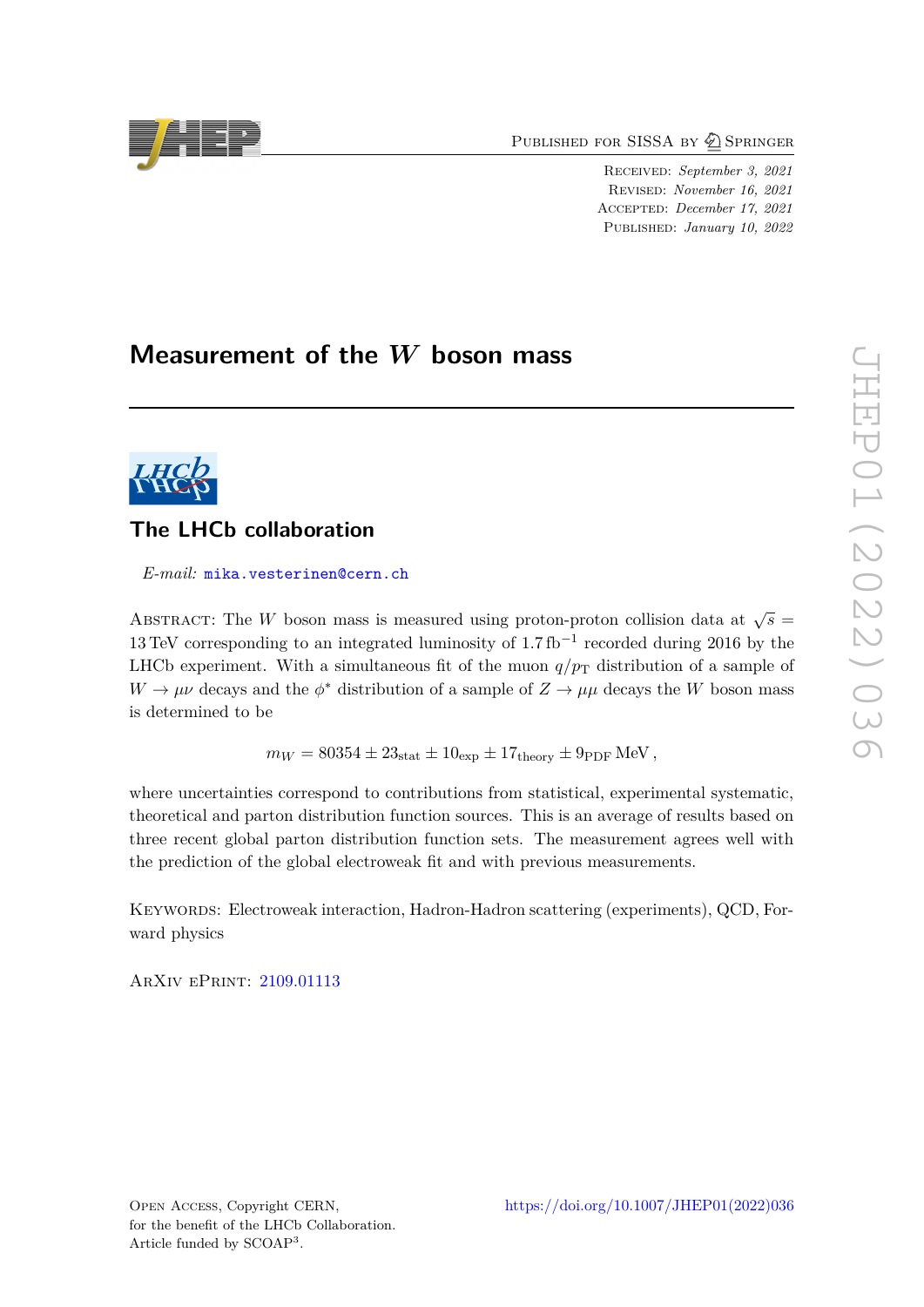# **Contents**

|                | 1 Introduction                                                | $\mathbf 1$             |
|----------------|---------------------------------------------------------------|-------------------------|
| $\bf{2}$       | Data sets and event selection                                 | $\overline{\mathbf{4}}$ |
| 3              | Selection of W boson, Z boson and quarkonia signal candidates | $5\phantom{.0}$         |
| 4              | Momentum calibration and modelling                            | $\bf{6}$                |
| 5              | <b>Efficiency corrections</b>                                 | 8                       |
| 6              | <b>QCD</b> background model                                   | 12                      |
| $\overline{7}$ | Modelling $W$ and $Z$ boson production                        | 13                      |
|                | Candidate QCD programs<br>7.1                                 | 14                      |
|                | QCD weighting and transverse momentum model<br>7.2            | 14                      |
|                | 7.3<br>Angular scale factors                                  | 16                      |
|                | Parametric correction at high transverse momentum<br>7.4      | 17                      |
|                | 7.5 QED weighting                                             | 17                      |
| 8              | $W$ boson mass fit                                            | 18                      |
|                | Data challenge tests<br>8.1                                   | 20                      |
|                | 8.2 Fit results                                               | 20                      |
|                | 9 Systematic uncertainties and cross-checks                   | $\overline{22}$         |
|                | 10 Summary and conclusion                                     | 24                      |
|                | The LHCb collaboration                                        | 32                      |

# <span id="page-1-0"></span>**1 Introduction**

The *W* boson mass  $(m_W)$  is directly related to electroweak (EW) symmetry breaking in the Standard Model (SM) [\[1](#page-27-0)[–3\]](#page-27-1). At tree level,  $m_W = gv/2$  where *g* is the weak-isospin coupling and  $v$  is the vacuum expectation value of the Higgs field. Going beyond tree level the boson masses and couplings receive loop corrections. The value of  $m_W$  is related to the precisely measured fine-structure constant  $(\alpha)$ , the mass of the *Z* boson  $(m_Z)$  and the Fermi constant  $(G_F)$ , as [\[4,](#page-27-2) [5\]](#page-28-0)

<span id="page-1-1"></span>
$$
m_W^2 \left(1 - \frac{m_W^2}{m_Z^2}\right) = \frac{\pi \alpha}{\sqrt{2}G_F}(1 + \Delta),\tag{1.1}
$$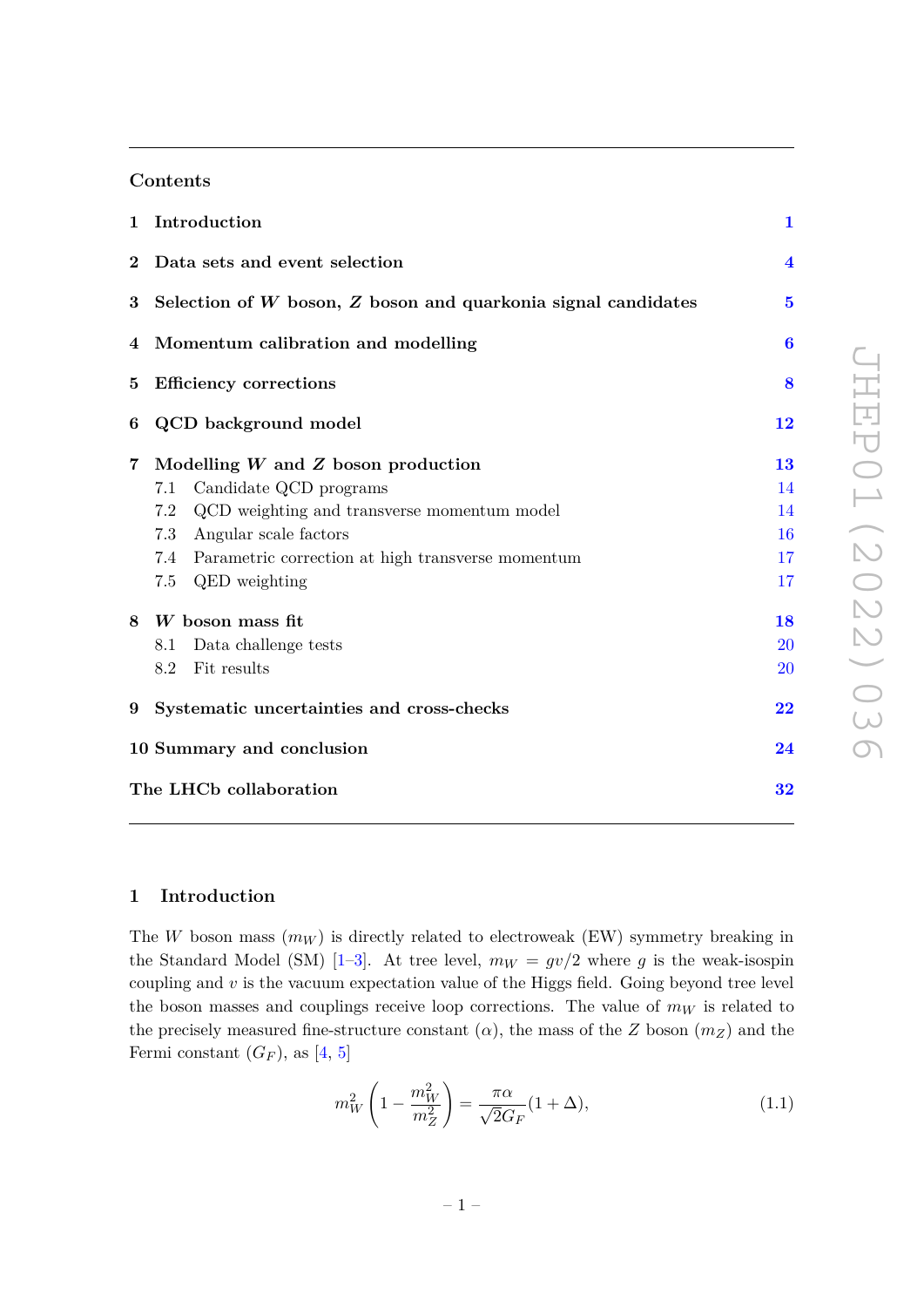where  $\Delta$  encapsulates the loop-level corrections. A global fit of EW observables, excluding direct measurements of  $m_W$ , yields a prediction of  $m_W = 80354 \pm 7$  MeV [\[6\]](#page-28-1).<sup>[1](#page-2-0)</sup> This can be compared with direct measurements to test for possible beyond SM contributions to  $\Delta$ in eq. [\(1.1\)](#page-1-1). The 2020 PDG average of direct measurements is  $m_W = 80379 \pm 12$  MeV [\[7\]](#page-28-2). The sensitivity of the global EW fit to physics beyond the SM is primarily limited by the precision of the direct measurements of  $m_W$  [\[6\]](#page-28-1). Furthermore, the uncertainty in the prediction is expected to reduce as the top-quark mass, which is the leading source of the parametric uncertainty, is determined more precisely in the future.

The value of  $m_W$  was measured to a precision of 33 MeV at the Large Electron-Positron (LEP) collider [\[8\]](#page-28-3) at CERN and to a precision of 16 MeV in an average [\[9\]](#page-28-4) of measurements by the CDF [\[10\]](#page-28-5) and D0 [\[11\]](#page-28-6) experiments at the Fermilab Tevatron collider. The first measurement at the LHC was performed by the ATLAS collaboration and has an uncertainty of 19 MeV [\[12\]](#page-28-7). The hadron collider measurements are based on three observables in leptonic *W* boson decays, namely the transverse mass, missing transverse momentum and charged lepton transverse momentum  $(p_T)$ . At hadron colliders, the lepton  $p_T$  is measured with good resolution but it is strongly influenced by the *W* boson transverse momentum distribution, the modelling of which is a potential source of a limiting systematic uncertainty. However, the resolution of the transverse mass is degraded by the pile-up of proton-proton interactions in the same bunch crossing. Therefore, the lepton  $p<sub>T</sub>$  was the most sensitive observable in the recent measurement performed by the ATLAS collaboration. Despite being based on a small subset of the data recorded to date, the ATLAS measurement of *m<sup>W</sup>* is already limited by uncertainties in modelling *W* boson production, in particular the parton distribution functions (PDFs) of the proton.

The potential for a measurement based on the muon  $p<sub>T</sub>$  with the LHCb experiment is studied in ref. [\[13\]](#page-28-8). It was estimated that LHCb data collected in LHC Run 2, at a proton-proton (*pp*) centre of mass energy  $\sqrt{s} = 13$  TeV, would allow a measurement with a statistical precision of around 10 MeV. Owing to the complementary pseudorapidity (*η*) coverage of the LHCb experiment with respect to the ATLAS and CMS experiments, it was demonstrated in ref. [\[13\]](#page-28-8) that the PDF uncertainty could partially cancel in an average of *m<sup>W</sup>* measurements by the LHC experiments.

In this paper a first measurement of  $m_W$  is presented using  $W \to \mu \nu$  decays, including both  $W$  boson and muon charges, collected at the LHCb experiment.<sup>[2](#page-2-1)</sup> This measurement considers the muon  $q/p<sub>T</sub>$  distribution, where *q* is the muon charge. Figure [1](#page-3-0) (left) illustrates how the shape of the muon  $q/p<sub>T</sub>$  distribution in simulated *W* boson decays is influenced by variations in  $m_W$  of  $\pm 300$  MeV, which corresponds to roughly ten times the target precision of the present analysis. The  $q/p<sub>T</sub>$  variable allows all muons with  $p<sub>T</sub> > 24$  GeV to be visualised; those with  $28 < p_T < 52$  GeV are used to determine  $m_W$ , while consistent control of the fit can be demonstrated in the region  $p_T > 52$  GeV.

The  $p_T$  of a muon produced by the decay of a  $W$  boson has a strong dependence on the *W* boson transverse momentum  $(p_T^W)$ . Direct measurements of the  $p_T^W$  distribution

<span id="page-2-0"></span><sup>&</sup>lt;sup>1</sup>Throughout this paper natural units with  $c = 1$  are used.

<span id="page-2-1"></span><sup>2</sup>The inclusion of charge-conjugate processes is implied throughout unless otherwise specified.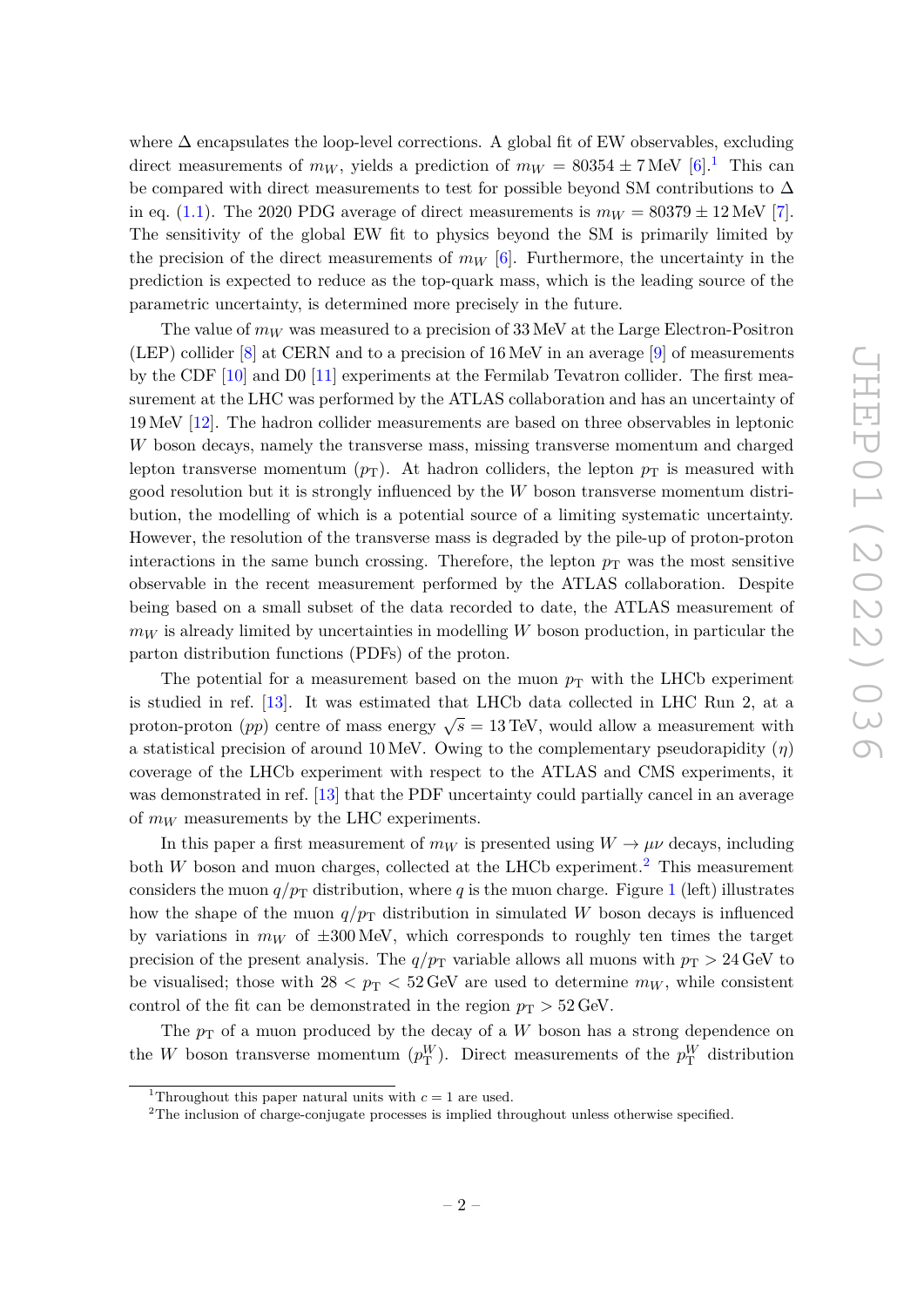

<span id="page-3-0"></span>**Figure 1**. Muon  $q/p_T$  distribution in simulated  $W \to \mu \nu$  events with variations in (left)  $m_W$  and (right) the  $A_3$  coefficient. The dashed vertical lines indicate the two  $p<sub>T</sub>$  ranges that are included in the  $m_W$  fit.

have been reported by the ATLAS [\[14\]](#page-28-9) and CMS [\[15\]](#page-28-10) collaborations but the intervals are necessarily coarse due to the limited  $p_T^W$  resolution. Measurements of the transverse momentum distribution for *Z* boson production  $(p_T^Z)$  are therefore used to validate the predictions for the  $p_T^W$  distribution.<sup>[3](#page-3-1)</sup> The angular variable  $\phi^*$  [\[16\]](#page-28-11), defined in eq. [\(4.2\)](#page-6-1), is used in this analysis as a proxy for  $p_T^Z$  since its distribution can be measured more precisely than that of  $p_T^Z$ . Parton-shower programs such as PYTHIA [\[17\]](#page-28-12) can be tuned (e.g. ref. [\[18\]](#page-28-13)) to describe the  $p_T^Z$  and  $\phi^*$  data at the per cent level but it is challenging to reliably translate such tunes to *W* boson production. However, a *W*-boson-specific tuning of a parton-shower model can be performed simultaneously with a determination of  $m_W$  [\[19\]](#page-28-14).

If electroweak corrections are neglected then the production and leptonic decay of the *W* boson factorise such that the differential cross-section can be written as

<span id="page-3-2"></span>
$$
\frac{d\sigma}{dp_T^W dy dM d \cos \vartheta d\varphi} = \frac{3}{16\pi} \frac{d\sigma^{unpol.}}{dp_T^W dy dM}
$$
\n
$$
\times \left\{ (1 + \cos^2 \vartheta) + A_0 \frac{1}{2} (1 - 3 \cos^2 \vartheta) + A_1 \sin 2\vartheta \cos \varphi + A_2 \frac{1}{2} \sin^2 \vartheta \cos 2\varphi + A_3 \sin \vartheta \cos \varphi + A_4 \cos \vartheta + A_5 \sin^2 \vartheta \sin 2\varphi + A_6 \sin 2\vartheta \sin \varphi + A_7 \sin \vartheta \sin \varphi \right\},
$$
\n(1.2)

where  $\vartheta$  and  $\varphi$  are the lepton decay angles defined in a suitable frame (the Collins-Soper frame [\[20\]](#page-28-15) is used in this analysis), and  $p_T^W$ , *y* and *M* denote the transverse momentum, rapidity and mass of the final state lepton pair, respectively. An equivalent expression applies to  $Z \to \mu\mu$  production. The eight angular coefficients  $(A_i)$  are ratios of helicity cross-sections and depend on  $p_T^W$ , *y* and *M*;  $\sigma^{\text{unpol.}}$  is usually referred to as the unpolarised cross-section. The coefficients  $A_5 - A_7$  are numerically small because they only arise at

<span id="page-3-1"></span><sup>3</sup>For brevity *Z* denotes *Z/γ*<sup>∗</sup> .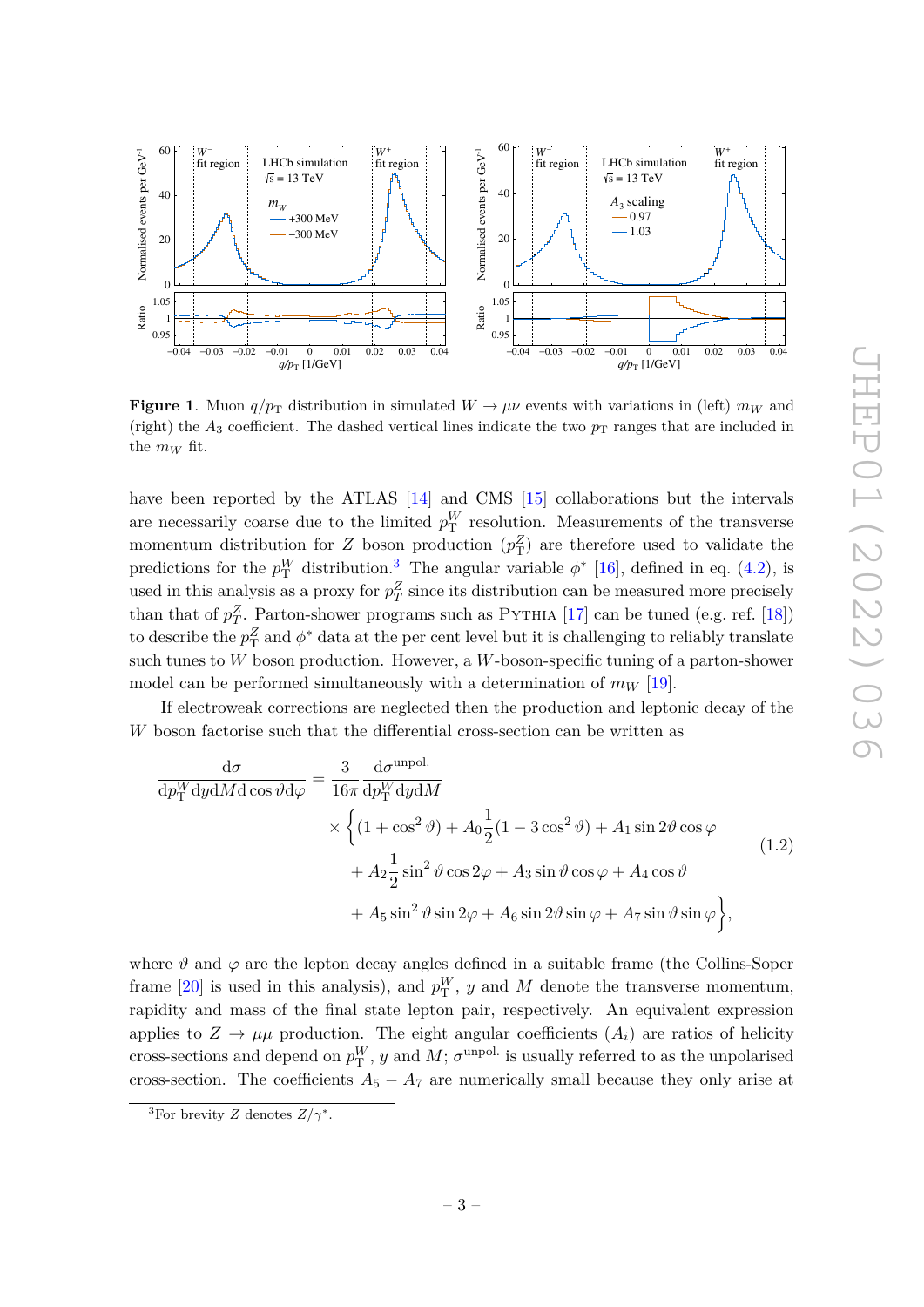second order, or higher, in the strong coupling constant  $(\alpha_s)$ .<sup>[4](#page-4-1)</sup> The coefficient  $A_3$  is particularly influential on the muon  $p<sub>T</sub>$  distribution. Figure [1](#page-3-0) (right) shows how the  $q/p<sub>T</sub>$ distribution in simulated *W* boson events, after the selection requirements described in section [3,](#page-5-0) changes when  $A_3$  is scaled up and down by  $3\%$ .

In this paper, the simulated samples are weighted in the full five-dimensional phase space of vector boson production and decay, using different models for the unpolarised cross-section, angular coefficients, and QED final-state radiation. Several PDF sets are used in the analysis but none of the analysed data were included in the determination of these PDF sets.

This paper is organised as follows. Section [2](#page-4-0) describes the data and simulated samples. Section [3](#page-5-0) details the signal candidate selection requirements. Section [4](#page-6-0) describes charge-dependent curvature corrections that are applied to the data and simulation. The determination of residual smearing corrections to the simulation with a simultaneous fit of  $Z \to \mu\mu$  and quarkonia decays is subsequently described. Section [5](#page-8-0) details the measurement of muon selection efficiencies and subsequent weight-based corrections to the simulation. Section [6](#page-12-0) describes the treatment of background arising from in-flight decays of light hadrons. Section [7](#page-13-0) sets out the modelling of vector boson production and decay. Section [8](#page-18-0) describes the simultaneous fit of the model to the muon  $p<sub>T</sub>$  distribution of *W* boson candidates and the  $\phi^*$  (defined in eq.  $(4.2)$ ) distribution of *Z* boson candidates to determine  $m_W$ . Section [9](#page-22-0) explains how results based on three different PDF sets are averaged, and summarises the systematic uncertainties. Several cross-checks of the measurement are reported. The impact of analysis choices and systematic variations on  $m_W$  is discussed throughout the paper. The conclusions of the analysis are presented in section [10.](#page-24-0)

# <span id="page-4-0"></span>**2 Data sets and event selection**

The LHCb detector [\[21,](#page-28-16) [22\]](#page-28-17) is a single-arm forward spectrometer covering the pseudorapidity range  $2 < \eta < 5$ , designed for the study of particles containing *b* or *c* quarks. The detector includes a high-precision tracking system consisting of a silicon-strip vertex detector surrounding the proton-proton (*pp*) interaction region [\[23\]](#page-29-0), a large-area silicon-strip detector located upstream of a dipole magnet with a bending power of about 4 Tm, and three stations of silicon-strip detectors and straw drift tubes [\[24\]](#page-29-1) placed downstream of the magnet. The tracking system provides a measurement of the momentum, *p*, of charged particles with a relative uncertainty that varies from 0.5% at low momentum to 1.0% at 200 GeV. The minimum distance of a track to a primary *pp* collision vertex (PV), the impact parameter, is measured with a resolution of  $(15 \oplus 29/p_T)$  µm, where  $p<sub>T</sub>$  is the component of the momentum transverse to the beam, in GeV. Different types of charged hadrons are distinguished using information from two ring-imaging Cherenkov detectors [\[25\]](#page-29-2). Photons, electrons and hadrons are identified by a calorimeter system consisting of scintillating-pad and preshower detectors, an electromagnetic calorimeter and a hadronic calorimeter. Muons are identified by a system composed of alternating layers of iron and multiwire proportional chambers [\[26\]](#page-29-3). The online event selection is performed by a

<span id="page-4-1"></span><sup>&</sup>lt;sup>4</sup>Throughout this paper  $\alpha_s$  denotes the strong coupling at the scale of the *Z* boson mass.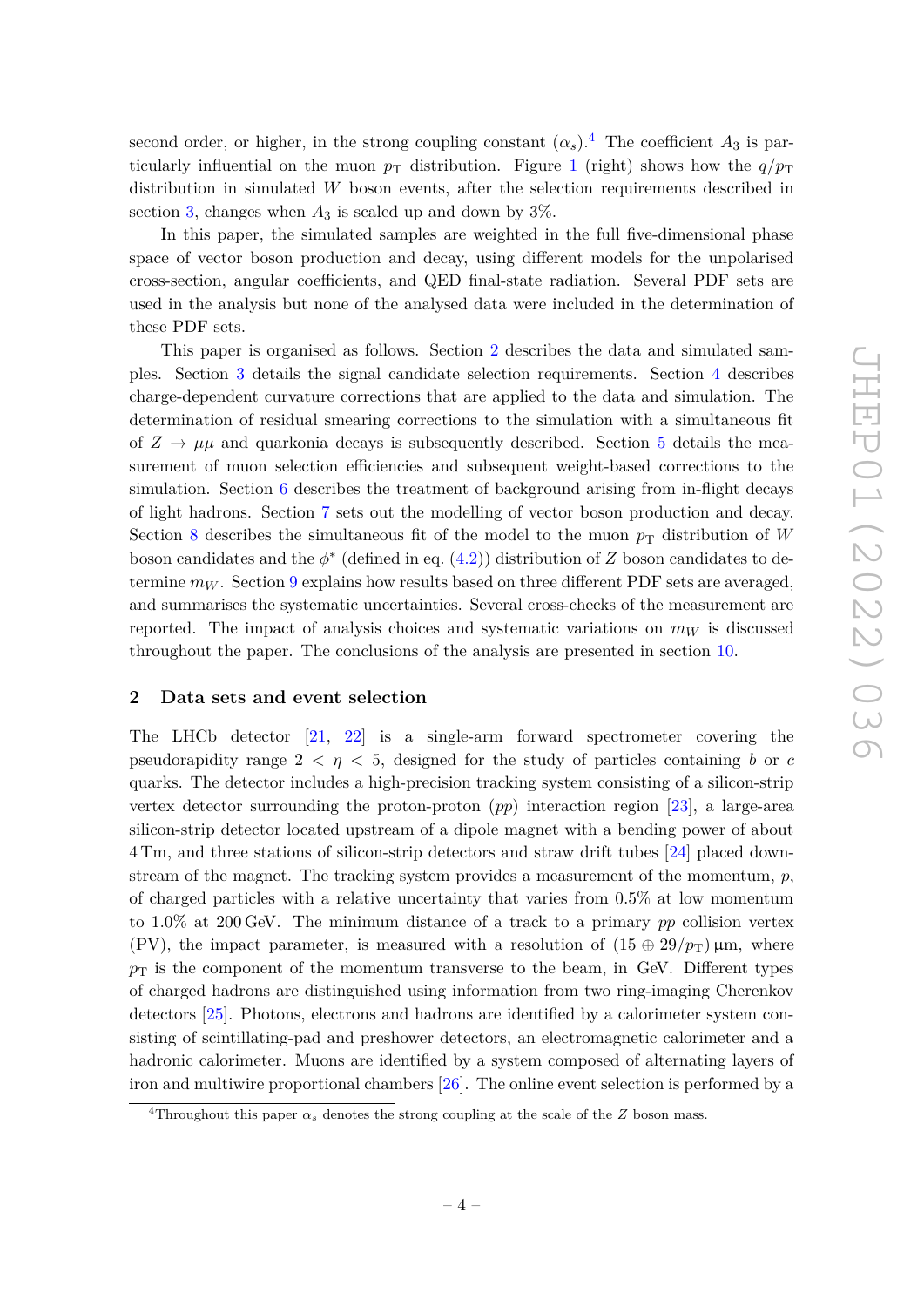trigger [\[27\]](#page-29-4), which consists of a hardware stage, based on information from the calorimeter and muon systems, followed by a software stage, which applies a full event reconstruction.

This analysis uses a data sample of *pp* collisions at  $\sqrt{s} = 13$  TeV recorded during 2016, corresponding to an integrated luminosity of about 1*.*7 fb−<sup>1</sup> . Roughly half of the data were recorded in each of the dipole magnet polarity configurations, resulting in a large degree of cancellation of charge-dependent curvature biases and their associated uncertainties. These data correspond to an average number of proton-proton interactions per bunch-crossing event of  $\mathcal{O}(1)$ .

During Run 2 the LHCb detector was aligned and calibrated in real-time [\[28\]](#page-29-5). The alignment of the tracking system is based on a  $\chi^2$  minimisation of the residuals of the clusters of tracker hits evaluated with a Kalman filter that takes into account multiple scattering and energy loss [\[29\]](#page-29-6). The alignment algorithm also permits mass and vertex constraints [\[30\]](#page-29-7). An optimised offline alignment, which includes  $Z \rightarrow \mu\mu$  events with a mass constraint that accounts for the natural width of the *Z* boson, is used to determine the track parameters. Since the real-time alignment is not optimised for the analysis of high- $p_T$  final states, this realignment improves the  $Z \to \mu\mu$  mass resolution by around 30%.

All signal and background processes are simulated using an LHCb specific tune [\[31\]](#page-29-8) of Pythia version 8.186 [\[17\]](#page-28-12). The interaction of the generated particles with the detector, and its response, are implemented using the GEANT4 toolkit  $[32, 33]$  $[32, 33]$  $[32, 33]$  as described in ref.  $[34]$ . Events are simulated with both polarity configurations and weights are assigned to events in each polarity such that the polarity distribution matches the recorded data.

### <span id="page-5-0"></span>**3 Selection of** *W* **boson,** *Z* **boson and quarkonia signal candidates**

Tracks are identified as muons if they are matched to hits in either three or all four of the most downstream muon stations depending on their momentum. They are then considered in this analysis if they are within the range  $1.7 < \eta < 5.0$ , and have a momentum of less than 2 TeV. The tracks must have a good fit quality and a relative momentum uncertainty of less than 6%.

Candidate  $W \to \mu\nu$  events are selected online by requiring that one identified muon satisfies the requirements of all stages of the trigger. At the hardware stage a  $p<sub>T</sub>$  of at least 6 GeV is required. The isolation of a muon is defined as the scalar sum of the transverse momenta of all charged and neutral particles, as selected by a particle-flow algorithm, described in ref. [\[35\]](#page-29-12), within  $(\Delta \eta)^2 + (\Delta \phi)^2 < 0.4^2$  around the muon, where  $\Delta \eta$ and  $\Delta\phi$  denote the separation in *η* and azimuthal angle around the beam direction ( $\phi$ ), respectively. Hadronic background contributions are suppressed by requiring the muon to have an isolation of less than 4 GeV. For the  $W \to \mu\nu$  selection the *η* range is tightened to  $2.2 < \eta < 4.4$  so that the area of the isolation cone is fully instrumented. The muon must satisfy  $\chi_{\text{IP}}^2$  < 9 where  $\chi_{\text{IP}}^2$  is defined by the difference in the vertex fit  $\chi^2$  of the PV with and without including the muon. Background from *Z* boson events is suppressed by rejecting events that contain a second muon with  $p_T > 25$  GeV and an opposite charge to that of the primary muon candidate. Roughly 2.4 million  $W \to \mu \nu$  candidates are selected in the range  $28 < p_T < 52$  GeV.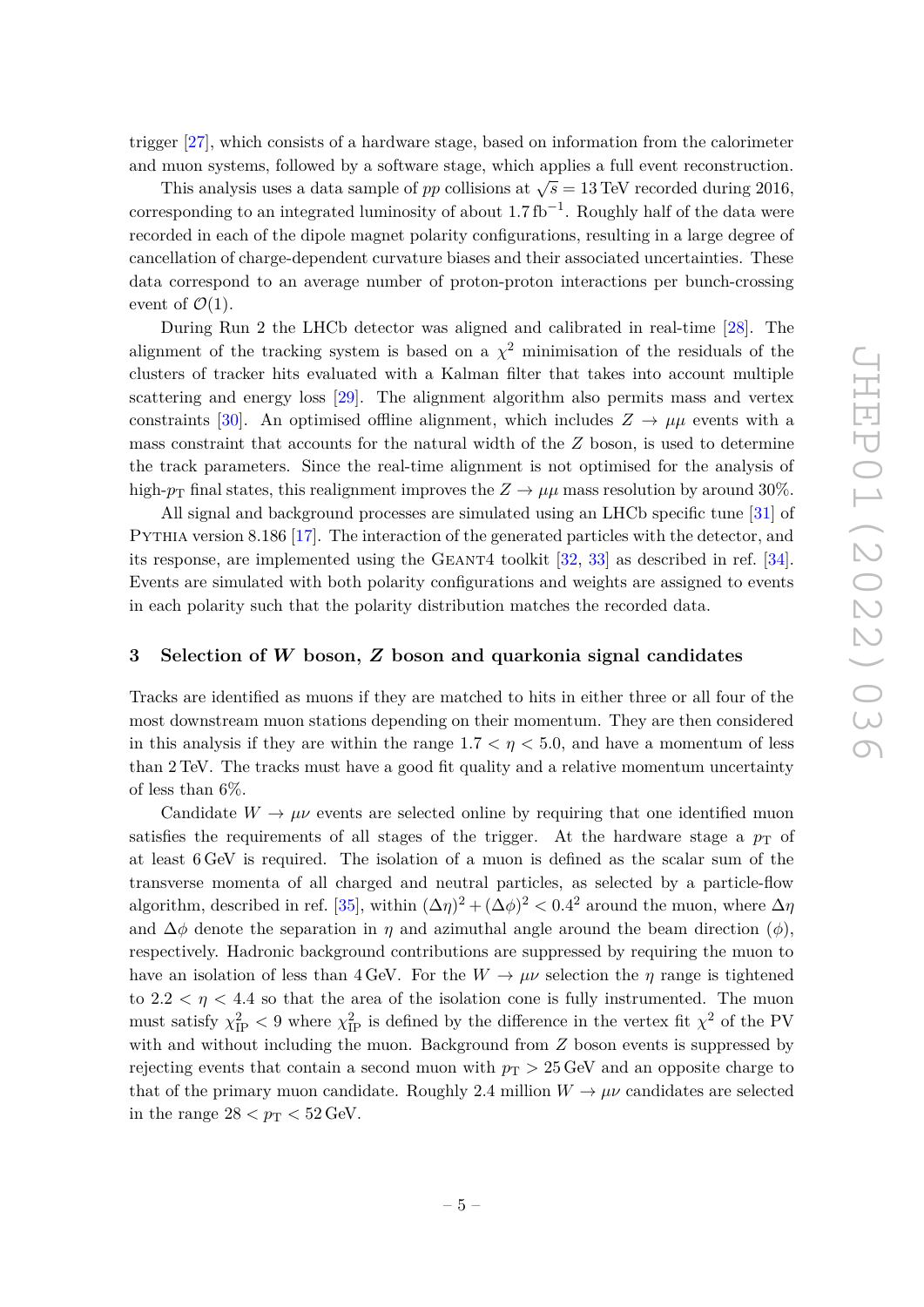Candidate  $Z \rightarrow \mu\mu$  events are reconstructed from combinations of two oppositely charged identified muons associated to the same PV with an invariant mass within  $\pm 14$  GeV of the known *Z* boson mass [\[7\]](#page-28-2). At least one muon must be matched to a single muon selection at all stages of the trigger. Both muons must have  $p_T > 20$  GeV, an isolation value below 10 GeV, and an impact parameter significance of less than ten standard deviations. Roughly 190 thousand  $Z \rightarrow \mu\mu$  candidates are selected.

Candidate  $J/\psi \to \mu\mu$  and  $\Upsilon(1S) \to \mu\mu$  events, which are primarily used to calibrate the modelling of the momentum measurement, are required to have a pair of oppositely charged identified muons. Both muons must have a transverse momentum above 3 GeV and satisfy a tighter muon identification requirement. In order to specifically select  $J/\psi \to \mu\mu$ candidates originating from *b*-hadron decays the decay vertices must be displaced from the nearest PV with a significance of at least three standard deviations. These selections retain roughly 1.0 million  $\Upsilon(1S) \to \mu\mu$  candidates and 220 thousand  $J/\psi \to \mu\mu$  candidates.

#### <span id="page-6-0"></span>**4 Momentum calibration and modelling**

The momentum scale can be precisely determined from the mass measurements of various resonances, including those that decay to muon pairs. However, charge-dependent curvature biases that shift *q/p* are challenging to estimate because their effect largely cancels in the mass of the resonances. They are also particularly important for the high momentum muons from *W* and *Z* boson decays. In ref. [\[36\]](#page-29-13) it was proposed to determine corrections using the so-called *pseudomass* variable in  $Z \rightarrow \mu\mu$  events

$$
\mathcal{M}^{\pm} = \sqrt{2p^{\pm}p_{\mathrm{T}}^{\pm}\frac{p^{\mp}}{p_{\mathrm{T}}^{\mp}}(1-\cos\theta)},\tag{4.1}
$$

where  $p^{\pm}$  and  $p_{\rm T}^{\pm}$  $\frac{1}{T}$  are the momenta and transverse momenta of the  $\mu^{\pm}$ , respectively. The opening angle between the two muons is denoted  $\theta$ . Crucially, the value of  $\mathcal{M}^{\pm}$  is independent of the magnitude of the momentum of the  $\mu^{\mp}$  and is therefore directly sensitive to curvature biases affecting the  $\mu^{\pm}$  candidate. The pseudomass is an approximation of the dimuon mass under the assumption that the dimuon system has zero momentum transverse to the bisector of the two lepton transverse momenta. The  $\phi^*$  observable is defined as [\[16\]](#page-28-11)

<span id="page-6-1"></span>
$$
\phi^* = \frac{\tan((\pi - \Delta\phi)/2)}{\cosh(\Delta\eta/2)} \sim \frac{p_\text{T}^Z}{M},\tag{4.2}
$$

where  $\Delta\phi$  is the azimuthal opening angle between the two leptons and  $\Delta\eta$  is the difference between the pseudorapidities of the negatively and positively charged lepton. In events with small values of  $\phi^*$  the pseudomass better approximates the dimuon mass. The pseudomass distributions for events with  $\phi^*$  < 0.05 are studied in intervals of  $\phi$  and  $\eta$  of the  $\mu^{\pm}$  candidate, with a further categorisation into candidates traversing the silicon strip or straw drift tube detectors downstream of the magnet. A maximum likelihood fit of the  $\mathcal{M}^{\pm}$  distributions is performed for each of these detector regions. The signal shapes are described by the sum of a resonant Crystal-Ball [\[37\]](#page-29-14) component and a nonresonant component represented by an exponential function. The means of the  $\mathcal{M}^{\pm}$  Crystal-Ball functions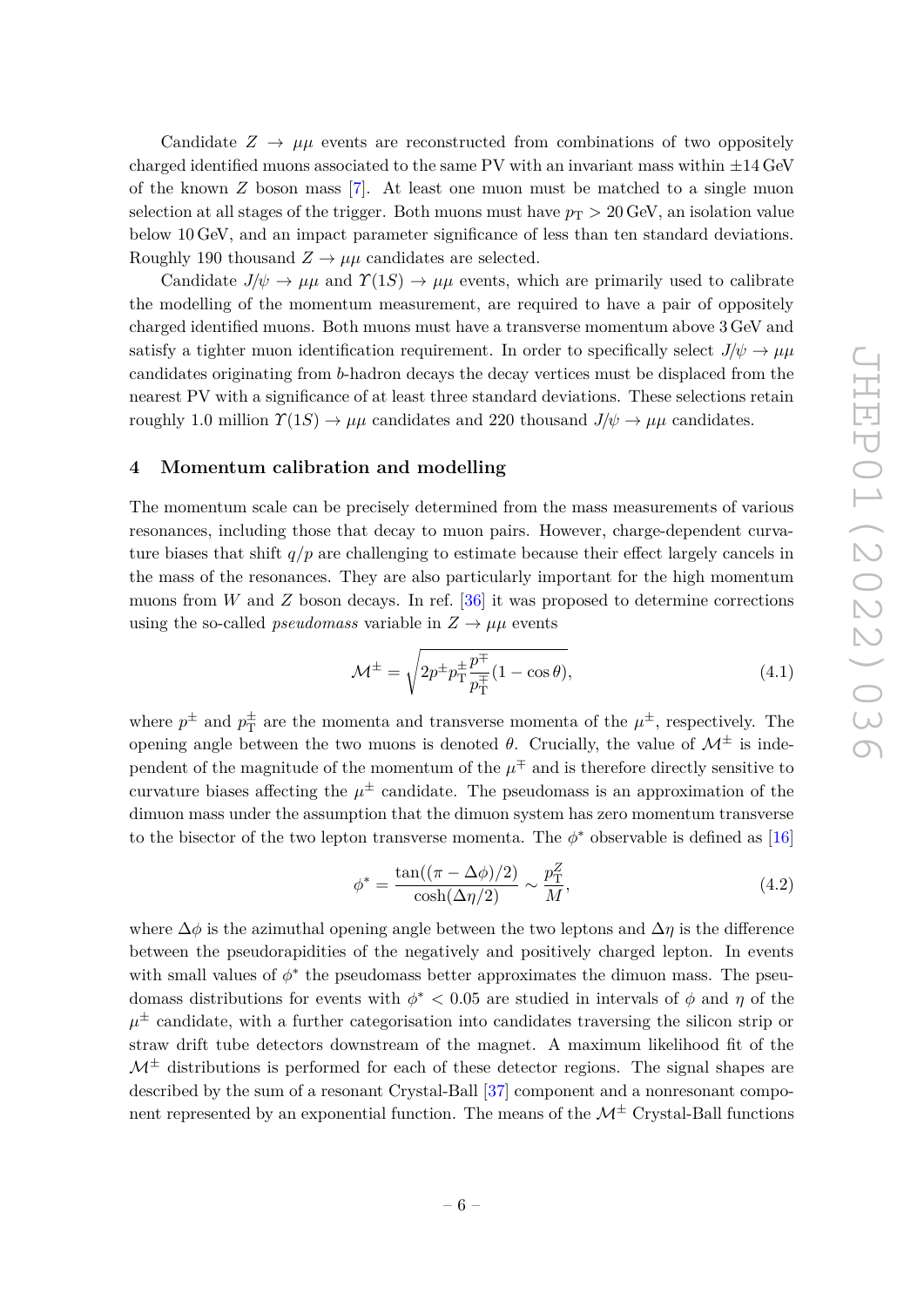

<span id="page-7-0"></span>**Figure 2**. Curvature corrections as a function of the detector region index (depends on *η*, *φ* and tracking detector, as described in the text) for (left) data and (right) simulation. The corrections are shown for both polarity configurations. The periodic pattern corresponds to a dependence on pseudorapidity that repeats in the intervals of the azimuthal angle.

are parameterised as  $\overline{M}(1 \pm \mathcal{A})$ , where  $\mathcal A$  and  $\overline{M}$  are freely varying asymmetry and mass parameters, respectively. The resulting  $q/p$  corrections, which are given by  $A/\bar{p}$  where  $\bar{p}$ is the average muon momentum for a given interval in  $\eta$  and  $\phi$ , are presented for the data and simulation for both polarity configurations in figure [2.](#page-7-0)

After the curvature corrections are applied to the data and simulation, the momenta of the simulated muons are smeared to match those in the data, as described below, according to

<span id="page-7-1"></span>
$$
\frac{q}{p} \to \frac{q}{p \cdot \mathcal{N}(1 + \alpha, \sigma_{\text{MS}})} + \mathcal{N}\left(\delta, \frac{\sigma_{\delta}}{\cosh \eta}\right),\tag{4.3}
$$

where  $\mathcal{N}(a, b)$  represents a random number sampled from a Gaussian distribution with mean *a* and width *b*. The  $\sigma_{\text{MS}}$  and  $\sigma_{\delta}$  parameters correspond to the multiple scattering and curvature measurement contributions to the resolution, respectively. The smearing model includes six parameters in total. There are two momentum scale parameters *α* corresponding to the  $2.2 < \eta < 4.4$  region, which coincides with the selection of *W* boson candidates, and the  $\eta < 2.2$  region. A single  $\delta$  parameter, corresponding to a curvature bias, covers the region  $2.2 < \eta < 4.4$ , while the value of  $\delta$  is fixed to zero in the region  $\eta < 2.2$ . There are two  $\sigma_{\delta}$  parameters corresponding to the 2.2  $\lt \eta \lt 4.4$  and  $\eta \lt 2.2$  regions, while a single  $\sigma_{\text{MS}}$  parameter is found to adequately cover all *η* values. The empirical  $1/\cosh \eta$ dependence of the second term in eq. [\(4.3\)](#page-7-1) improves the modelling of the *η* dependence in the  $Z \rightarrow \mu\mu$  mass distribution. As a further correction to eq. [\(4.3\)](#page-7-1), the value of  $\sigma_{\text{MS}}$  is increased by a factor of 1.5 in the region  $\eta > 3.3$  since this improves the agreement between data and simulation in the  $\eta$  dependence of the quarkonia mass distributions.

The six smearing parameters are determined in a simultaneous fit of  $J/\psi \to \mu\mu$ , *Y*(1*S*)  $\rightarrow \mu\mu$  and *Z*  $\rightarrow \mu\mu$  candidates in data and simulation. A total of 36 dimuon invariant mass distributions are used in the fit. First, there are three *η* regions covering  $\eta$  < 2.2, 2.2 <  $\eta$  < 3.3 and 3.3 <  $\eta$  < 4.4, which result in six categories that depend on the *η* regions of the two muons. The quarkonia mass distributions are only used in categories with both muons having  $\eta > 2.2$ . In the subset of the  $\eta$  categories with both muons in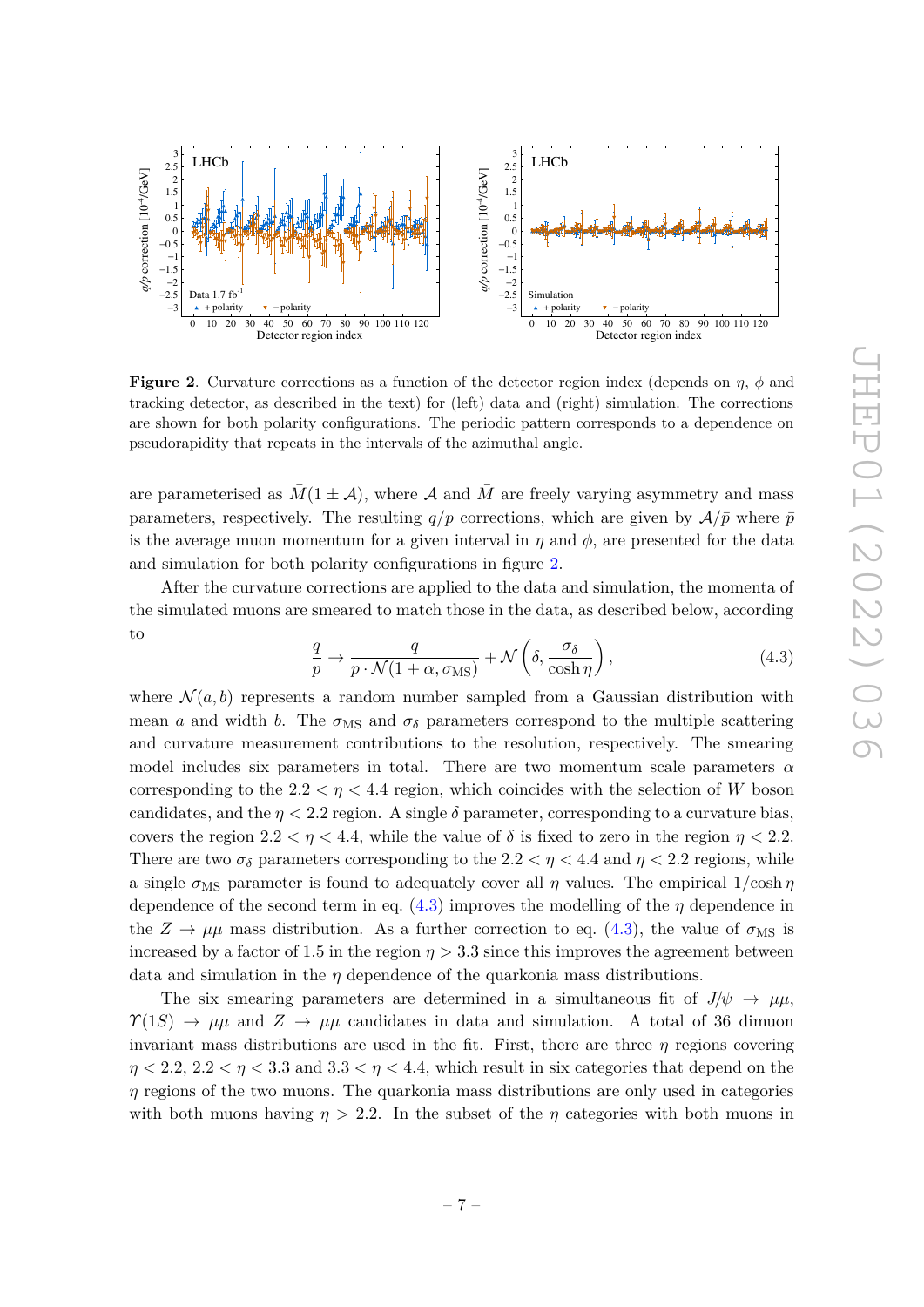| Parameter                                                             | Fit value                                           |
|-----------------------------------------------------------------------|-----------------------------------------------------|
| $\alpha$ ( $\eta$ < 2.2)                                              | $(0.58 \pm 0.10) \times 10^{-3}$                    |
| $\alpha$ (2.2 < $\eta$ < 4.4)                                         | $(-0.0054 \pm 0.0025) \times 10^{-3}$               |
| $\delta$                                                              | $(-0.48 \pm 0.37) \times 10^{-6}$ GeV <sup>-1</sup> |
| $\sigma_{\delta}$ ( $\eta$ < 2.2)                                     | $(17.7 \pm 1.2) \,\text{keV}^{-1}$                  |
| $\sigma_{\delta}$ (2.2 < $\eta$ < 4.4) (14.9 ± 0.9) keV <sup>-1</sup> |                                                     |
| $\sigma_{\rm MS}$                                                     | $(2.015 \pm 0.019) \times 10^{-3}$                  |

<span id="page-8-1"></span>**Table 1**. Parameters in the momentum smearing model where the uncertainties quoted are statistical.

 $\eta$  > 2.2, the  $Z \rightarrow \mu\mu$  data are split into three intervals of the asymmetry between the momenta of the two muons, which provides a first order sensitivity to the  $\delta$  parameters. Finally, all categories are divided by magnet polarity.

As in previous studies of  $Z \to \mu\mu$  production with the LHCb experiment [\[38\]](#page-29-15), the background under the  $Z \rightarrow \mu\mu$  peak is low enough to be neglected but the fit includes exponential functions for the background contributions under the quarkonia resonance peaks. The fractions and slopes of these exponential components vary freely in the fit.

The total  $\chi^2$  from the fit is [1](#page-8-1)862 for 2082 degrees of freedom. Table 1 shows the fit values of the six parameters in the smearing model. The  $\delta$  values are close to zero as expected given the curvature corrections that have already been applied. Figure [3](#page-9-0) shows the dimuon mass distributions for the *Z*,  $\Upsilon(1S)$  and  $J/\psi$  samples after combining all categories with both muons in the  $2.2 < \eta < 4.4$  range.

The statistical uncertainties in the smearing parameters result in an uncertainty in  $m_W$  of 3 MeV. The uncertainty in the world average of the  $\Upsilon(1S)$  mass [\[7\]](#page-28-2) leads to an uncertainty of 2 MeV. The uncertainty in the  $J/\psi$  mass is negligible compared to that in the  $\Upsilon(1,S)$  mass. The  $\Upsilon(1, S)$  and the *Z* masses have comparable relative uncertainties but the latter has a negligible effect given the limited size of the *Z* boson sample. The amount of material in the detector, which affects the modelling of energy losses, is varied by 10%, leading to an uncertainty of 3 MeV. A total uncertainty of 5 MeV is attributed to the shifts in  $m_W$  corresponding to: an alternative form of the  $1/\cosh \eta$  factor in eq. [\(4.3\)](#page-7-1); and a variation in the *η* region over which  $\sigma_{\text{MS}}$  is scaled. An uncertainty of 2 MeV is attributed to the modelling of the radiative tails in the  $\mathcal{Y}(1S)$  and  $J/\psi$  simulation, using the methods described in ref. [\[39\]](#page-29-16). The total uncertainty attributed to the modelling of the momentum scale and resolution is 7 MeV.

#### <span id="page-8-0"></span>**5 Efficiency corrections**

Corrections to the simulation are required for the muon trigger, identification, tracking and isolation efficiencies. The efficiencies are measured using a combination of  $Z \rightarrow \mu\mu$  and, in the case of the trigger efficiency,  $\mathcal{Y}(1S) \to \mu\mu$  samples. Positively and negatively charged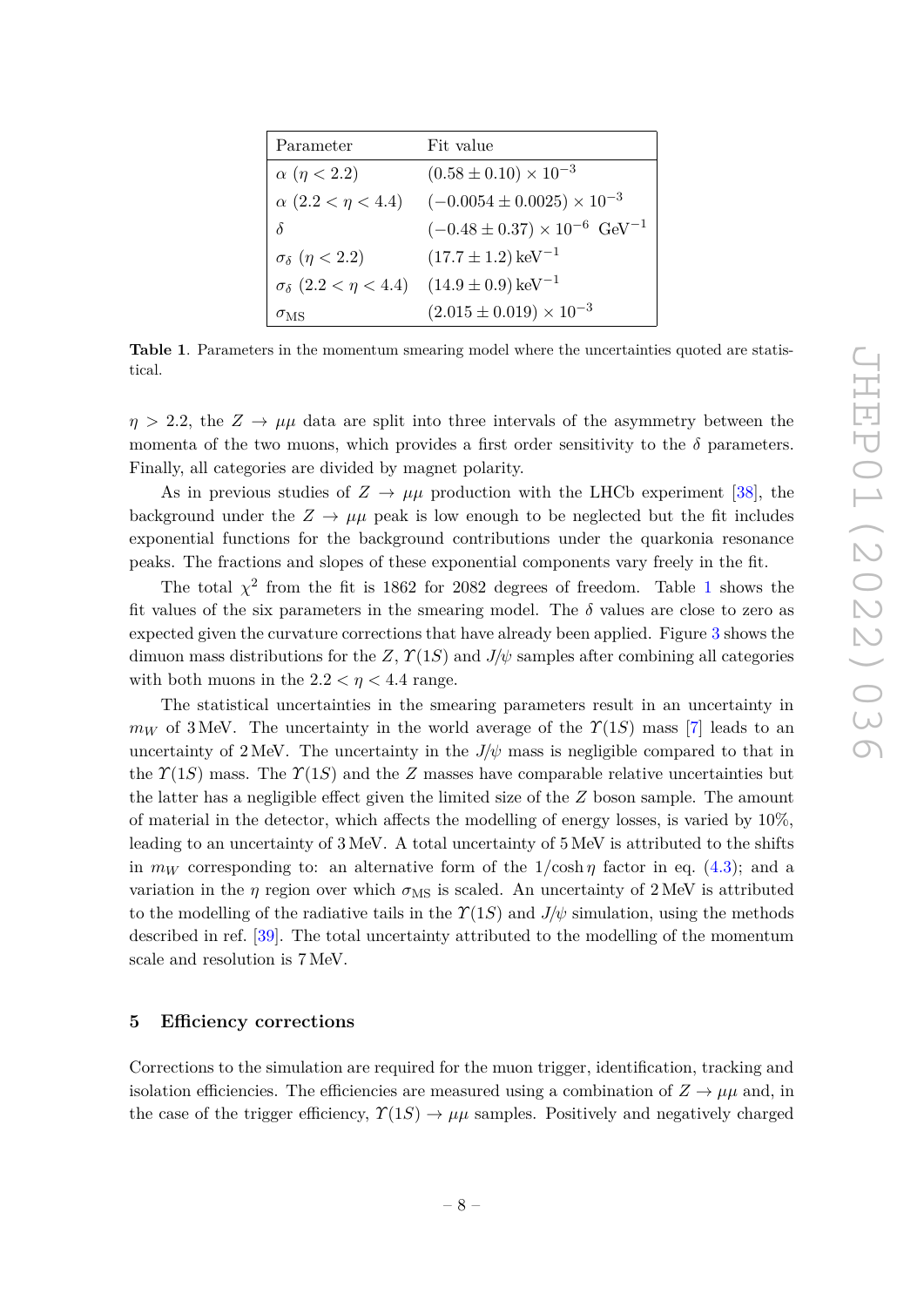

<span id="page-9-0"></span>**Figure 3**. Dimuon mass distributions for selected *J/ψ*, *Υ*(1*S*) and *Z* boson candidates. All categories with both muons in the  $2.2 < \eta < 4.4$  region are combined. The data are compared with the fit model. The red histogram delineates the model before the application of the smearing.

muons are analysed separately but the results are combined since any charge asymmetries are verified to have a negligible effect.

The trigger efficiency, which accounts for the hardware and software stages, is measured using a combination of  $Z \to \mu\mu$  and  $\Upsilon(1S) \to \mu\mu$  events in which one so-called *tag* muon is required to match a positive decision in the hardware trigger and the first stage of the software-level trigger such that the other muon can be regarded as an unbiased *probe* of the trigger efficiency. Events are categorised as either *matched* or *unmatched* depending on whether the probe muon is matched to a positive trigger decision in the event data record. The  $Z \to \mu\mu$  sample is verified to be sufficiently pure that the efficiencies can be measured by simply counting the matched and unmatched events with invariant masses within  $\pm 15$  GeV of the known *Z* boson mass [\[7\]](#page-28-2). The efficiencies are determined in four uniform  $\phi$  intervals and eight uniform  $\eta$  intervals in the range  $2.2 < \eta < 4.4$ . There are two additional *η* intervals in the region  $\eta$  < 2.2 and one in the region  $\eta$  > 4.4. The  $\Upsilon(1S) \to \mu\mu$ sample requires background subtraction by fitting the dimuon invariant mass distribution with a parametric model of the signal and background components.

Three  $p_T$  intervals, in the range 7.0  $\lt p_T < 12.5$  GeV, are used for the probe muons from  $\Upsilon(1S) \rightarrow \mu\mu$  decays while for the  $Z \rightarrow \mu\mu$  candidates an adaptive algorithm is employed to determine the  $p<sub>T</sub>$  intervals. The ratios of the trigger efficiencies in data relative to those in the simulation are shown as a function of  $1/p<sub>T</sub>$  of the muon in figure [4](#page-10-0) for each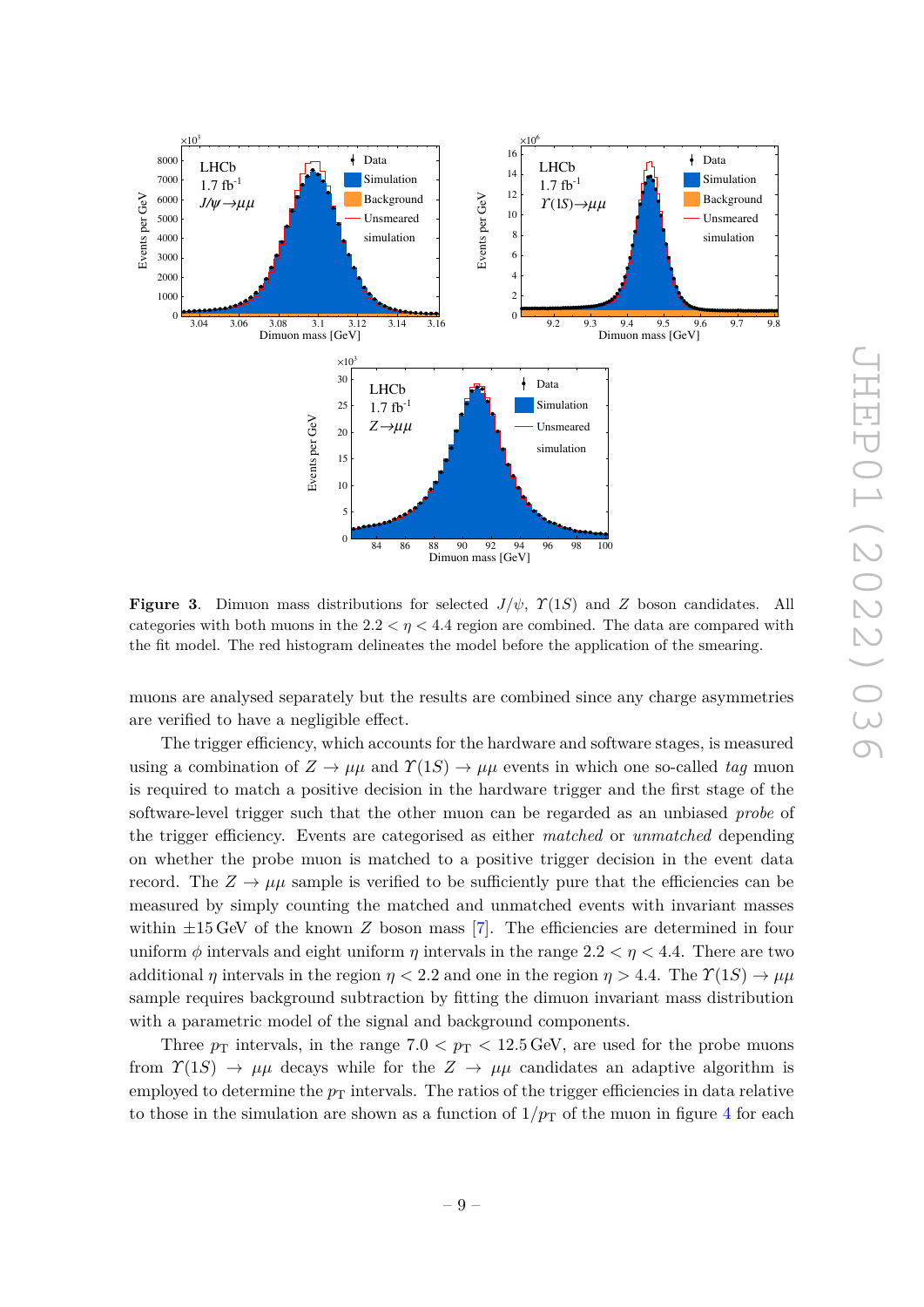

<span id="page-10-0"></span>**Figure 4**. Trigger efficiency ratios in data relative to simulation in intervals of *η* for a single interval of  $\phi$ . The points are presented as a function of  $1/p_T$  and are overlaid with best-fit linear functions of  $p_T$ . Points from each *η* interval are separated for readability by an offset of half the integer index *i* for that interval. The uncertainties on most of the points are too small for the error bars to be visible.

of the intervals in *η* and  $\phi$ . These are overlaid with a linear function of  $p_T$ , from which correction weights for the simulated events are evaluated. The weights for the *W* boson model only rely on these functions but the weights for the *Z* boson model also require a parameterisation of the absolute efficiency in the simulation such that the efficiency can be correctly modelled for *Z* boson candidates with one or two muons matched to a trigger decision. The absolute efficiency is described by an error function that captures the  $p_T$ threshold (roughly 6 GeV) of the hardware trigger [\[28\]](#page-29-5).

The muon identification efficiency is treated in a similar manner to the trigger efficiencies, using  $Z \to \mu\mu$  events. The resulting event weights, which are applied to the simulated events, are within a few per cent from unity. The tracking efficiency is determined as in previous measurements of *W* and *Z* boson production at LHCb [\[38\]](#page-29-15) using  $Z \rightarrow \mu\mu$  candidates where the probe muons are reconstructed by combining hits from the muon stations and the large-area silicon-strip detector located upstream of the magnet [\[40\]](#page-29-17). As neither of these detectors are used in the primary track reconstruction algorithms, the probes can be used to measure the tracking efficiency. Correction factors are evaluated using a similar approach to those of the muon identification efficiency, except that the corrections are assumed to be independent of  $p_T$ .

The statistical uncertainties in the muon trigger, tracking and identification efficiency corrections are evaluated by rerunning the relevant steps of the analysis, up to and including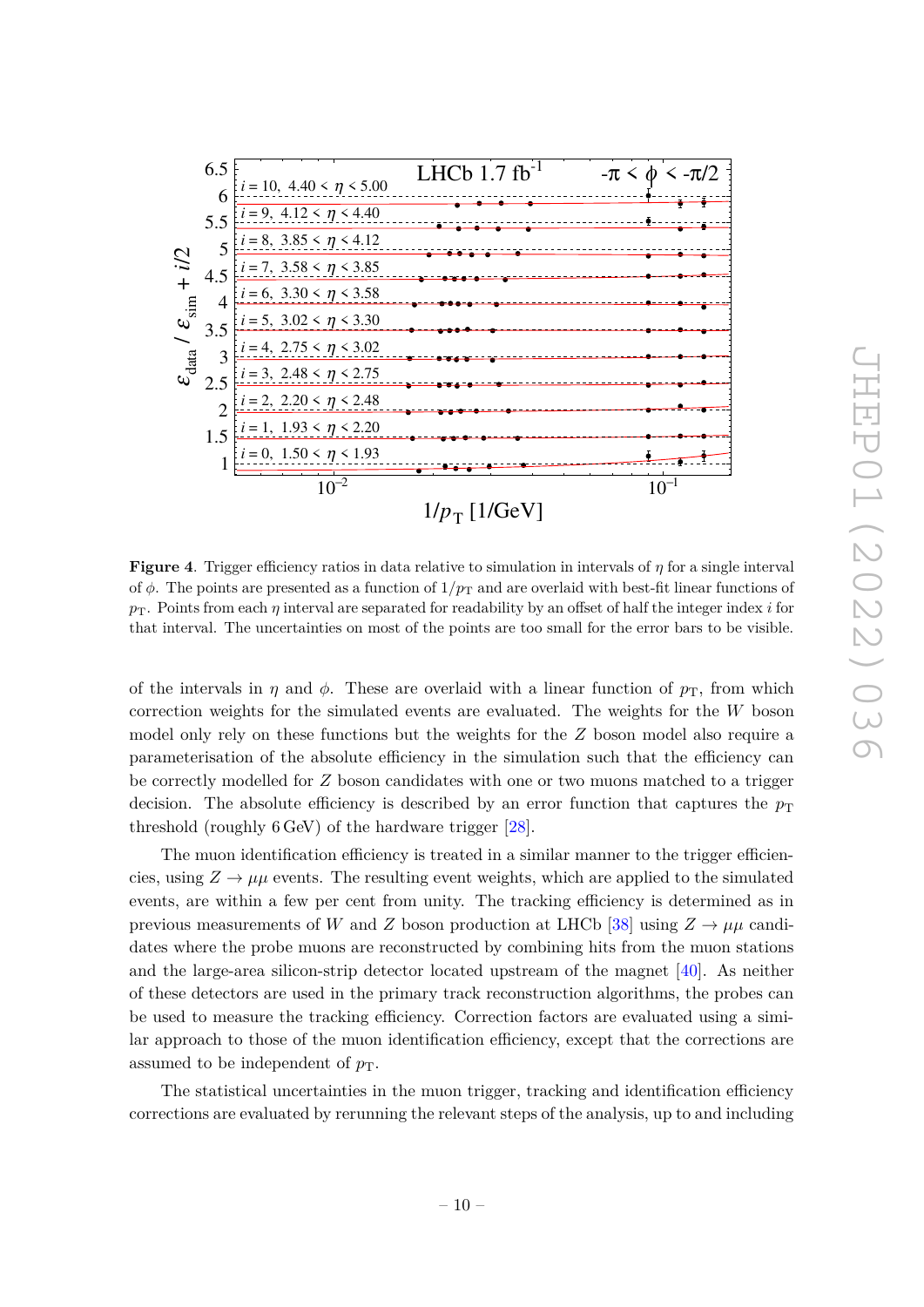the *m<sup>W</sup>* determination, with random fluctuations in the underlying efficiency values. The RMS of the resulting variations in the  $m_W$  value is regarded as an uncertainty. A systematic uncertainty is attributed to the dependence of the results on the scheme for *η* and *φ* intervals. This includes restricting to a single interval in  $\phi$ , reducing the number of  $\eta$ intervals (within 2.2  $\lt \eta \lt 4.4$ ) by a factor of two, varying the number of  $p_T$  intervals between two and ten, and using the simulation rather than the data to control the adaptive algorithm. Further systematic uncertainties are attributed to variations in the isolation and  $p_T$  requirements on the tag muons, the mass windows used to determine the  $Z \rightarrow \mu\mu$  signal yields, and the functions of the  $p<sub>T</sub>$  dependence of the efficiency ratios. As the probe muons for the tracking efficiency are reconstructed using minimal tracking information, they have a significantly lower momentum resolution and so a dedicated momentum smearing is applied by default. A variation in the size of this smearing is included in the systematic uncertainty evaluation. The total uncertainty associated to the muon trigger, identification and tracking uncertainties is 6 MeV.

The efficiency of the isolation requirement is measured with  $Z \rightarrow \mu\mu$  events. The isolation variable receives contributions from pile-up, the underlying event and the recoil component of the hard process. The *recoil projection* for each muon is defined by

$$
u = \frac{\vec{p}_{\rm T}^V \cdot \vec{p}_{\rm T}^\mu}{p_{\rm T}^\mu},\tag{5.1}
$$

where  $\vec{p}_{\rm T}^{\ \mu}$  $\vec{r}_{\rm T}^{\mu}$  and  $\vec{p}_{\rm T}^{\,V}$  are the two-dimensional momentum vectors of the muon and the parent vector boson in the transverse plane. Figure [5](#page-12-1) (left) shows the isolation requirement efficiency as a function of *u* in the  $Z \to \mu\mu$  data and simulation. The efficiency is around 80% at positive values of *u* where the underlying event contribution dominates. At negative values of *u*, corresponding to large recoil, the efficiency drops to around 70%. The full reconstruction of the *Z* boson in  $Z \rightarrow \mu\mu$  events allows the determination of corrections as a function of *u* defined at reconstruction level and consistently applied to *W* and *Z* boson events as a function of *u* defined at generator level, with this approach validated using the *Z* boson sample. A map of relative efficiencies between data and simulation is determined in intervals of *u* and *η* and is used to evaluate weights for the simulated events. Figure [5](#page-12-1) (right) shows that the dependence of the isolation efficiency on  $1/p<sub>T</sub>$  in data is accurately described by the simulation after the corrections. The statistical uncertainties in the isolation efficiency corrections are treated as a source of systematic uncertainty. This is combined in quadrature with a systematic uncertainty that accounts for variations in the *u* and *η* intervals and in a smoothing procedure applied to enhance the effective statistical precision of the correction map. The total uncertainty attributed to the isolation efficiency modelling is 4 MeV.

The modelling of the impact parameter and track fit  $\chi^2$  variables in simulation is improved in two stages, both of which make use of  $Z \rightarrow \mu\mu$  events. Initially, the values of the variables in the simulation are smeared and shifted to match the data. Subsequently, weights are applied to the simulated events to correct for small residual differences in the efficiencies of the selection requirements between data and simulation. In order for the impact parameter modelling to be reliably transported between *Z* and *W* boson events, the PVs are refitted with all signal muons removed. The three-dimensional impact parameter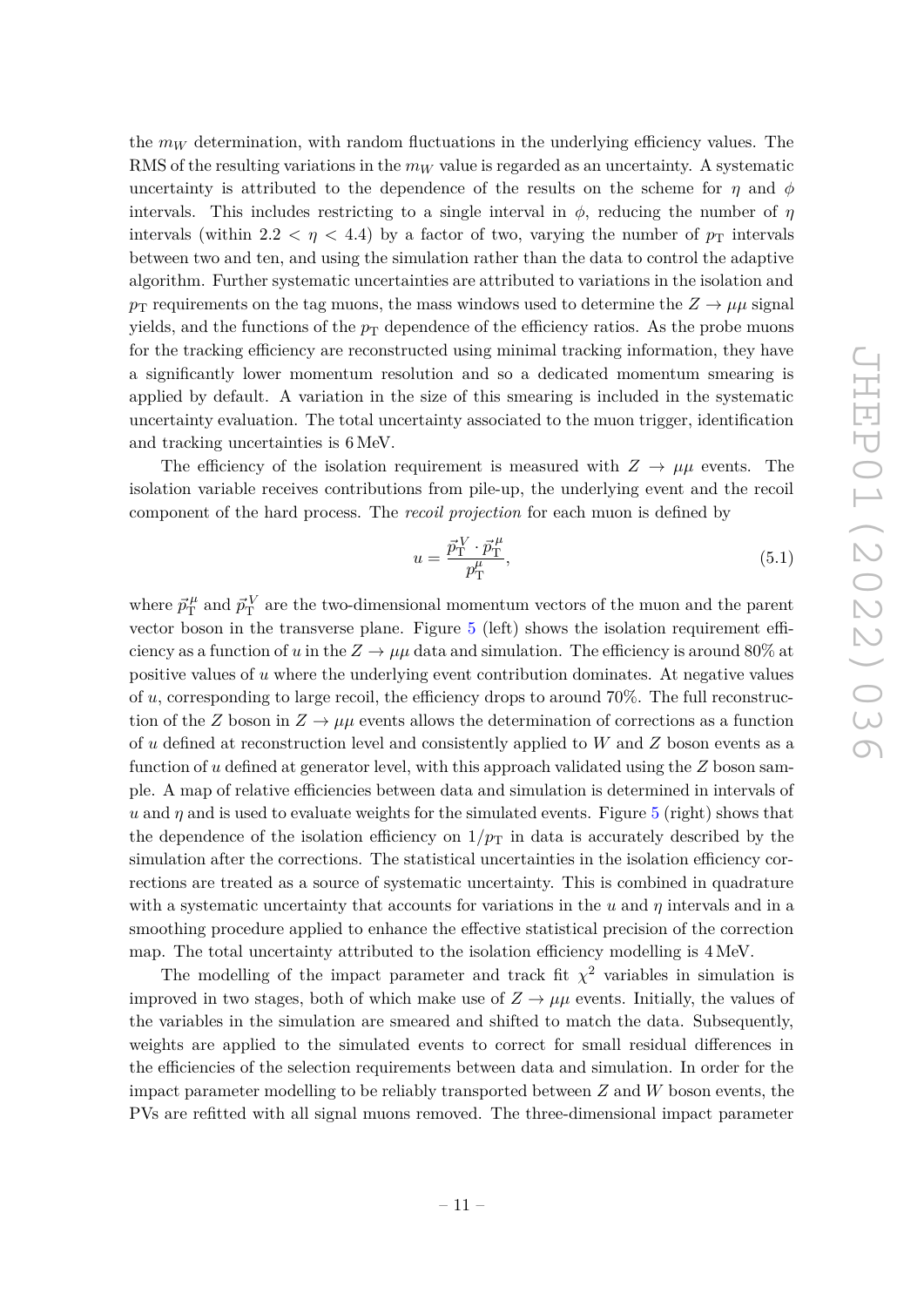

<span id="page-12-1"></span>**Figure 5.** Isolation efficiencies as a function of the observables (left) *u* and (right)  $1/p<sub>T</sub>$  of the muon. The grey histograms indicate the, arbitrarily normalised, shapes of each distribution in simulated *W* boson events. In the lower panels the ratios of the isolation efficiency with respect to the uncorrected simulation are shown.



<span id="page-12-2"></span>**Figure 6.** Weighted  $p<sub>T</sub>$  spectra of the samples of (left) positively and (right) negatively charged hadron candidates. The fit results are overlaid.

is then decomposed into its individual components and these are smeared according to a normal distribution in six intervals in  $\eta$  and seven intervals in  $\phi$ . A similar procedure is used to improve the modelling of the track fit  $\chi^2$  distribution. These corrections are followed by smaller corrections applied to account for the efficiencies of the impact parameter and track  $\chi^2$  requirements. The efficiency weights are also determined with  $Z \to \mu\mu$  events and are typically within a few per mille from unity. Neither the statistical uncertainties nor reasonable variations in the  $\eta$  and  $\phi$  interval schemes are found to have significant impact on the  $m_W$  value. Therefore, no systematic uncertainty is considered.

# <span id="page-12-0"></span>**6 QCD background model**

A small background from in-flight decays of pions and kaons into muons is present in the sample of  $W \to \mu\nu$  boson candidates. This background cannot be modelled with high enough accuracy using full detector simulation. It is therefore modelled using a sample of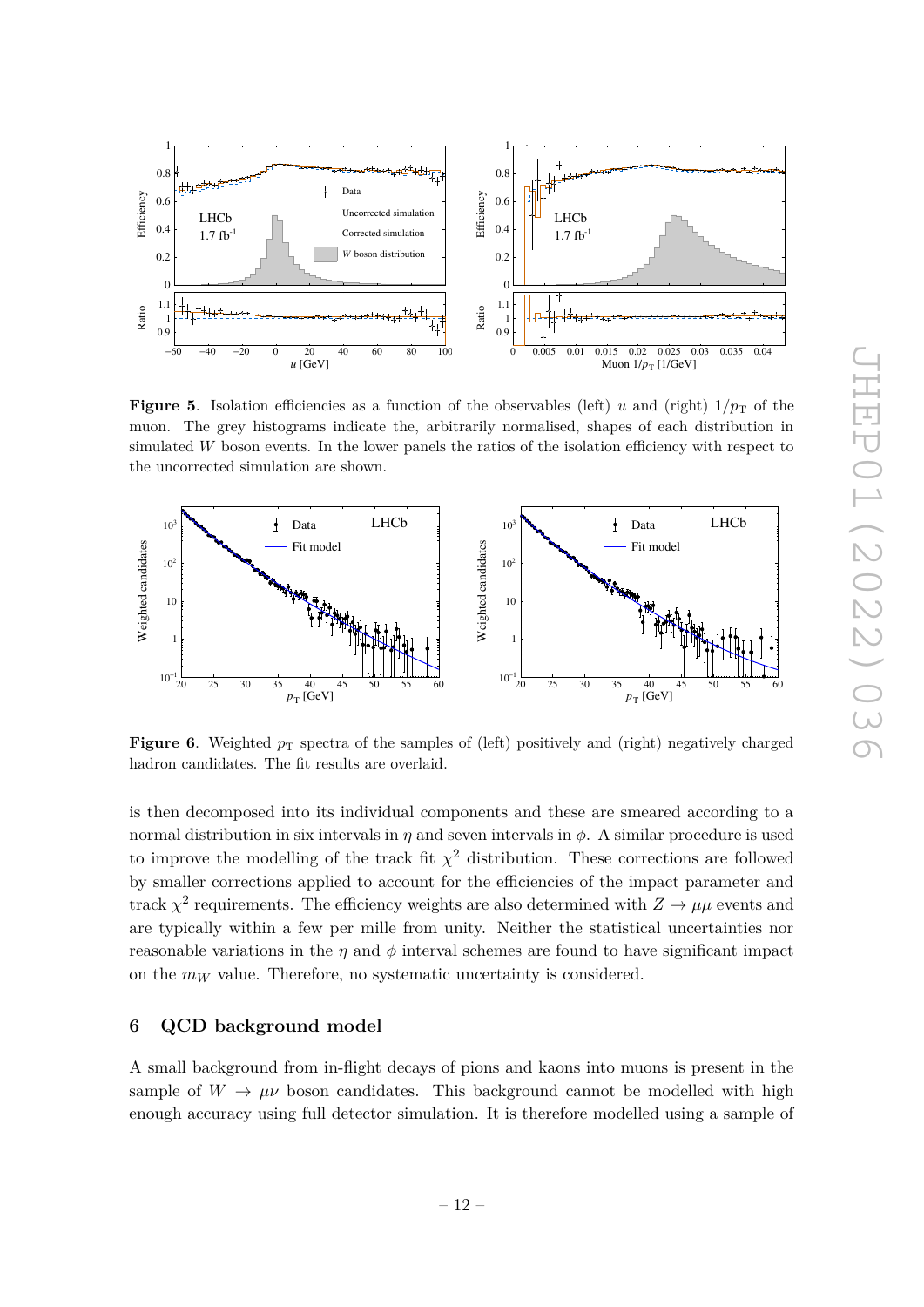high- $p<sub>T</sub>$  tracks, selected by dedicated triggers without muon identification requirements. The *W* boson selection requirements are applied to this sample but with the muon identification requirement inverted. The resulting sample is verified in simulation to be a pure sample of charged hadrons, composed of roughly 60% pions, 30% kaons and 10% protons, produced directly at the *pp* interaction vertex. In particular, the impact parameter requirements suppress the heavy flavour hadron content to a negligible level.

The probability of an unstable hadron of mass  $m$ , lifetime  $\tau$ , and momentum  $p$  to decay within a detector of length *d* is

$$
1 - \exp\left(-\frac{md}{\tau p}\right) \approx \frac{md}{\tau p}.\tag{6.1}
$$

Similar kinematic distributions are predicted for pions, kaons and protons in the simulation. Therefore, the in-flight decay background can be modelled by the data with weights of 1*/p*. The majority of the in-flight decays occur outside the magnetic field region and therefore have minimal influence on the measured momentum. The absolute normalisation is not needed because this background component is allowed to vary freely in the *m<sup>W</sup>* fit.

The weighted  $p_T$  spectra for both charges are shown in figure [6](#page-12-2) and are overlaid with best-fit functions of the form [\[41\]](#page-29-18),

<span id="page-13-1"></span>
$$
\left(1 + \frac{p_{\rm T}}{a}\right)^{-n},\tag{6.2}
$$

where *a* and *n* are empirical parameters that are determined in the fits. In addition to giving a good fit to the data, this functional form is verified to describe the pion and kaon spectra in simulation. The fit functions are sampled to generate background candidates for inclusion in the  $m_W$  fit. A charge asymmetry of  $\mathcal{O}(10\%)$ , favouring positively charged hadrons due to the *pp* initial state, is observed and is included in the sampling.

The uncertainty in the hadronic background model is dominated by systematic sources. Three different systematic uncertainties, which are combined in quadrature, are assessed. The first accounts for assuming that the data sample can be treated as containing a single hadron species. The second accounts for a small bias from the inverted muon identification requirements. The third accounts for a small dependence on the range of  $p<sub>T</sub>$  values used in the fits to eq.  $(6.2)$ . The combined systematic uncertainty is  $2 \text{ MeV}$ .

# <span id="page-13-0"></span>**7 Modelling** *W* **and** *Z* **boson production**

The emulation of different  $m_W$  hypotheses is achieved by assigning event weights based on a relativistic Breit-Wigner function with a mass-dependent width. Further weight-based corrections are also applied to simulated *W* and *Z* boson events to improve upon the limited formal accuracy of Pythia. A weighting to model QCD effects is applied in the basis of eq. [\(1.2\)](#page-3-2). A further weighting to model QED effects is applied as a function of the logarithm of the relative energy difference between the dimuon system before and after QED final-state radiation.

Higher order electroweak corrections are not included in the model. Instead, an uncertainty of 5 MeV is attributed to these missing corrections using samples of events generated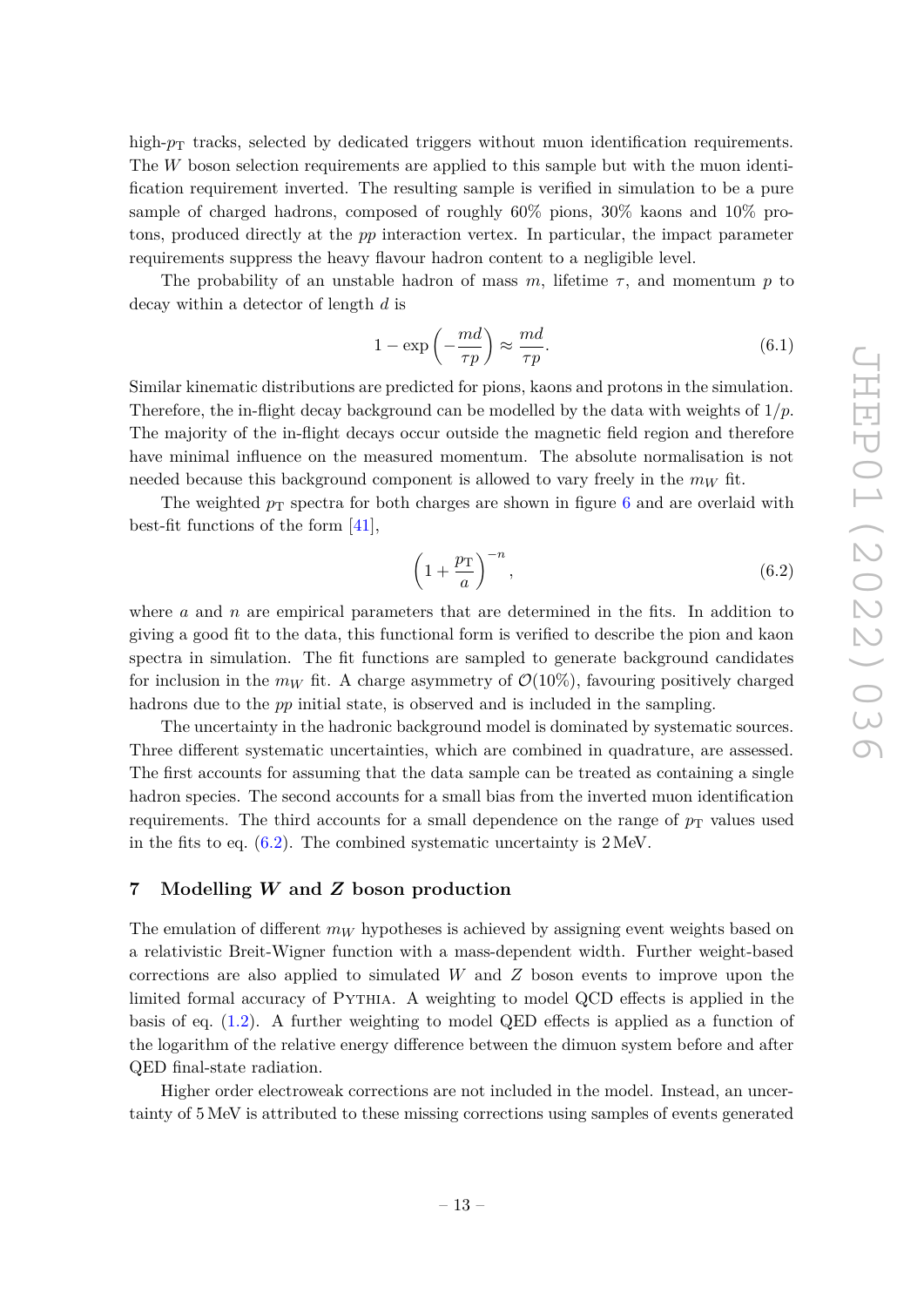using POWHEGBoxV2 [\[42](#page-30-0)[–44\]](#page-30-1) with and without electroweak corrections. These events are interfaced with Pythia and the uncertainty is evaluated using the *data challenge* methods described in section [8.1.](#page-20-0)

#### <span id="page-14-0"></span>**7.1 Candidate QCD programs**

Five software programs, or combinations of these, are evaluated as potential candidates for the weighting of the simulated *W* and *Z* boson events.

- 1. Pythia: events are generated using Pythia version 8.235 [\[17\]](#page-28-12) with several values of the intrinsic transverse momentum  $(k_T^{\text{intr}})$  of the initial state partons and  $\alpha_s$ , closely following the work of ref.  $[19]$ . The NNPDF23\_1o\_as\_0130\_qed  $[45]$  PDFs are used in the event generation. The events are weighted using the methods described in ref. [\[46\]](#page-30-3) to the NNPDF31\_lo\_as\_0118 [\[47\]](#page-30-4) and CT09MCS [\[48\]](#page-30-5) PDFs.
- 2. POWHEGPythia: events are generated using POWHEGBoxV2 [\[49\]](#page-30-6) with the NNPDF31\_nlo\_as\_0118 PDFs and are subsequently showered with Pythia version 8.244 [\[17\]](#page-28-12). The event generation with POWHEGBoxV2 is repeated with different values of  $\alpha_s$ . The default Monash [\[18\]](#page-28-13) tune of PYTHIA is used but event samples are generated with different values of  $k_{\text{T}}^{\text{intr}}$ , and with the same value of  $\alpha_s$  as used in POWHEGBOXV2. This results in a grid of predictions with different  $\alpha_s$  and  $k_T^{\text{intr}}$ values.
- 3. POWHEGHerwig: events are generated equivalently to those from POWHEGPythia but substituting Pythia with Herwig [\[50\]](#page-30-7) for the parton-shower stage.
- 4. Herwig: these events are also equivalent to those of POWHEGPythia except that the hard process and the parton shower are both fully implemented in Herwig [\[50\]](#page-30-7).
- 5. DYTURBO: the cross-sections and angular coefficients are computed at  $\mathcal{O}(\alpha_s^2)$  accu-racy using DYTURBO [\[51\]](#page-30-8) with the NNPDF31 nnlo as 0118 PDFs [\[47\]](#page-30-4). Predictions for the unpolarised cross-section include resummation to next-to-next-to-leading logarithms and are produced with several values of the *g* parameter that controls nonperturbative effects.

Histograms of the unpolarised cross-section in eq. [\(1.2\)](#page-3-2) and the angular coefficients are produced for all combinations of programs and tuning parameters. These histograms, which are used to determine event weights, have intervals in the transverse momentum, rapidity and mass of the vector boson.

### <span id="page-14-1"></span>**7.2 QCD weighting and transverse momentum model**

The simulated samples described in section [2](#page-4-0) can be weighted in the full five-dimensional phase space of vector boson decays, according to eq. [\(1.2\)](#page-3-2), to provide predictions based on different models of QCD. For the unpolarised cross-section such weights are found by interpolating between the generated histograms described above.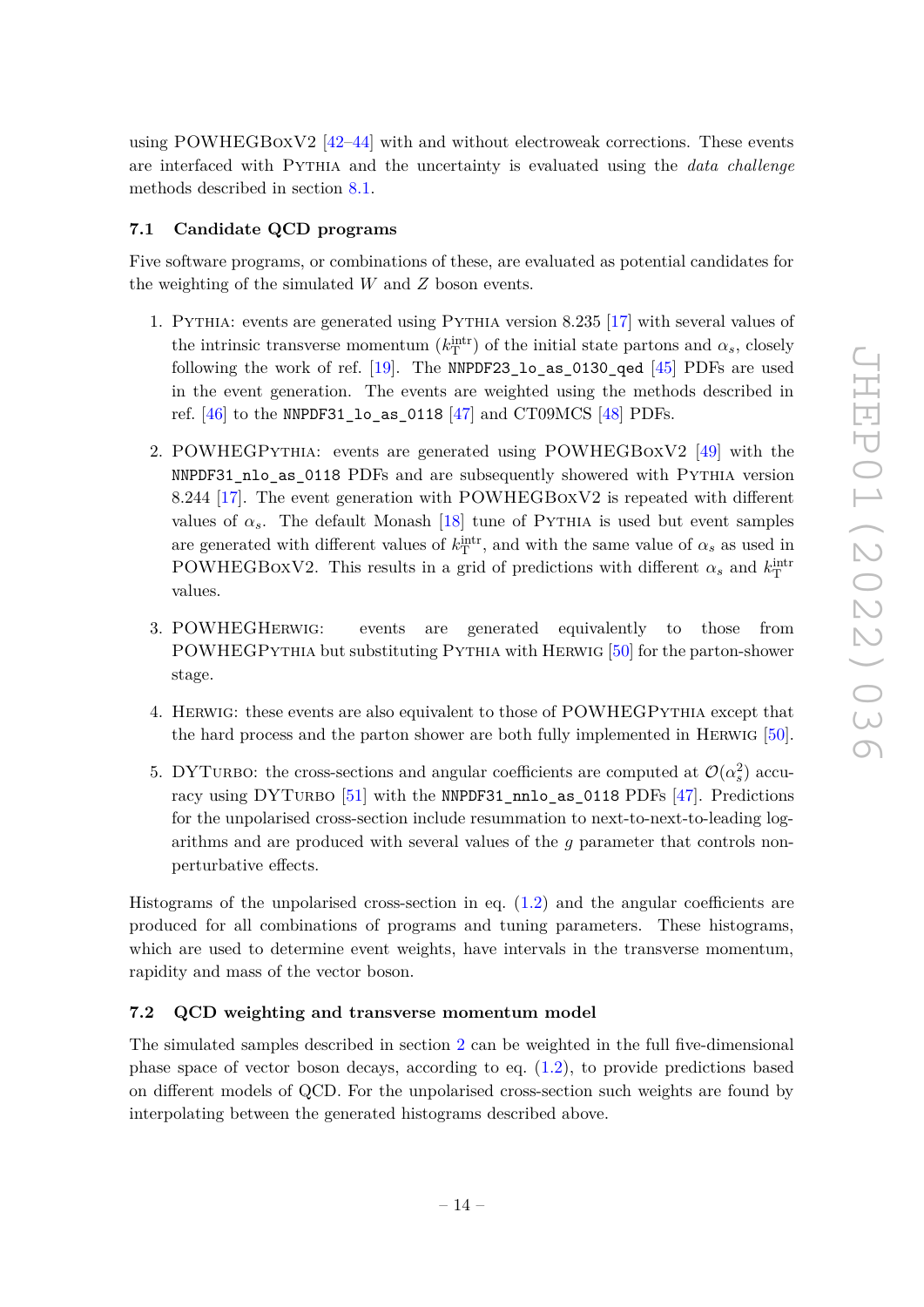A detailed measurement of the angular coefficients in  $pp \to Z \to \mu\mu$  at  $\sqrt{s} = 8 \,\text{TeV}$  was reported by ATLAS [\[52\]](#page-30-9). Predictions based on parton showers are generally found to be unreliable in predicting the angular coefficients. However, the ATLAS data are reasonably well described by  $\mathcal{O}(\alpha_s^2)$  predictions from DYNNLO [\[53\]](#page-30-10), on which DYTURBO is based. An exception is the difference between  $A_0$  and  $A_2$ , for which  $\mathcal{O}(\alpha_s^2)$  is effectively only leading order, but the present measurement has a negligible sensitivity to this particular detail. Hereafter DYTURBO is used in the modelling of the angular coefficients.

Since the prediction of each angular coefficient relies on separate numerator and denominator calculations, there are four independent renormalisation and factorisation scales that are varied to assess the uncertainty associated with missing higher orders in  $\alpha_s$ . In ref. [\[54\]](#page-30-11) it is argued that fully correlating the scale variations between the numerator and denominator, which leads to a large degree of cancellation, may result in inadequate uncertainty coverage. The present analysis therefore follows the recommendation of ref. [\[54\]](#page-30-11), which is to vary the four scales independently by factors of  $\frac{1}{2}$  and 2 with the constraint that all ratios that could be constructed from the four scales are between  $\frac{1}{2}$  and 2. This results in an envelope of 31 values of  $m_W$  that sets the associated uncertainty.

Figure [7](#page-16-1) compares the  $p_T^Z$  distribution in the data with the PYTHIA simulation weighted to the different unpolarised cross-section predictions before and after tuning them to the data. Table [2](#page-17-2) lists the  $\chi^2$  and the preferred parameter values for the fits with each model. DYTURBO gives a reasonable prediction but overestimates the number of events with large  $p_T^Z$  even with tuning of the *g* parameter. A reasonable initial description is provided by PYTHIA, which is to be expected since it has already been tuned to  $p<sub>T</sub><sup>Z</sup>$  data. The POWHEGPythia, POWHEGHerwig and Herwig predictions poorly describe the shape of the  $p_T^Z$  distribution with their default values of  $\alpha_s = 0.118$ . Their descriptions of the  $p_T^Z$  distribution are greatly improved when their  $\alpha_s$  and  $k_T^{\text{intr}}$  parameters are tuned. Of these programs, POWHEGPythia gives the most reliable description of the data, with a preferred  $\alpha_s$  value of around 0.125. Large values of  $\alpha_s$  are also favoured by other models and in other studies of the  $p_T^Z$  distribution [\[55\]](#page-30-12).<sup>[5](#page-15-0)</sup> Therefore, POWHEGPYTHIA with freely varying  $\alpha_s$  and  $k_{\rm T}^{\rm intr}$  values is selected for the default fitting model. The systematic uncertainty in the description of the  $p_T^Z$  and  $p_T^W$  shapes is evaluated with alternative predictions from: Pythia with the CT09MCS and leading-order NNPDF31 PDFs; Herwig and POWHEGHerwig with the next-to-leading-order NNPDF31 PDFs. The envelope of shifts in  $m_W$  obtained from using these alternative descriptions is found to be 11 MeV, providing the dominant contribution to the systematic uncertainty associated with the modelling of the vector boson transverse momentum.

All of the event generator predictions can be weighted at leading-order to emulate event generation based on different PDFs. As discussed in ref. [\[46\]](#page-30-3) this weighting is not completely valid for events generated at next-to-leading order. Since POWHEGPythia allows *in situ* computation of next-to-leading order PDF weights, it is possible to directly estimate the inaccuracy of the leading-order approximation. With five NNPDF31\_nlo\_as\_0118 repli-

<span id="page-15-0"></span><sup>&</sup>lt;sup>5</sup>The spread in  $\alpha_s$  values between the different models also means that this fit result should not be interpreted as a precise and accurate determination of the value of  $\alpha_s$ .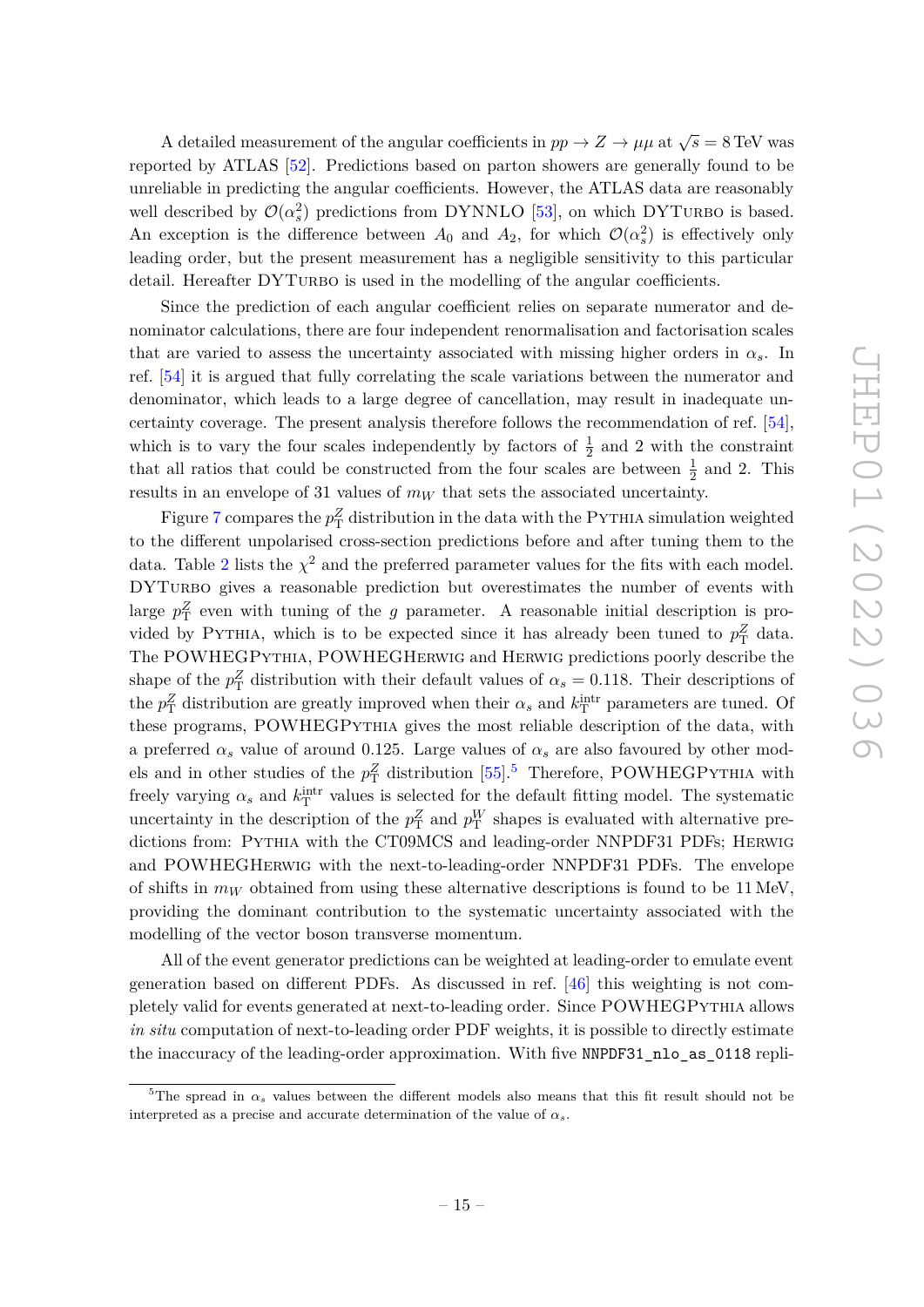

<span id="page-16-1"></span>**Figure 7.** Distributions of  $p_T^Z$  (left) before and (right) after the fit for the different candidate models of the unpolarised cross-sections. The fit only considers the region  $p_T^Z < 30$  GeV, indicated by the dashed vertical line. In the lower panels the ratios with respect to the POWHEGPythia model are shown.

cas it is verified that the differences between the leading-order and next-to-leading-order weighting approaches are smaller than  $1 \text{ MeV}$  in the  $m_W$  fit.

Since it is computationally expensive to determine fully the PDF uncertainty in the DYTURBO angular coefficients, the variations in the next-to-leading order PDFs used in the POWHEGPythia model of the unpolarised cross-section are coherently propagated to the angular coefficients. The DYTURBO angular coefficients are shifted by the differences in values predicted by POWHEGPythia in the default (NNPDF31\_nlo\_as\_0118) PDF compared to the target PDF in the uncertainty assessment.

Separate measurements of *m<sup>W</sup>* based on the NNPDF3.1 [\[47\]](#page-30-4), CT18 [\[56\]](#page-30-13) and MSHT20 [\[57\]](#page-30-14) PDF sets, each with their own PDF uncertainty estimate, are reported. However, since these three sets are based on almost the same data, the central result of this analysis is a simple arithmetic average of the three results, under the assumption that the three PDF uncertainties are fully correlated.

#### <span id="page-16-0"></span>**7.3 Angular scale factors**

The uncertainties in the angular coefficients from DYTURBO would lead to an uncertainty of  $\mathcal{O}(30)$  MeV in  $m_W$ , with the dominant contribution attributed to the  $A_3$  coefficient. The importance of  $A_3$  can be understood by inspection of eq.  $(1.2)$ : an increase in  $A_3$  enhances the cross-section for events with large  $\sin \theta$  and  $\cos \varphi$ . The contribution to the muon  $p_T$  from the *W* boson mass scales with  $\sin \theta$  while the contribution from the transverse momentum of the *W* boson scales with  $\pm \cos \varphi$  for  $W^{\pm}$  boson production. By allowing a single  $A_3$  scaling factor, which is shared between the  $W^+$  and  $W^-$  processes, to vary freely in the  $m_W$  fit the angular coefficient uncertainty is reduced by roughly a factor of three, to 10 MeV. Effectively the resulting model only depends on DYTURBO for the kinematic dependence of  $A_3$ , while all other coefficients are fully modelled by DYTURBO.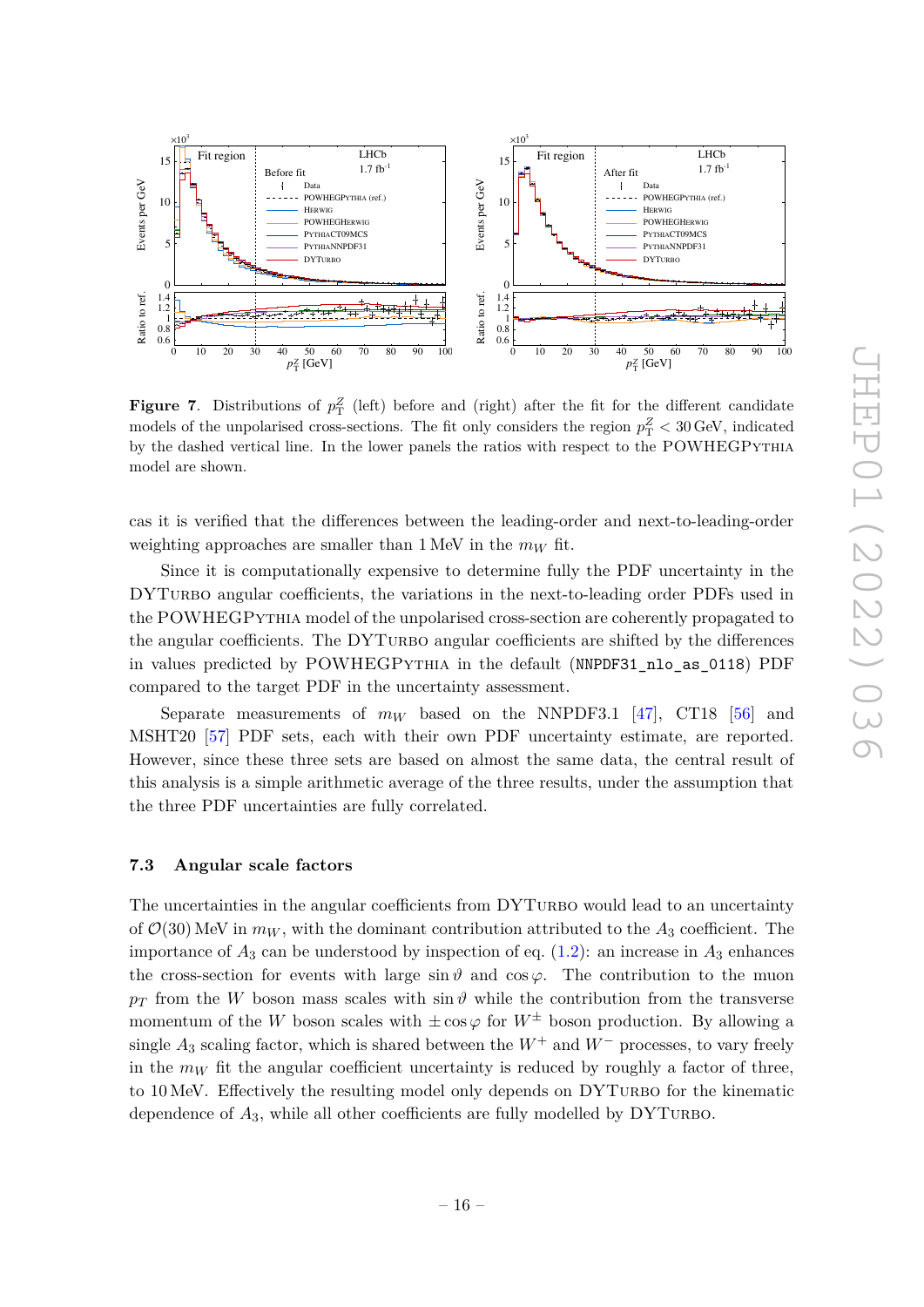| Program             | $\chi^2/\text{ndf}$ | $\alpha_s$          |                                                          |
|---------------------|---------------------|---------------------|----------------------------------------------------------|
| <b>DYTURBO</b>      | $208.1/13$ 0.1180   |                     | $= 0.523 \pm 0.047 \,\text{GeV}^2$<br>$\overline{a}$     |
| POWHEGPYTHIA        | 30.3/12             | $0.1248 \pm 0.0004$ | $k_{\rm T}^{\rm intr} = 1.470 \pm 0.130 \,\text{GeV}$    |
| <b>POWHEGHERWIG</b> | 55.6/12             | $0.1361 \pm 0.0001$ | $k^{\rm intr}_{\rm T}=0.802\pm0.053\,\mbox{GeV}$         |
| <b>HERWIG</b>       | 41.8/12             | $0.1352 \pm 0.0002$ | $k_{\rm T}^{\rm intr} = 0.753 \pm 0.052 \,\text{GeV}$    |
| PYTHIA, CT09MCS     | 69.0/12             | $0.1287 \pm 0.0004$ | $k_{\rm T}^{\rm intr} = 2.113 \pm 0.032 \, \textrm{GeV}$ |
| PYTHIA, NNPDF31     | 62.1/12             | $0.1289 \pm 0.0004$ | $k_{\rm T}^{\rm intr} = 2.109 \pm 0.032 \,\text{GeV}$    |

<span id="page-17-2"></span>**Table 2.** Results of fits of different models to the  $p_T^Z$  distribution. The uncertainties quoted are statistical, and the  $\chi^2$  comparison of the different models to the data is evaluated considering only statistical uncertainties. The right-hand column lists the fit values of the  $k_{\text{T}}^{\text{intr}}$  parameter or, for DYTURBO, the analogous *g* parameter. The fit with DYTURBO has one more degree of freedom than the fits with the other models since only one tuning parameter  $(q)$  is used for DYTURBO.

#### <span id="page-17-0"></span>**7.4 Parametric correction at high transverse momentum**

While POWHEGPYTHIA is shown in section [7](#page-13-0) to describe the  $p_T^Z$  distribution in the region below 30 GeV, it systematically underestimates the cross-section at higher  $p<sub>T</sub><sup>Z</sup>$ . This is expected due to the missing matrix elements for the production of a weak boson and more than one jet. Figure [8](#page-18-1) compares the  $p_T^Z$  distribution in the data with the model prediction having set  $\alpha_s$  and  $k_T^{\text{intr}}$  to be close to the final fit values. For  $p_T^Z \geq 40$  GeV the model starts to underestimate the cross-section, reaching the ten per cent level at  $p_T^Z \sim 100 \,\text{GeV}$ . In the lower panel of figure [8](#page-18-1) the data to prediction ratio is overlaid with a function of the form

$$
(1 + p_0 + p_0 \text{Erf}(p_1(p_1^V - p_2))) \times (1 + p_3 p_1^V). \tag{7.1}
$$

Since the universality of this correction between *W* and *Z* boson processes is not well controlled, an uncertainty of 100% of this correction is included as an additional systematic uncertainty associated with the vector boson  $p<sub>T</sub>$  model. This contributes an uncertainty in the  $m_W$  value smaller than 1 MeV.

# <span id="page-17-1"></span>**7.5 QED weighting**

The effect of the QED final-state radiation is largely characterised by the energy difference between the final-state lepton system before and after radiation. The logarithm of this energy difference as described by Pythia, Herwig, and an alternative configuration of PYTHIA with the final-state radiation modelled by PHOTOS [\[58\]](#page-30-15) is shown in figure [9.](#page-18-2) Eventby-event weights are evaluated for the HERWIG and PHOTOS models relative to PYTHIA and applied to the simulated samples used in the analysis. The default model uses the arithmetic average of the HERWIG, PHOTOS and PYTHIA weights, where the PYTHIA weights are equal to unity. The systematic uncertainty, amounting to 7 MeV, is taken from the envelope of  $m_W$  values corresponding to each of the three models taken individually.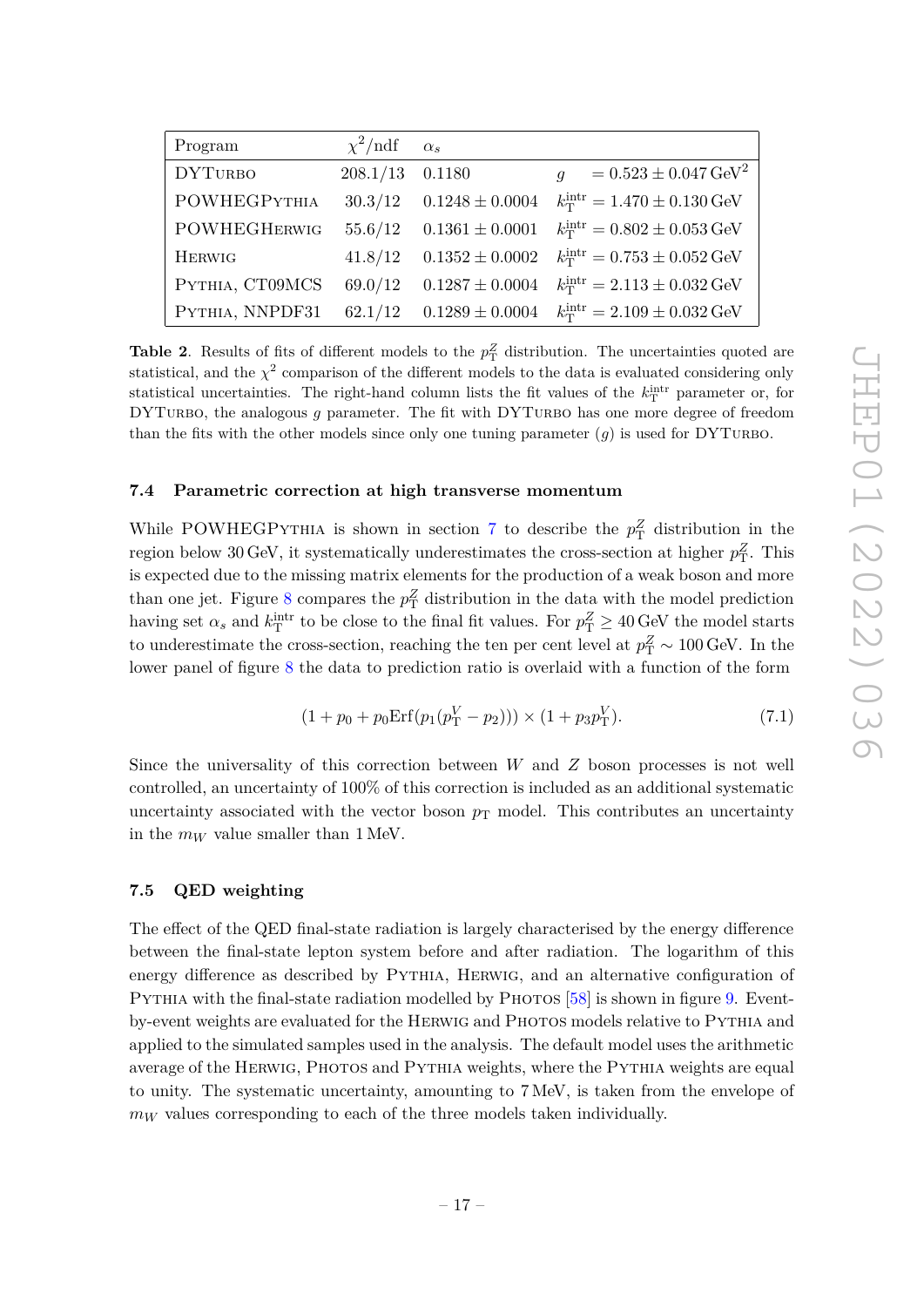

<span id="page-18-1"></span>**Figure 8**. Distribution of  $p_T^Z$  compared to the POWHEGPYTHIA model prior to the parametric correction, which is delineated by the red line in the lower panel.



<span id="page-18-2"></span>**Figure 9**. Logarithm of the relative energy loss of the dilepton system due to final-state radiation for (left) *W* boson events and (right) *Z* boson events. An energy loss of below 10<sup>−</sup><sup>6</sup> is considered unresolvable and is accounted for in the underflow bin to the left of the dashed vertical line. In the lower panel the ratio with respect to PYTHIA is shown.

# <span id="page-18-0"></span>**8** *W* **boson mass fit**

The  $m_W$  value is determined through a simultaneous fit of the  $q/p_T$  distribution of *W* boson candidates and the  $\phi^*$  distribution of *Z* boson candidates. The  $\phi^*$  variable is preferred over  $p_T^Z$  because it is less susceptible to several of the modelling uncertainties, while still being sensitive to the parameters affecting the predicted  $p_T^Z$  and  $p_T^W$  distributions. The  $\phi^*$  distribution extends to  $\phi^* = 0.5$  while the  $q/p_\text{T}$  distribution includes two fit regions covering 28  $<$  $p_{\text{T}} < 52$  GeV. Projections of the  $q/p_{\text{T}}$  distribution cover a wider interval with  $p_{\text{T}} > 24$  GeV that includes regions outside the fit. The model of both distributions is based on simulated event samples with event-by-event weights. The fit minimises the sum of two negative loglikelihood terms, associated with the  $q/p<sub>T</sub>$  and  $\phi^*$  distributions, that are computed using the Beeston-Barlow-Lite prescription [\[59\]](#page-31-0), which accounts for the finite size of the simulated samples. The sum of these terms multiplied by a factor of two is denoted as the  $\chi^2$ .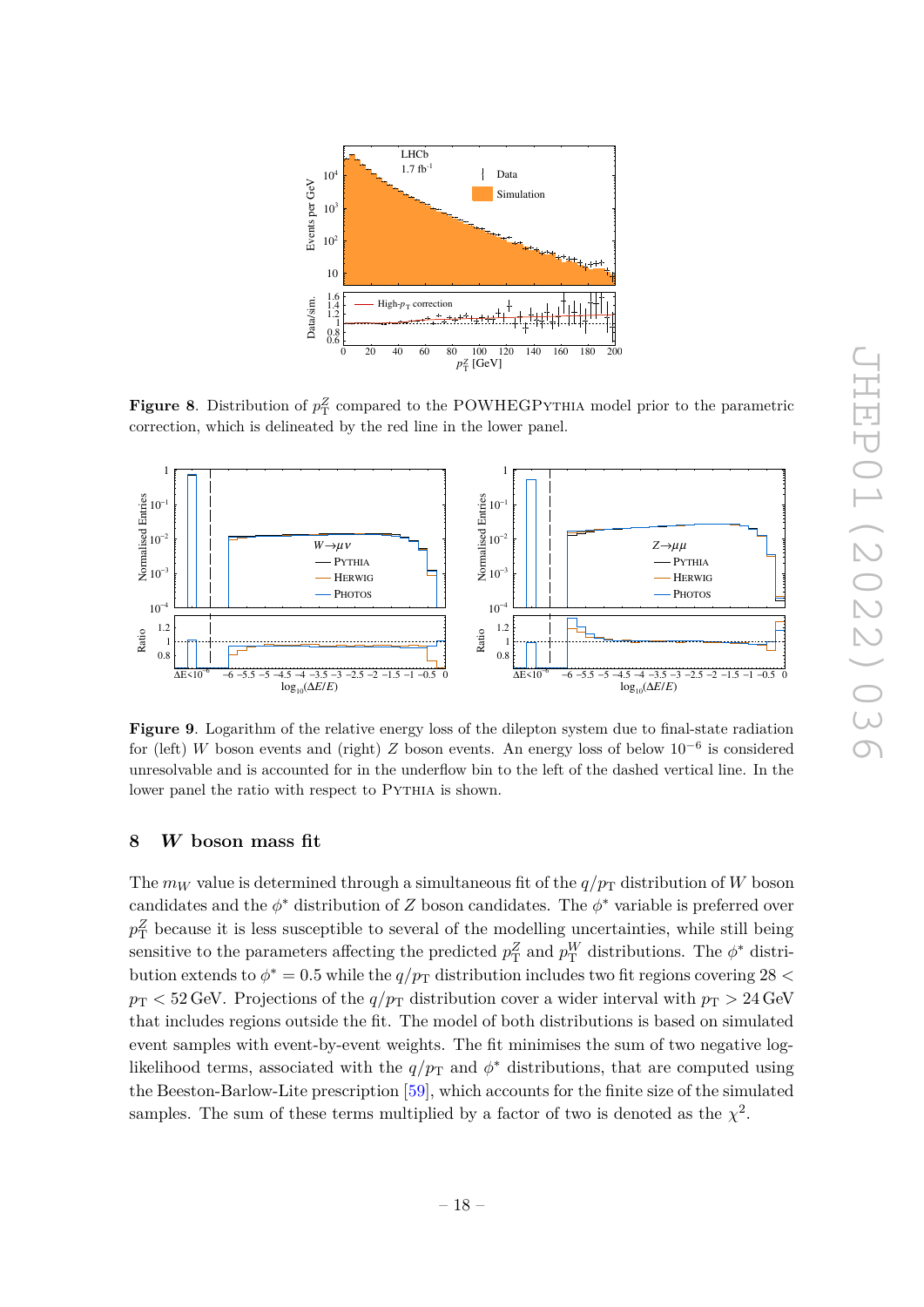The  $\phi^*$  distribution is modelled including background contributions from  $Z \to \tau \tau$  and top quarks. The model of the  $q/p<sub>T</sub>$  distribution includes the dominant  $W \to \mu \nu$  signal component and several background sources. The largest background, with a fraction of around  $7 \times 10^{-2}$ , is attributed to  $Z \to \mu\mu$ , which is simulated with true invariant masses above 20 GeV. The  $W \to \tau \nu$  and hadronic background components each contribute at the  $\mathcal{O}(10^{-2})$  level. A combination of rarer background sources including  $Z \to \tau \tau$ , top quarks, vector boson pairs, and heavy flavour hadrons gives a total contribution below 10−<sup>2</sup> .

The fractions of the *W*<sup>+</sup> and *W*<sup>−</sup> signal components and the hadronic background are allowed to vary freely. The  $W \to \tau \nu$  component is constrained, using the known  $\tau \to \mu \nu \bar{\nu}$ branching fraction [\[7\]](#page-28-2), relative to the  $W \to \mu\nu$  component. All other component fractions are fixed relative to the observed number of  $Z$  boson candidates in the  $\phi^*$  distribution using the fiducial cross-sections for the corresponding processes relative to that of *Z* boson production. The fiducial selections for *W* and *Z* boson processes are the same as used in measurements of the corresponding cross-sections [\[60\]](#page-31-1). For all other processes the fiducial regions correspond to the requirement of a single muon in the region  $p_T > 20$  GeV and  $2 < \eta < 4.5$ . The measured cross-section for  $Z \rightarrow \mu\mu$  is used [\[38\]](#page-29-15). The cross-sections for the rare background processes are determined using Powheg with the next-to-leadingorder NNPDF3.1 PDF sets.

The shapes of background components arising from the decay of electroweak bosons are determined from the same models used to describe the signal component. Systematic variations of the model used to describe *W* boson production therefore also simultaneously provide systematic variations associated with the shapes of background contributions from the decay of electroweak bosons. The uncertainty in *m<sup>W</sup>* from varying the predicted crosssections for the rarer background within their uncertainties is negligible.

The default physics model is based on the simulated samples set out in section [2,](#page-4-0) fully weighted using a combination of POWHEGPYTHIA and DYTURBO for the QCD description and a combination of Pythia, Photos and Herwig for the QED description. The fit is configured to determine the following parameters:

1. the value of  $m_W$ ,

- 2. the fraction of  $W^+$  signal,
- 3. the fraction of *W*<sup>−</sup> signal,
- 4. the fraction of QCD background,
- 5. the value of  $\alpha_s$  for the *Z* boson processes  $(\alpha_s^Z)$ ,
- 6. an independent  $\alpha_s$  value that is shared for the  $W^+$  and  $W^-$  signals  $(\alpha_s^W)$ ,
- 7. a shared  $k_{\rm T}^{\rm intr}$  value for all  $W$  and  $Z$  boson processes,
- 8. and an *A*<sup>3</sup> scale factor that is shared by the *W*<sup>+</sup> and *W*<sup>−</sup> signals.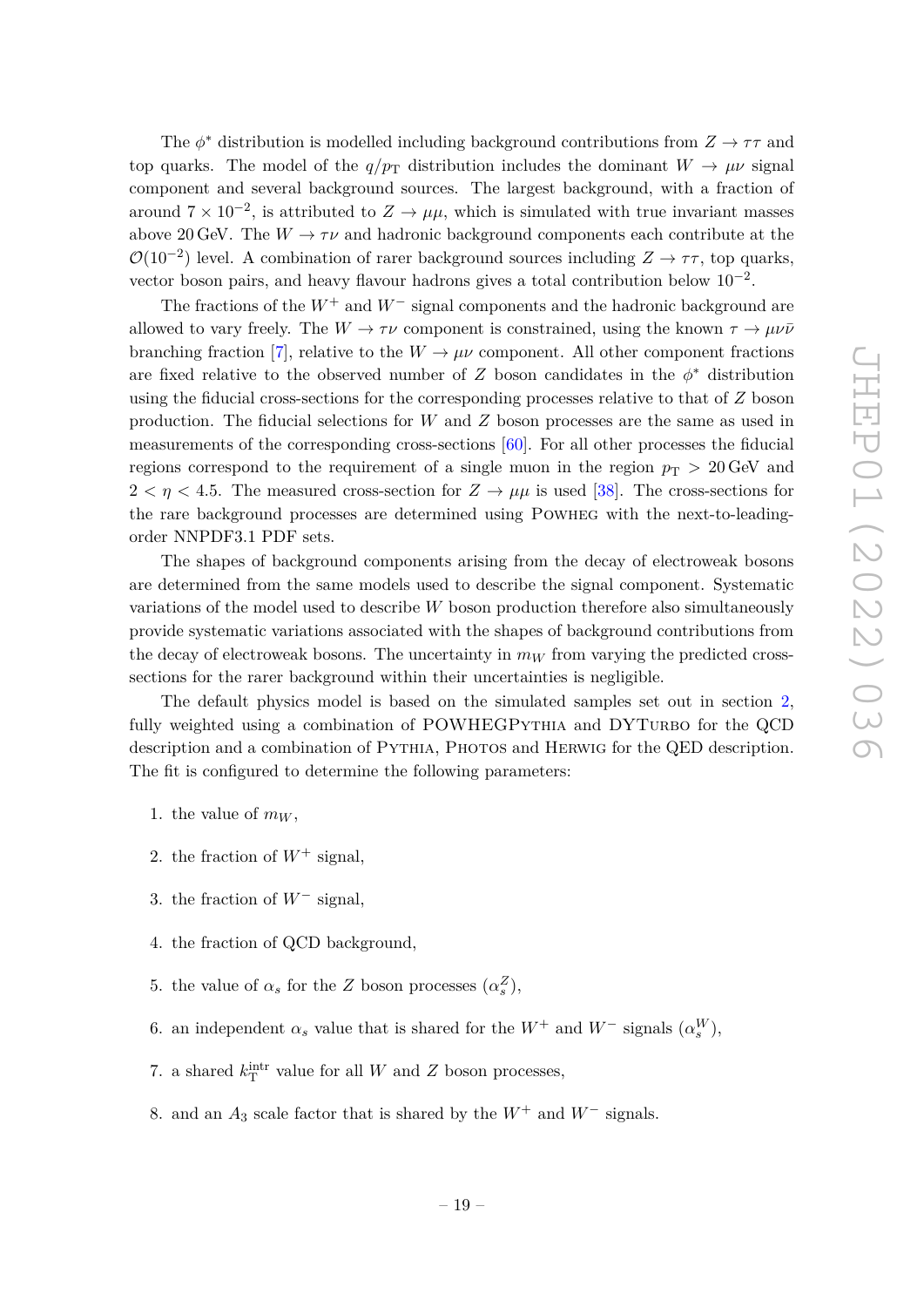

<span id="page-20-2"></span>**Figure 10**. Projections of the (left)  $q/p<sub>T</sub>$  and (right)  $\phi^*$  distributions for the challenge datasets. The four dashed vertical lines indicate the two fit regions in the  $q/p<sub>T</sub>$  distribution.

#### <span id="page-20-0"></span>**8.1 Data challenge tests**

In section [7](#page-13-0) it is concluded that POWHEGPYTHIA describes the  $p_T^Z$  distribution, in the  $p_{\rm T}^Z \leq 30\,\text{GeV}$  region, better than the other candidate models. It is important to demonstrate that the fit can reliably determine  $m_W$  if W boson production is better described by one or more of the other models. Several pseudodata samples are prepared in which the underlying PYTHIA events, without detector simulation, are weighted to match the default DYTURBO and POWHEGPYTHIA model but with the  $p_T^V$  distribution modified to match an alternative model. The  $m_W$  fit is configured with a simplified model, without background components, using a statistically independent sample of the same Pythia events without detector simulation. Figure [10](#page-20-2) shows the resulting  $q/p<sub>T</sub>$  and  $\phi^*$  distributions of these pseudodata samples. Variations of up to five per cent are seen in the shape of the  $\phi^*$  distribution. Within the fit regions in  $q/p<sub>T</sub>$  variations of several per cent can be seen, while the variations exceed  $\mathcal{O}(10^{-1})$  in the high- $p_T$  control region. However, the fit model is able to absorb these differences in the  $\alpha_s$  and  $k_{\text{T}}^{\text{intr}}$  nuisance parameters with variations in the preferred  $m_W$  value of no more than 10 MeV. Table [3](#page-21-0) lists the results of the fits to these pseudodata samples. The observed variation in  $m_W$  is consistent with the uncertainty due to modelling the vector boson transverse momentum distribution in the fit to LHCb data, as discussed in section [7.](#page-13-0)

#### <span id="page-20-1"></span>**8.2 Fit results**

The fit to the data, with the <code>NNPDF31\_nlo\_as\_0118</code> PDF set, returns a total  $\chi^2$  of 105 for 102 degrees of freedom. Figure [11](#page-22-1) compares the  $q/p<sub>T</sub>$  and  $\phi^*$  distributions from the data with the fit model overlaid. The model is in good agreement with the data within the fit ranges but it underestimates the high- $p<sub>T</sub>$  control region of the  $q/p<sub>T</sub>$  distribution by up to ten per cent. This underestimation is within the band of modelling uncertainty, which is dominated by the high- $p_T^V$  parametric correction in that region. The values of the eight parameters determined from the fit are listed in table [4.](#page-21-1) The  $\alpha_s$  value for the *W* boson events is roughly 0*.*002 higher than for the *Z* boson events. If the fit is configured with a shared  $\alpha_s$  value for the *W* and *Z* boson events the value of  $m_W$  changes by +39 MeV but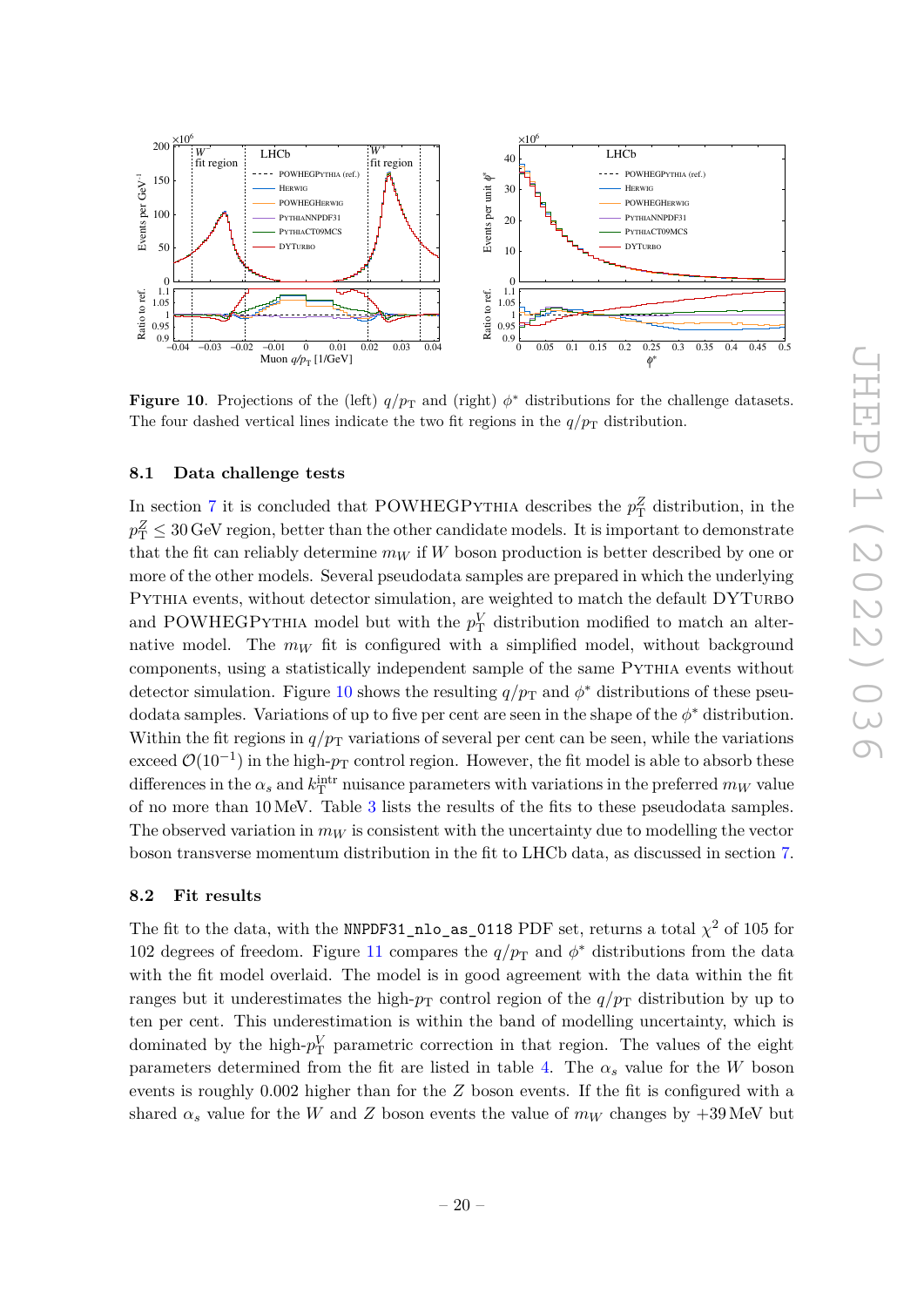| Data config.               |            | $\chi^2_W$ $\chi^2_Z$ $\delta m_W$ [MeV] | $\alpha_s^Z$ | $\alpha_{\rm s}^{W}$                                               | $A_3$ scaling |
|----------------------------|------------|------------------------------------------|--------------|--------------------------------------------------------------------|---------------|
| POWHEGPYTHIA 64.8 34.2     |            |                                          |              | $-0.1246 \pm 0.0002 \quad 0.1245 \pm 0.0003 \quad 0.979 \pm 0.029$ |               |
| <b>HERWIG</b>              | 71.9 600.4 |                                          |              | 1.6 $0.1206 \pm 0.0002$ $0.1218 \pm 0.0003$ $1.001 \pm 0.029$      |               |
| POWHEGHERWIG 64.0 118.6    |            |                                          |              | 2.7 $0.1206 \pm 0.0002$ $0.1226 \pm 0.0003$ $0.991 \pm 0.029$      |               |
| PYTHIA, CT09MCS 71.0 215.8 |            |                                          |              | $-2.4$ 0.1239 ± 0.0002 0.1243 ± 0.0003 0.983 ± 0.029               |               |
| PYTHIA, NNPDF31 66.9 156.2 |            |                                          |              | $-10.4$ 0.1225 $\pm$ 0.0002 0.1223 $\pm$ 0.0003 0.967 $\pm$ 0.029  |               |
| DYTURBO                    | 83.0 428.5 |                                          |              | 4.3 $0.1305 \pm 0.0001$ $0.1321 \pm 0.0003$ $0.982 \pm 0.028$      |               |

<span id="page-21-0"></span>**Table 3**. Fit results with the same default fit model used for the templates but with different models used for the pseudodata. The POWHEGPYTHIA pseudodata correspond to  $\alpha_s = 0.125$ and  $k_{\text{T}}^{\text{intr}} = 1.8 \,\text{GeV}$ . The HERWIG and POWHEGHERWIG pseudodata correspond to  $\alpha_s = 0.136$ and  $k_{\text{T}}^{\text{intr}} = 1.3 \text{ GeV}$ . The PYTHIA pseudodata correspond to  $\alpha_s = 0.127$  and  $k_{\text{T}}^{\text{intr}} = 2.7 \text{ GeV}$ . The DYTURBO pseudodata correspond to  $\alpha_s = 0.118$  and  $g = 1 \text{ GeV}^2$ . The contributions to the total  $\chi^2$  from the  $q/p_T$  and  $\phi^*$  distributions are denoted  $\chi^2_W$  and  $\chi^2_Z$ , respectively. The shift in the  $m_W$  value with respect to the POWHEGPYTHIA pseudodata is denoted  $\delta m_W$ . The uncertainties quoted are statistical.

| Parameter                              | Value                      |
|----------------------------------------|----------------------------|
| Fraction of $W^+ \rightarrow \mu^+\nu$ | $0.5288 \pm 0.0006$        |
| Fraction of $W^- \to \mu^- \nu$        | $0.3508 \pm 0.0005$        |
| Fraction of hadron background          | $0.0146 \pm 0.0007$        |
| $\alpha_s^Z$                           | $0.1243 + 0.0004$          |
| $\alpha_s^W$                           | $0.1263 \pm 0.0003$        |
| $k_{\rm T}^{\rm intr}$                 | $1.57 + 0.14 \,\text{GeV}$ |
| $A_3$ scaling                          | $0.975 + 0.026$            |
| $m_W$                                  | $80362 \pm 23$ MeV         |

<span id="page-21-1"></span>**Table 4**. Values of the parameters determined in the *m<sup>W</sup>* fit with the NNPDF31\_nlo\_as\_0118 PDF set. The uncertainties quoted are statistical.

the  $\chi^2$  is increased by more than 20 units, which strongly favours the configuration with independent  $\alpha_s$  values. Furthermore, similar variations between the  $\alpha_s$  values for *W* and *Z* boson events are found in the data challenge tests, as shown in table [3.](#page-21-0) The *A*<sup>3</sup> scaling factor is statistically consistent with unity, which suggests that the  $\mathcal{O}(\alpha_s^2)$  predictions from DYTURBO, with the central scale choices, are compatible with the data.

Figure [12](#page-22-2) (left) shows the projection of the  $q/p<sub>T</sub>$  distribution in the *Z* boson sample, where the final state muon is only included if it satisfies the *W* boson selection requirements. The model is in good agreement with the data. Figure [12](#page-22-2) (right) shows that the *Z* boson rapidity distribution is well described by the model.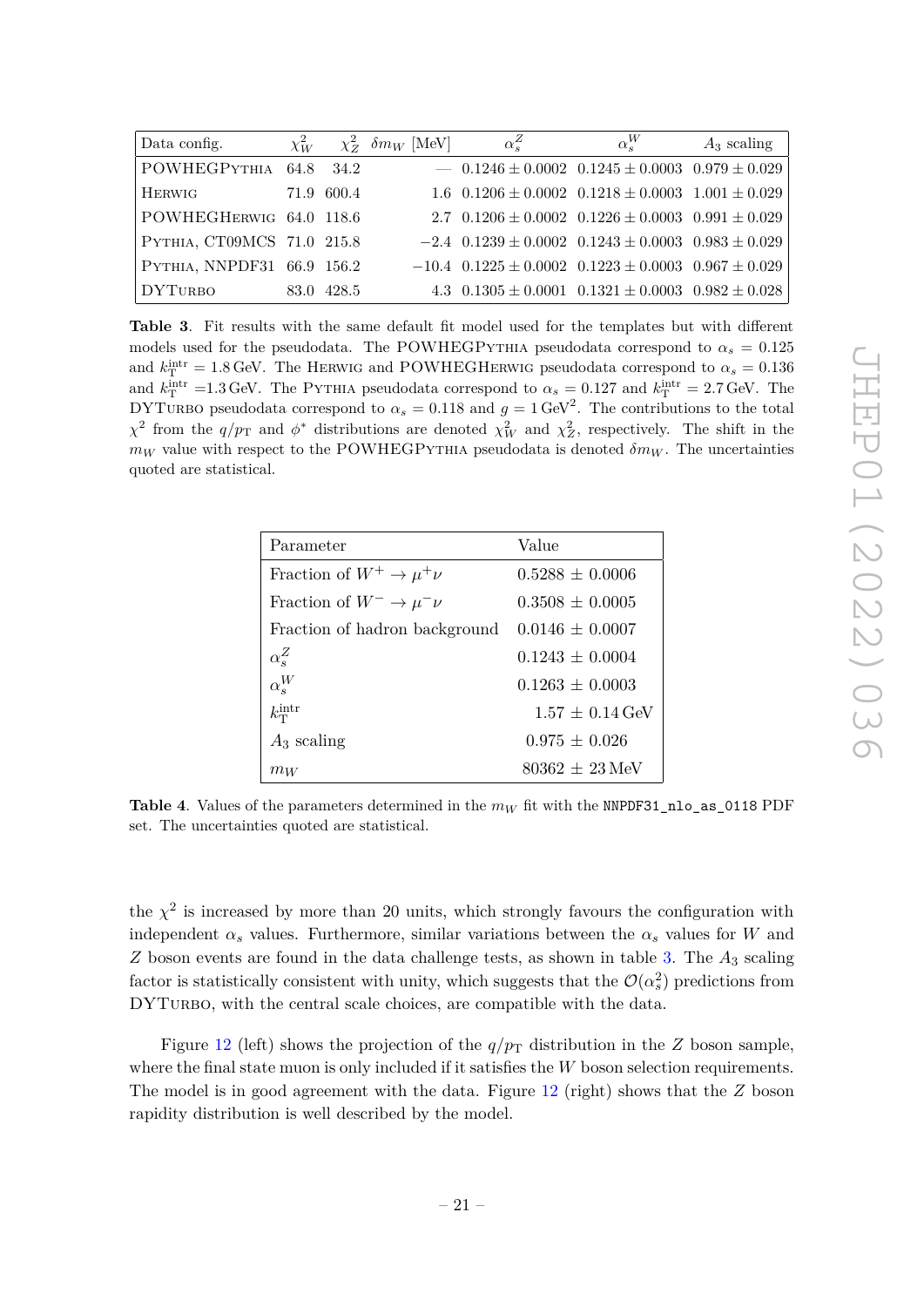

<span id="page-22-1"></span>**Figure 11**. Distributions of (left)  $q/p<sub>T</sub>$  and (right)  $\phi^*$  compared to the model after the  $m<sub>W</sub>$  fit.



<span id="page-22-2"></span>**Figure 12.** Projections of the (left)  $q/p<sub>T</sub>$  and (right) rapidity distributions for the *Z* boson selection. A final state muon is only included in the  $q/p<sub>T</sub>$  distribution if it satisfies the *W* boson selection requirements.

#### <span id="page-22-0"></span>**9 Systematic uncertainties and cross-checks**

Table [5](#page-23-0) lists the PDF uncertainties evaluated for fits based on the NNPDF3.1, CT18 and MSHT20 PDF sets. The  $m_W$  values agree within an envelope of  $12 \text{ MeV}$ , which supports the choice to report an arithmetic average of the three. With respect to the central value obtained with the NNPDF31 PDFs, the *m<sup>W</sup>* values obtained with the CT18 and MSHT20 PDF sets differ by  $-12 \text{ MeV}$  and  $-11 \text{ MeV}$ , respectively. The uncertainties are evaluated according to the specific methods for the three groups. The NNPDF3.1 uncertainty is evaluated as the RMS of  $m_W$  values according to 100 replicas, whereas the other two sets use fixed numbers of eigenvectors. The CT18 uncertainty is corrected from 90% confidence level (CL) to 68% CL to be consistent with all other uncertainties in this analysis. For each PDF set, the uncertainty from the replica variations is added in quadrature to the uncertainty from variations in the  $\alpha_s$  used in the PDF fits. Values of 0.116  $\lt \alpha_s \lt 0.120$  are considered, and the uncertainty in *m<sup>W</sup>* is taken as half of the absolute difference between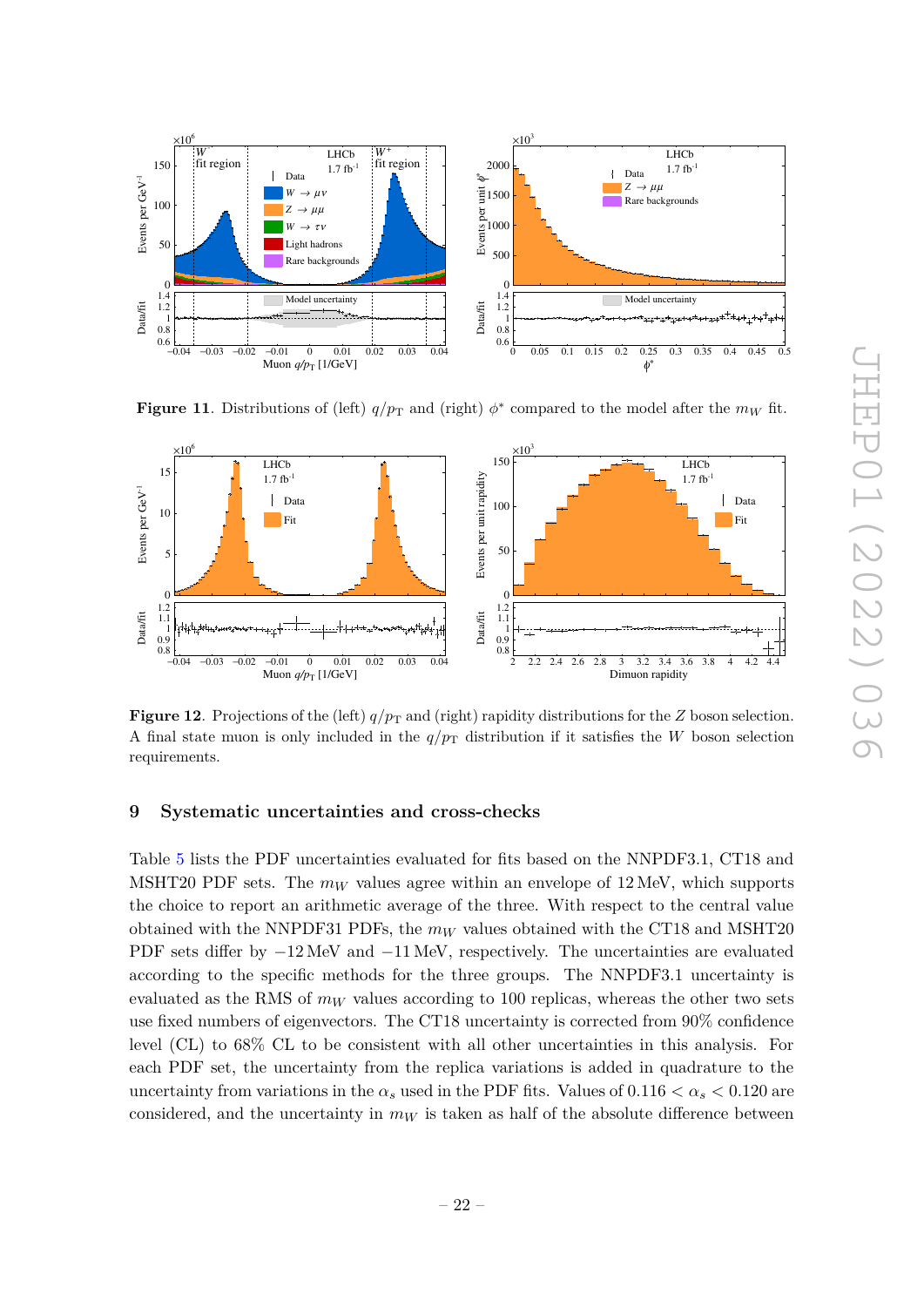| Set                  | $\sigma_{\text{PDF,base}}$ [MeV] $\sigma_{\text{PDF},\alpha_s}$ [MeV] $\sigma_{\text{PDF}}$ [MeV] |     |      |
|----------------------|---------------------------------------------------------------------------------------------------|-----|------|
| $\vert$ NNPDF3.1 8.3 |                                                                                                   | 2.4 | 8.6  |
| CT18                 | 11.5                                                                                              | 1.4 | 11.6 |
| MSHT20               | 6.5                                                                                               | 2.1 | 6.8  |

<span id="page-23-0"></span>**Table 5**. Uncertainties for the NNPDF3.1, CT18 and MSHT20 sets. The contributions from the PDF uncertainty with fixed  $\alpha_s$  and from the  $\alpha_s$  variation are quoted separately as is their sum in quadrature, which defines the total uncertainty for each PDF set.

| Source                                   | Size [MeV]     |
|------------------------------------------|----------------|
| Parton distribution functions            | 9              |
| Theory (excl. PDFs) total                | 17             |
| Transverse momentum model                | 11             |
| Angular coefficients                     | 10             |
| QED FSR model                            | 7              |
| Additional electroweak corrections       | 5              |
| Experimental total                       | 10             |
| Momentum scale and resolution modelling  | 7              |
| Muon ID, trigger and tracking efficiency | 6              |
| Isolation efficiency                     | 4              |
| QCD background                           | $\overline{2}$ |
| Statistical                              | 23             |
| Total                                    | 32             |

<span id="page-23-2"></span>**Table 6.** Contributions to the systematic uncertainty in  $m_W$ . Negligible contributions below 1 MeV are not listed.

the corresponding shifts in  $m_W$  [\[61\]](#page-31-2).<sup>[6](#page-23-1)</sup> The PDF uncertainty on the arithmetic average of the three results is taken as the arithmetic average of the three uncertainties, in accordance with the assumption that the uncertainties are fully correlated.

Table [6](#page-23-2) lists each contribution to the systematic uncertainty in the final result, after averaging results based on the three PDF sets. The systematic uncertainty is split into three orthogonal components that are combined in quadrature. The uncertainty due to the description of the parton distribution functions is 9 MeV. The remaining theory uncertainty in the modelling of *W* and *Z* boson production is 17 MeV, as described in section [7,](#page-13-0) with the largest contribution arising from variations of the transverse momentum model. The experimental uncertainty is 10 MeV, with the different contributions discussed in sections  $4, 5$  $4, 5$ , and  $6$ .

<span id="page-23-1"></span><sup>&</sup>lt;sup>6</sup>The variations in  $\alpha_s$  are larger than the  $\pm 0.0015$  variations recommended in ref. [\[61\]](#page-31-2) but this choice avoids further *ad hoc* scaling.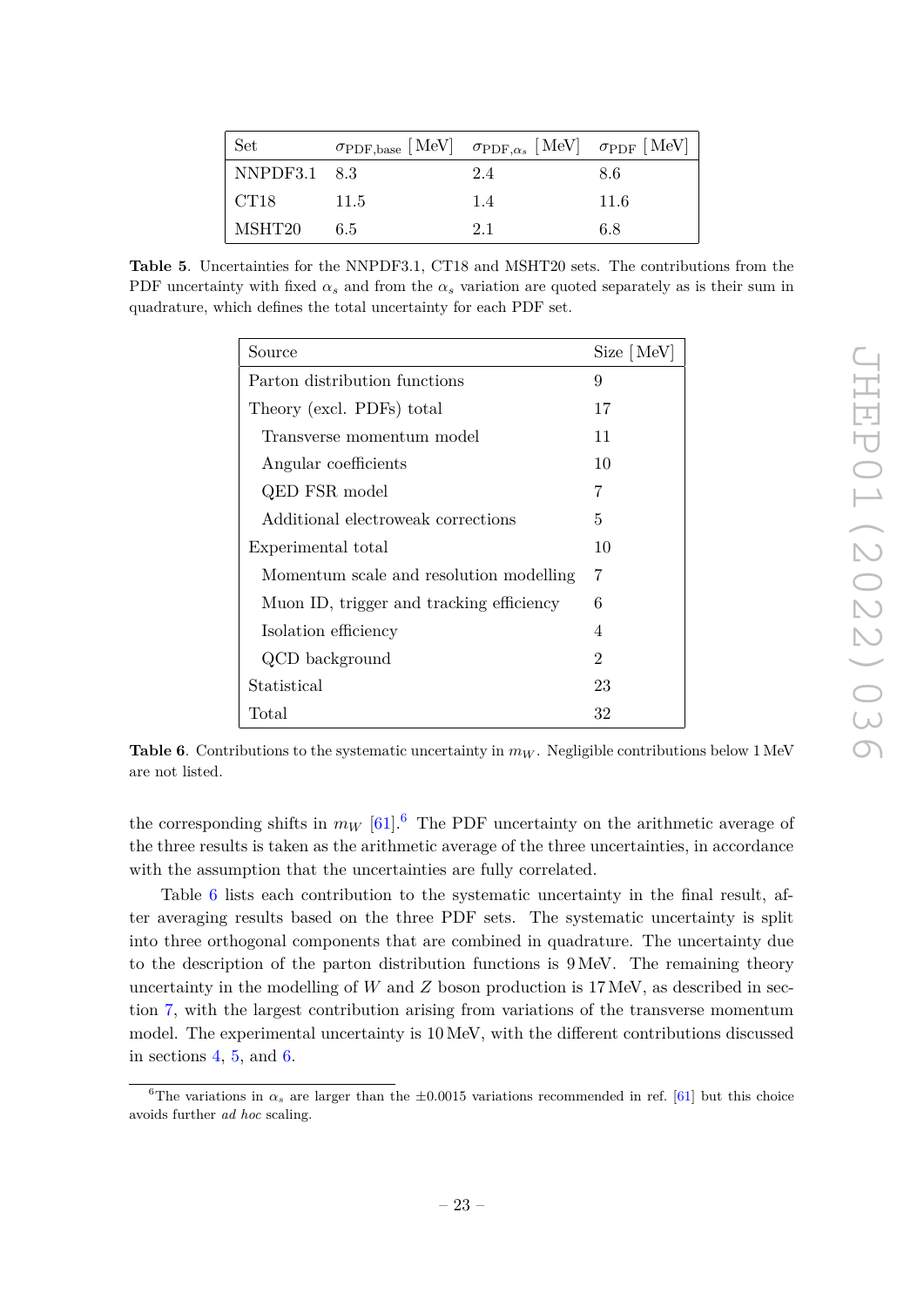Independently of the systematic uncertainty evaluation, several cross-checks of the measurement are performed.

- **Consistency of orthogonal subsets:** the data and simulation are split into orthogonal subsets by magnet polarity, the product of the muon charge and polarity, and the  $\phi$  and  $\eta$  of the muon in the *W* boson selection. These results are reported in table [7.](#page-25-0) Considering the statistical uncertainties only, all differences are within, or just outside, two standard deviations, which was predefined as a criterion for this test.
- **Fit range:** the minimum and maximum  $p<sub>T</sub>$  of the fit range in the  $q/p<sub>T</sub>$  distribution are varied around their default values of 28 GeV and 52 GeV, respectively. The results are reported in table [8.](#page-25-1) Considering the variations in the statistical uncertainties in *m<sup>W</sup>* this test shows that the fit results are stable with respect to variations in the fit range.
- **Fit model freedom:** the choice of parameters that are determined in the fit is varied and the results are reported in table [9.](#page-25-2) The default fit determines one  $\alpha_s$ parameter for the *Z* processes and a second that is shared between *W*<sup>+</sup> and *W*<sup>−</sup> processes. With three  $\alpha_s$  parameters there is only a small change in  $m_W$  and the fit quality. The default fit determines a single floating  $k_{\text{T}}^{\text{intr}}$  parameter that is shared among all three processes. Neither the  $m_W$  value nor the  $\chi^2$  are strongly affected by allowing two (with one shared between the  $W^+$  and  $W^-$  processes) or three  $k_{\rm T}^{\rm intr}$ parameters to vary freely. If the  $A_3$  scaling factor is fixed to unity the value of  $m_W$ shifts by 7 MeV and the  $\chi^2$  increases by a few units. In summary the  $m_W$  fit seems to be rather insensitive to all of these variations, except that the data strongly prefer independent POWHEGPythia tunes for the *W* and *Z* boson production processes.
- **Use of NNLO PDF sets:** the PDF set used for the analysis is varied from  $NNPDF31_1$ nlo\_as\_0118 to  $NNPDF31_1$ nnlo\_as\_0118. The shift in  $m_W$  is 1 MeV.
- Separate  $m_W$  values for  $W^+$  and  $W^-$  bosons: an additional parameter is included in the fit, allowing for separate values of  $m_W$  for  $W^+$  and  $W^-$  bosons. This mass difference is found to be consistent with zero within one standard deviation.
- *W***-like measurement of the** *Z* **boson mass:** the same methods are applied to the *Z* boson sample alone, to perform a *W*-like measurement of the *Z* boson mass. The values measured with positive and negatively charged muons agree within one standard deviation and their average is consistent with the PDG average [\[7\]](#page-28-2) within one standard deviation.

#### <span id="page-24-0"></span>**10 Summary and conclusion**

This paper reports the first measurement of  $m_W$  with the LHCb experiment. A data sample of *pp* collisions at  $\sqrt{s} = 13 \text{ TeV}$  corresponding to an integrated luminosity of 1.7 fb<sup>-1</sup> is analysed. The measurement is based on the shape of the  $p<sub>T</sub>$  distribution of muons from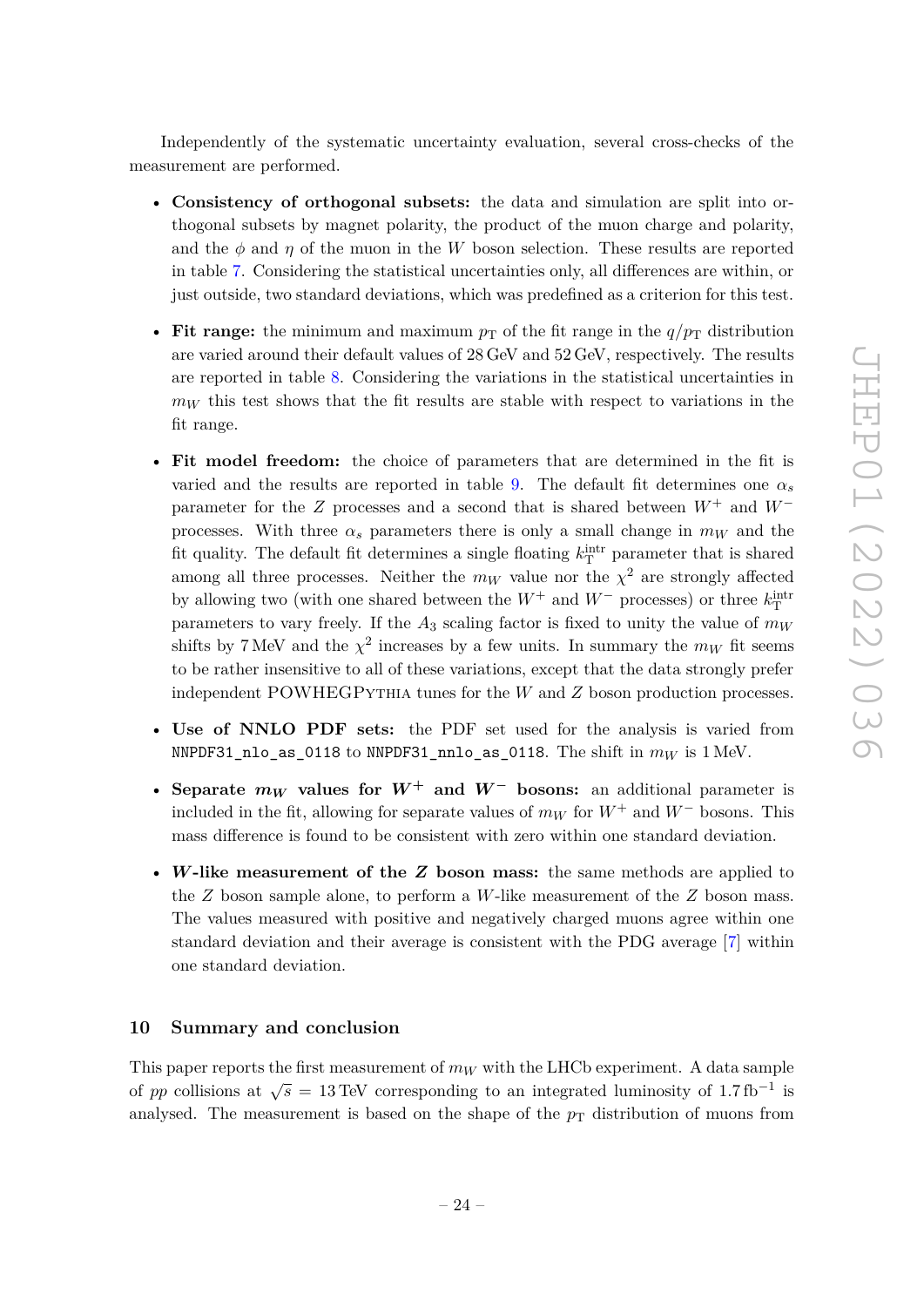| Subset                   | $\chi^2_{\rm tot}/\rm{ndf}$ | $\delta m_W$ [MeV] |
|--------------------------|-----------------------------|--------------------|
| Polarity $=-1$           | 92.5/102                    |                    |
| Polarity $= +1$          | 97.3/102                    | $-57.5 \pm 45.4$   |
| $\eta > 3.3$             | 115.4/102                   |                    |
| $\eta < 3.3$             | 85.9/102                    | $+56.9 \pm 45.5$   |
| Polarity $\times q = +1$ | 95.9/102                    |                    |
| Polarity $\times q = -1$ | 98.2/102                    | $+16.1 \pm 45.4$   |
| $ \phi  > \pi/2$         | 98.8/102                    |                    |
| $ \phi  < \pi/2$         | 115.0/102                   | $+66.7 \pm 45.5$   |
| $\phi < 0$               | 91.8/102                    |                    |
| $\phi > 0$               | 103.0/102                   | $-100.5 \pm 45.3$  |

<span id="page-25-0"></span>**Table 7**. Fit results where the data and simulation samples are split into two orthogonal subsets. For a given split, the first row is defined as the reference with respect to which the difference in  $m_W$ , denoted by  $\delta m_W$ , is defined. The uncertainties quoted on  $\delta m_W$  are statistical.

| Change to fit range                    | $\chi^2_{\rm tot}/\rm{ndf}$ |        | $\delta m_W$ [MeV] $\sigma(m_W)$ [MeV] |
|----------------------------------------|-----------------------------|--------|----------------------------------------|
| $p_{\rm T}^{\rm min} = 24\,\text{GeV}$ | 96.5/102                    | $+6.8$ | 19.7                                   |
| $p_{\rm T}^{\rm min} = 26\,\text{GeV}$ | 97.7/102                    | $+9.6$ | 20.9                                   |
| $p_T^{\min} = 30 \,\text{GeV}$         | 102.7/102                   | $+3.0$ | 25.7                                   |
| $p_T^{\min} = 32 \,\text{GeV}$         | $84.9/102$ $-21.6$          |        | 30.8                                   |
| $p_T^{\text{max}} = 48 \,\text{GeV}$   | 105.3/102                   | $-3.8$ | 23.2                                   |
| $p_T^{\text{max}} = 50 \,\text{GeV}$   | 103.0/102                   | $-2.1$ | 23.0                                   |
| $p_T^{\text{max}} = 54 \,\text{GeV}$   | $96.3/102 -8.6$             |        | 22.6                                   |
| $p_T^{\text{max}} = 56 \,\text{GeV}$   | $103.7/102 -14.3$           |        | 22.4                                   |

<span id="page-25-1"></span>**Table 8**. Fit results with variations in the fit range around the default  $p_T^{\min} = 28 \text{ GeV}$  and  $p_T^{\min} =$ 52 GeV. The second column lists the  $\chi^2$  values, the third column lists the shifts in  $m_W$  with respect to the default fit and the third column lists the statistical uncertainties in  $m_W$ .

| Configuration change                                                                 |                   | $\chi^2_{\text{tot}}/\text{ndf}$ $\delta m_W$ [MeV] $\sigma(m_W)$ [MeV] |
|--------------------------------------------------------------------------------------|-------------------|-------------------------------------------------------------------------|
| $2 \rightarrow 3 \alpha_s$ parameters                                                | $103.4/101 -6.0$  | $\pm 23.1$                                                              |
| $2 \rightarrow 1 \ \alpha_s$ and $1 \rightarrow 2 \ k_{\rm T}^{\rm intr}$ parameters | $116.1/102 +13.9$ | $\pm 22.4$                                                              |
| $1 \rightarrow 2 \; k_{\rm T}^{\rm intr}$ parameters                                 | $104.0/101 + 0.4$ | $\pm 22.7$                                                              |
| $1 \rightarrow 3 \; k_{\rm T}^{\rm intr}$ parameters                                 | $102.8/100 -2.7$  | $\pm 22.9$                                                              |
| No $A_3$ scaling                                                                     | $106.0/103 +4.4$  | $\pm 22.2$                                                              |
| Varying QCD background asymmetry                                                     | $103.8/101 -0.7$  | $\pm 22.7$                                                              |

<span id="page-25-2"></span>**Table 9**. Fit results with variations in which physics parameters are varying freely.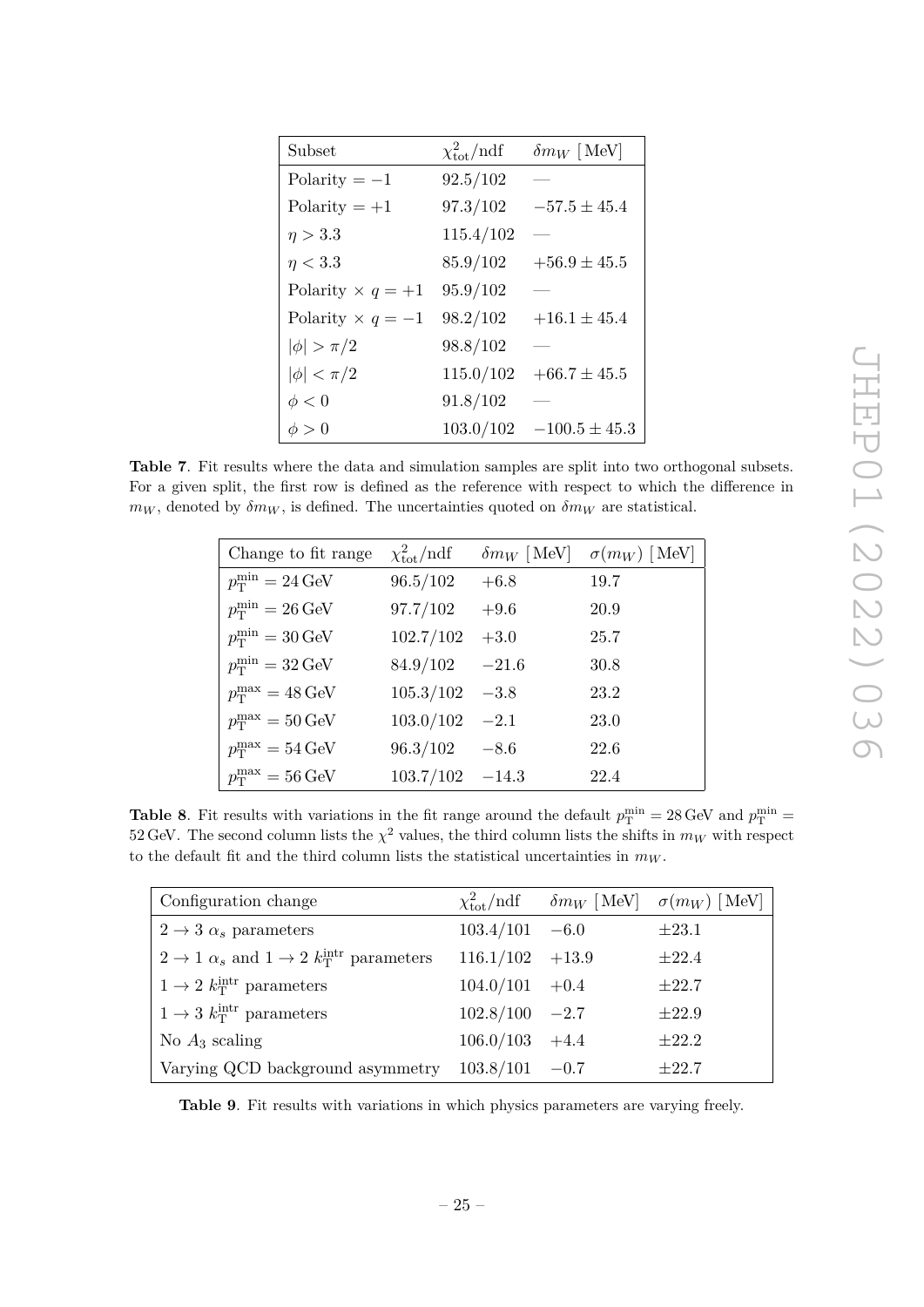

<span id="page-26-0"></span>**Figure 13.** Measured value of  $m_W$  compared to those from the ALEPH [\[62\]](#page-31-3), DELPHI [\[63\]](#page-31-4), L3 [\[64\]](#page-31-5), OPAL  $[65]$ , CDF  $[10]$ , D0  $[11]$  and ATLAS  $[12]$  experiments. The current prediction of  $m_W$  from the global electroweak fit is also included.

*W* boson decays. A simultaneous fit of the  $q/p<sub>T</sub>$  distribution of *W* boson decay candidates and of the  $\phi^*$  distribution of *Z* boson decay candidates is verified to reliably determine  $m_W$ . This method has reduced sensitivity to the uncertainties in modelling the *W* boson transverse momentum distribution compared to previous determinations of  $m_W$  at hadron colliders. The following results are obtained

$$
m_W = 80362 \pm 23_{\text{stat}} \pm 10_{\text{exp}} \pm 17_{\text{theory}} \pm 9_{\text{PDF}} \text{MeV},
$$
  
\n
$$
m_W = 80350 \pm 23_{\text{stat}} \pm 10_{\text{exp}} \pm 17_{\text{theory}} \pm 12_{\text{PDF}} \text{MeV},
$$
  
\n
$$
m_W = 80351 \pm 23_{\text{stat}} \pm 10_{\text{exp}} \pm 17_{\text{theory}} \pm 7_{\text{PDF}} \text{MeV},
$$

with the NNPDF3.1, CT18 and MSHT20 PDF sets, respectively. The first uncertainty is statistical, the second is due to experimental systematic uncertainties, and the third and fourth are due to uncertainties in the theoretical modelling and the description of the PDFs, respectively. Treating the three PDF sets equally results in the following arithmetic average

$$
m_W = 80354 \pm 23_{\text{stat}} \pm 10_{\text{exp}} \pm 17_{\text{theory}} \pm 9_{\text{PDF}} \text{MeV}.
$$

This result agrees with the current PDG average of direct measurements [\[7\]](#page-28-2) and the indirect prediction from the global EW fit  $[6]$ , and is compared to previous measurements in figure [13.](#page-26-0) This measurement also serves as a first proof-of-principle of a measurement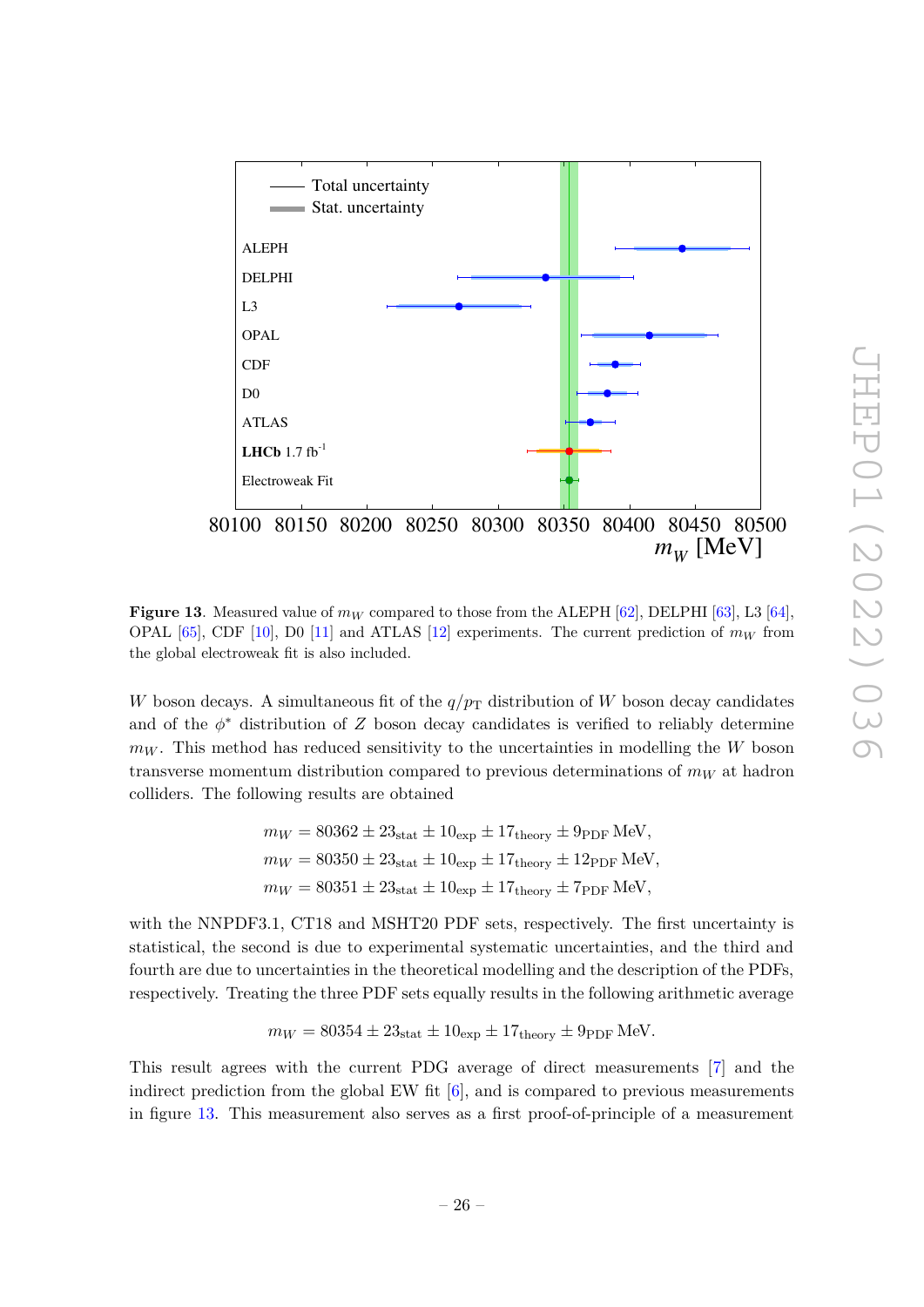of  $m_W$  with the LHCb experiment. In ref. [\[66\]](#page-31-7) it was demonstrated that the PDF uncertainty in a measurement of *m<sup>W</sup>* by LHCb can be strongly reduced by using *in situ* constraints and by fitting the doubly differential distribution of  $p<sub>T</sub>$  and  $\eta$ , similar to the measurement by the CMS Collaboration [\[67\]](#page-31-8), instead of the singly differential  $p<sub>T</sub>$  distribution. An approximately three times larger data sample is already available for analysis but particular attention should be paid to reducing the dominant source of systematic uncertainty, which is the modelling of *W* boson production.

# **Acknowledgments**

We express our gratitude to our colleagues in the CERN accelerator departments for the excellent performance of the LHC. We thank the technical and administrative staff at the LHCb institutes. We acknowledge support from CERN and from the national agencies: CAPES, CNPq, FAPERJ and FINEP (Brazil); MOST and NSFC (China); CNRS/IN2P3 (France); BMBF, DFG and MPG (Germany); INFN (Italy); NWO (Netherlands); MNiSW and NCN (Poland); MEN/IFA (Romania); MSHE (Russia); MICINN (Spain); SNSF and SER (Switzerland); NASU (Ukraine); STFC (United Kingdom); DOE NP and NSF (U.S.A.). We acknowledge the computing resources that are provided by CERN, IN2P3 (France), KIT and DESY (Germany), INFN (Italy), SURF (Netherlands), PIC (Spain), GridPP (United Kingdom), RRCKI and Yandex LLC (Russia), CSCS (Switzerland), IFIN-HH (Romania), CBPF (Brazil), PL-GRID (Poland) and NERSC (U.S.A.). We are indebted to the communities behind the multiple open-source software packages on which we depend. Individual groups or members have received support from ARC and ARDC (Australia); AvH Foundation (Germany); EPLANET, Marie Skłodowska-Curie Actions and ERC (European Union); A\*MIDEX, ANR, IPhU and Labex P2IO, and Région Auvergne-Rhône-Alpes (France); Key Research Program of Frontier Sciences of CAS, CAS PIFI, CAS CCEPP, Fundamental Research Funds for the Central Universities, and Sci. & Tech. Program of Guangzhou (China); RFBR, RSF and Yandex LLC (Russia); GVA, XuntaGal and GENCAT (Spain); the Leverhulme Trust, the Royal Society and UKRI (United Kingdom).

**Open Access.** This article is distributed under the terms of the Creative Commons Attribution License [\(CC-BY 4.0\)](https://creativecommons.org/licenses/by/4.0/), which permits any use, distribution and reproduction in any medium, provided the original author(s) and source are credited.

# **References**

- <span id="page-27-0"></span>[1] S.L. Glashow, *Partial symmetries of weak interactions*, *[Nucl. Phys.](https://doi.org/10.1016/0029-5582(61)90469-2)* **22** (1961) 579 [IN[SPIRE](https://inspirehep.net/search?p=find+J%20%22Nucl.Phys.%2C22%2C579%22)].
- [2] S. Weinberg, *A model of leptons*, *[Phys. Rev. Lett.](https://doi.org/10.1103/PhysRevLett.19.1264)* **19** (1967) 1264 [IN[SPIRE](https://inspirehep.net/search?p=find+J%20%22Phys.Rev.Lett.%2C19%2C1264%22)].
- <span id="page-27-1"></span>[3] A. Salam and J.C. Ward, *Electromagnetic and weak interactions*, *[Phys. Lett.](https://doi.org/10.1016/0031-9163(64)90711-5)* **13** (1964) 168 [IN[SPIRE](https://inspirehep.net/search?p=find+J%20%22Phys.Lett.%2C13%2C168%22)].
- <span id="page-27-2"></span>[4] M. Awramik, M. Czakon, A. Freitas and G. Weiglein, *Precise prediction for the W boson mass in the standard model*, *Phys. Rev. D* **69** [\(2004\) 053006](https://doi.org/10.1103/PhysRevD.69.053006) [[hep-ph/0311148](https://arxiv.org/abs/hep-ph/0311148)] [IN[SPIRE](https://inspirehep.net/search?p=find+EPRINT%2Bhep-ph%2F0311148)].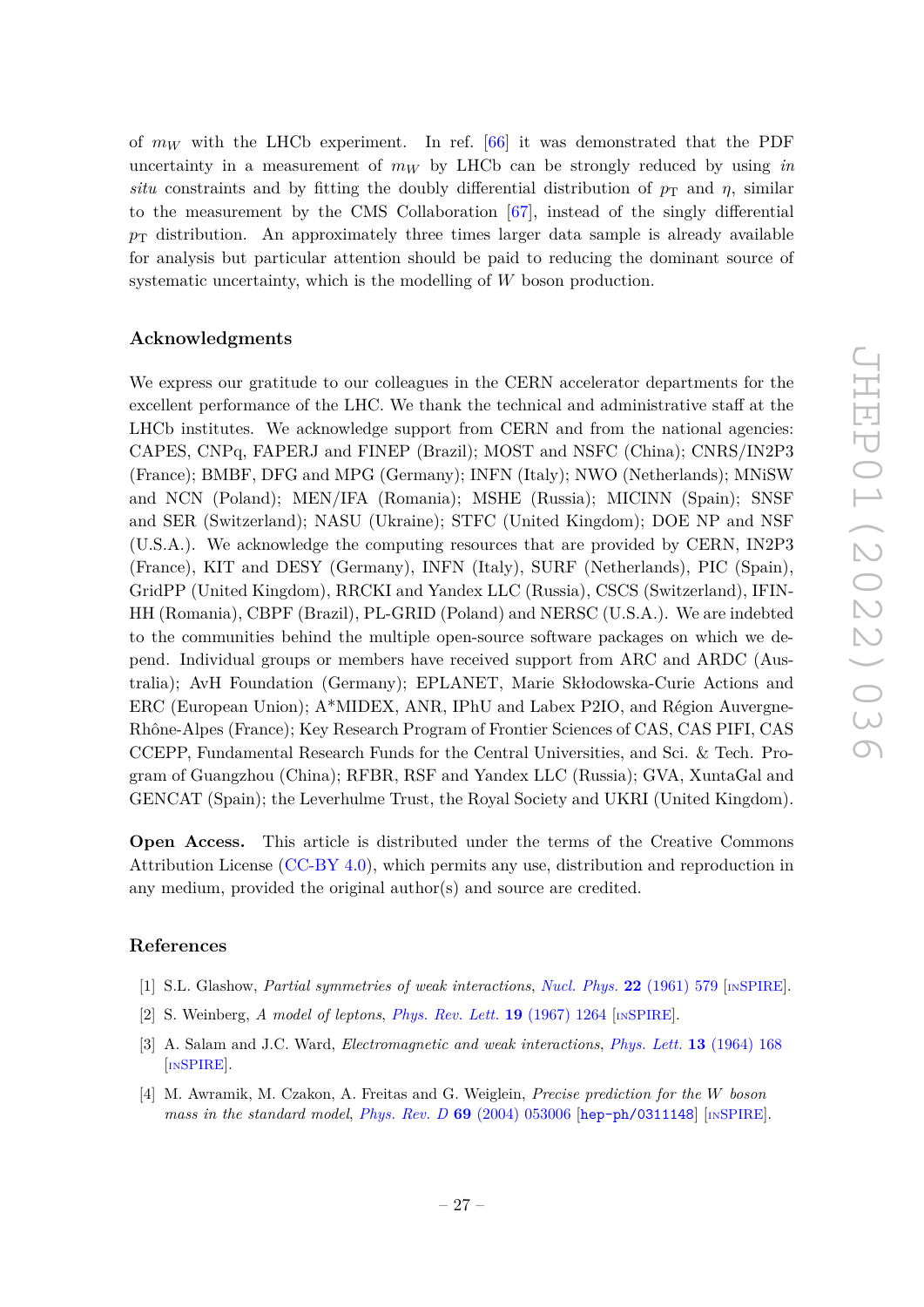- <span id="page-28-0"></span>[5] A. Sirlin, *Radiative corrections in the*  $SU(2)_L \times U(1)$  *theory: a simple renormalization framework*, *[Phys. Rev. D](https://doi.org/10.1103/PhysRevD.22.971)* **22** (1980) 971 [IN[SPIRE](https://inspirehep.net/search?p=find+J%20%22Phys.Rev.%2CD22%2C971%22)].
- <span id="page-28-1"></span>[6] J. Haller, A. Hoecker, R. Kogler, K. Mönig, T. Peiffer and J. Stelzer, *Update of the global electroweak fit and constraints on two-Higgs-doublet models*, *[Eur. Phys. J. C](https://doi.org/10.1140/epjc/s10052-018-6131-3)* **78** (2018) 675 [[arXiv:1803.01853](https://arxiv.org/abs/1803.01853)] [IN[SPIRE](https://inspirehep.net/search?p=find+EPRINT%2BarXiv%3A1803.01853)].
- <span id="page-28-2"></span>[7] Particle Data Group collaboration, *Review of particle physics*, *PTEP* **2020** [\(2020\)](https://doi.org/10.1093/ptep/ptaa104) [083C01](https://doi.org/10.1093/ptep/ptaa104) [IN[SPIRE](https://inspirehep.net/search?p=find+J%20%22PTEP%2C2020%2C083C01%22)].
- <span id="page-28-3"></span>[8] ALEPH, DELPHI, L3, OPAL and LEP Electroweak collaborations, *Electroweak measurements in electron-positron collisions at W-boson-pair energies at LEP*, *[Phys. Rept.](https://doi.org/10.1016/j.physrep.2013.07.004)* **532** [\(2013\) 119](https://doi.org/10.1016/j.physrep.2013.07.004) [[arXiv:1302.3415](https://arxiv.org/abs/1302.3415)] [IN[SPIRE](https://inspirehep.net/search?p=find+EPRINT%2BarXiv%3A1302.3415)].
- <span id="page-28-4"></span>[9] CDF and D0 collaborations, *Combination of CDF and D*0 *W-boson mass measurements*, *Phys. Rev. D* 88 [\(2013\) 052018](https://doi.org/10.1103/PhysRevD.88.052018) [[arXiv:1307.7627](https://arxiv.org/abs/1307.7627)] [IN[SPIRE](https://inspirehep.net/search?p=find+EPRINT%2BarXiv%3A1307.7627)].
- <span id="page-28-5"></span>[10] CDF collaboration, *Precise measurement of the W-boson mass with the CDF II detector*, *[Phys. Rev. Lett.](https://doi.org/10.1103/PhysRevLett.108.151803)* **108** (2012) 151803 [[arXiv:1203.0275](https://arxiv.org/abs/1203.0275)] [IN[SPIRE](https://inspirehep.net/search?p=find+EPRINT%2BarXiv%3A1203.0275)].
- <span id="page-28-6"></span>[11] D0 collaboration, *Measurement of the W boson mass with the D*0 *detector*, *[Phys. Rev. Lett.](https://doi.org/10.1103/PhysRevLett.108.151804)* **108** [\(2012\) 151804](https://doi.org/10.1103/PhysRevLett.108.151804) [[arXiv:1203.0293](https://arxiv.org/abs/1203.0293)] [IN[SPIRE](https://inspirehep.net/search?p=find+EPRINT%2BarXiv%3A1203.0293)].
- <span id="page-28-7"></span>[12] ATLAS collaboration, *Measurement of the W*-boson mass in pp collisions at  $\sqrt{s} = 7$  TeV *with the ATLAS detector*, *[Eur. Phys. J. C](https://doi.org/10.1140/epjc/s10052-017-5475-4)* **78** (2018) 110 [*Erratum ibid.* **78** (2018) 898] [[arXiv:1701.07240](https://arxiv.org/abs/1701.07240)] [IN[SPIRE](https://inspirehep.net/search?p=find+EPRINT%2BarXiv%3A1701.07240)].
- <span id="page-28-8"></span>[13] G. Bozzi, L. Citelli, M. Vesterinen and A. Vicini, *Prospects for improving the LHC W boson mass measurement with forward muons*, *[Eur. Phys. J. C](https://doi.org/10.1140/epjc/s10052-015-3810-1)* **75** (2015) 601 [[arXiv:1508.06954](https://arxiv.org/abs/1508.06954)] [IN[SPIRE](https://inspirehep.net/search?p=find+EPRINT%2BarXiv%3A1508.06954)].
- <span id="page-28-9"></span>[14] ATLAS collaboration, *Measurement of the transverse momentum distribution of W bosons in pp* collisions at  $\sqrt{s} = 7$  *TeV with the ATLAS detector, Phys. Rev. D* **85** [\(2012\) 012005](https://doi.org/10.1103/PhysRevD.85.012005) [[arXiv:1108.6308](https://arxiv.org/abs/1108.6308)] [IN[SPIRE](https://inspirehep.net/search?p=find+EPRINT%2BarXiv%3A1108.6308)].
- <span id="page-28-10"></span>[15] CMS collaboration, *Measurement of the transverse momentum spectra of weak vector bosons produced in proton-proton collisions at*  $\sqrt{s} = 8$  *TeV*, *JHEP* **02** [\(2017\) 096](https://doi.org/10.1007/JHEP02(2017)096) [[arXiv:1606.05864](https://arxiv.org/abs/1606.05864)] [IN[SPIRE](https://inspirehep.net/search?p=find+EPRINT%2BarXiv%3A1606.05864)].
- <span id="page-28-11"></span>[16] A. Banfi, S. Redford, M. Vesterinen, P. Waller and T.R. Wyatt, *Optimisation of variables for studying dilepton transverse momentum distributions at hadron colliders*, *[Eur. Phys. J. C](https://doi.org/10.1140/epjc/s10052-011-1600-y)* **71** [\(2011\) 1600](https://doi.org/10.1140/epjc/s10052-011-1600-y) [[arXiv:1009.1580](https://arxiv.org/abs/1009.1580)] [IN[SPIRE](https://inspirehep.net/search?p=find+EPRINT%2BarXiv%3A1009.1580)].
- <span id="page-28-12"></span>[17] T. Sjöstrand et al., *An introduction to PYTHIA* 8*.*2, *[Comput. Phys. Commun.](https://doi.org/10.1016/j.cpc.2015.01.024)* **191** (2015) [159](https://doi.org/10.1016/j.cpc.2015.01.024) [[arXiv:1410.3012](https://arxiv.org/abs/1410.3012)] [IN[SPIRE](https://inspirehep.net/search?p=find+EPRINT%2BarXiv%3A1410.3012)].
- <span id="page-28-13"></span>[18] P. Skands, S. Carrazza and J. Rojo, *Tuning PYTHIA* 8*.*1*: the Monash* 2013 *tune*, *[Eur. Phys.](https://doi.org/10.1140/epjc/s10052-014-3024-y) J. C* **74** [\(2014\) 3024](https://doi.org/10.1140/epjc/s10052-014-3024-y) [[arXiv:1404.5630](https://arxiv.org/abs/1404.5630)] [IN[SPIRE](https://inspirehep.net/search?p=find+EPRINT%2BarXiv%3A1404.5630)].
- <span id="page-28-14"></span>[19] O. Lupton and M. Vesterinen, *Simultaneously determining the W*<sup>±</sup> *boson mass and parton shower model parameters*, [arXiv:1907.09958](https://arxiv.org/abs/1907.09958) [IN[SPIRE](https://inspirehep.net/search?p=find+EPRINT%2BarXiv%3A1907.09958)].
- <span id="page-28-15"></span>[20] J.C. Collins and D.E. Soper, *Angular distribution of dileptons in high-energy hadron collisions*, *[Phys. Rev. D](https://doi.org/10.1103/PhysRevD.16.2219)* **16** (1977) 2219 [IN[SPIRE](https://inspirehep.net/search?p=find+J%20%22Phys.Rev.%2CD16%2C2219%22)].
- <span id="page-28-16"></span>[21] LHCb collaboration, *The LHCb detector at the LHC*, 2008 *JINST* **3** [S08005](https://doi.org/10.1088/1748-0221/3/08/S08005) [IN[SPIRE](https://inspirehep.net/search?p=find+J%20%22JINST%2C3%2CS08005%22)].
- <span id="page-28-17"></span>[22] LHCb collaboration, *LHCb detector performance*, *[Int. J. Mod. Phys. A](https://doi.org/10.1142/S0217751X15300227)* **30** (2015) 1530022 [[arXiv:1412.6352](https://arxiv.org/abs/1412.6352)] [IN[SPIRE](https://inspirehep.net/search?p=find+EPRINT%2BarXiv%3A1412.6352)].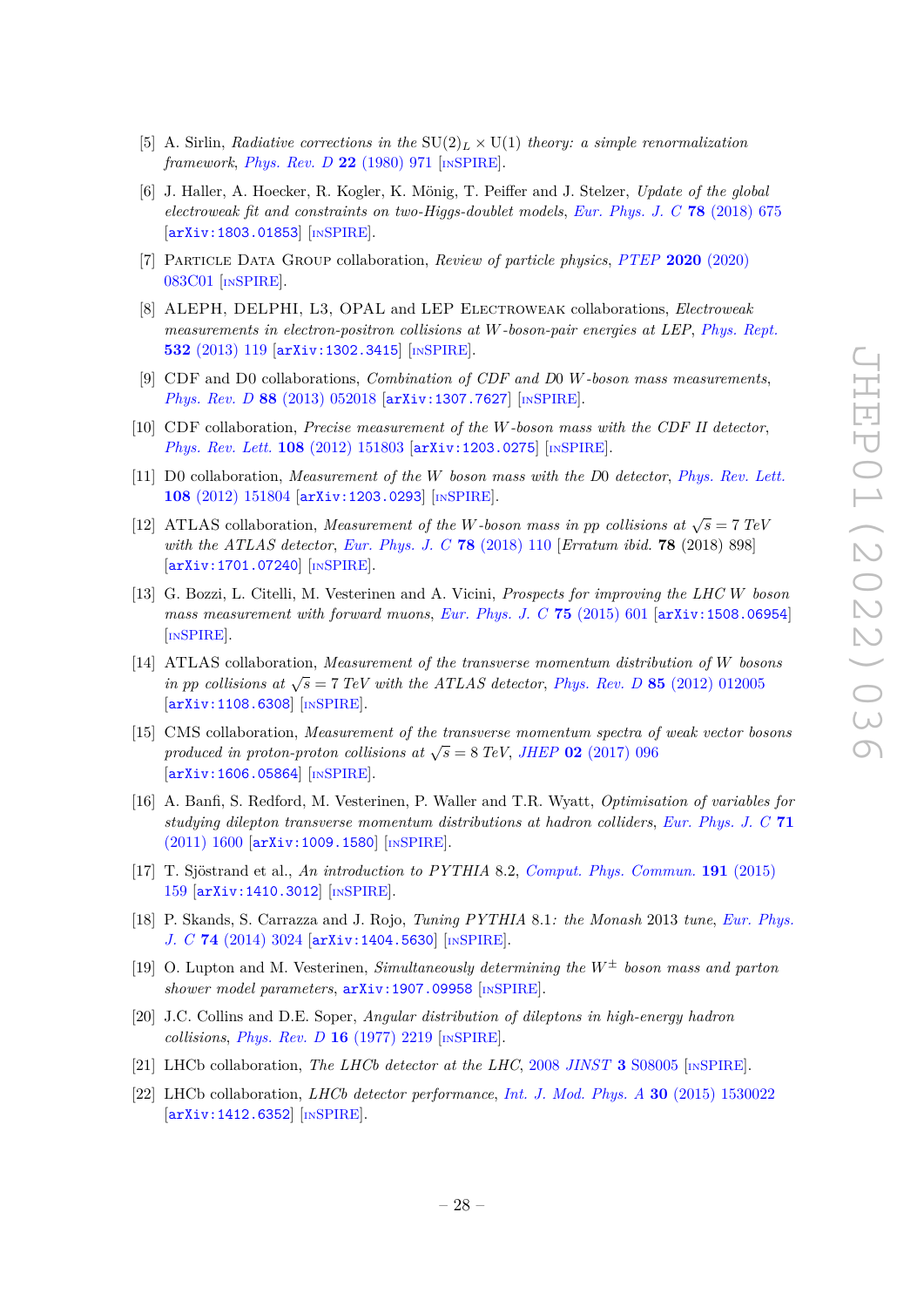- <span id="page-29-0"></span>[23] R. Aaij et al., *Performance of the LHCb vertex locator*, 2014 *JINST* **9** [P09007](https://doi.org/10.1088/1748-0221/9/09/P09007) [[arXiv:1405.7808](https://arxiv.org/abs/1405.7808)] [IN[SPIRE](https://inspirehep.net/search?p=find+EPRINT%2BarXiv%3A1405.7808)].
- <span id="page-29-1"></span>[24] LHCb Outer Tracker Group collaboration, *Improved performance of the LHCb outer tracker in LHC run* 2, 2017 *JINST* 12 [P11016](https://doi.org/10.1088/1748-0221/12/11/P11016) [[arXiv:1708.00819](https://arxiv.org/abs/1708.00819)] [IN[SPIRE](https://inspirehep.net/search?p=find+EPRINT%2BarXiv%3A1708.00819)].
- <span id="page-29-2"></span>[25] LHCB RICH GROUP collaboration, *Performance of the LHCb RICH detector at the LHC*, *[Eur. Phys. J. C](https://doi.org/10.1140/epjc/s10052-013-2431-9)* **73** (2013) 2431 [[arXiv:1211.6759](https://arxiv.org/abs/1211.6759)] [IN[SPIRE](https://inspirehep.net/search?p=find+EPRINT%2BarXiv%3A1211.6759)].
- <span id="page-29-3"></span>[26] A.A. Alves Jr. et al., *Performance of the LHCb muon system*, 2013 *JINST* **8** [P02022](https://doi.org/10.1088/1748-0221/8/02/P02022) [[arXiv:1211.1346](https://arxiv.org/abs/1211.1346)] [IN[SPIRE](https://inspirehep.net/search?p=find+EPRINT%2BarXiv%3A1211.1346)].
- <span id="page-29-4"></span>[27] R. Aaij et al., *The LHCb trigger and its performance in* 2011, 2013 *JINST* **8** [P04022](https://doi.org/10.1088/1748-0221/8/04/P04022) [[arXiv:1211.3055](https://arxiv.org/abs/1211.3055)] [IN[SPIRE](https://inspirehep.net/search?p=find+EPRINT%2BarXiv%3A1211.3055)].
- <span id="page-29-5"></span>[28] LHCb collaboration, *Design and performance of the LHCb trigger and full real-time reconstruction in run* 2 *of the LHC*, 2019 *JINST* **14** [P04013](https://doi.org/10.1088/1748-0221/14/04/P04013) [[arXiv:1812.10790](https://arxiv.org/abs/1812.10790)] [IN[SPIRE](https://inspirehep.net/search?p=find+EPRINT%2BarXiv%3A1812.10790)].
- <span id="page-29-6"></span>[29] W. Hulsbergen, *The global covariance matrix of tracks fitted with a Kalman filter and an application in detector alignment*, *[Nucl. Instrum. Meth. A](https://doi.org/10.1016/j.nima.2008.11.094)* **600** (2009) 471 [[arXiv:0810.2241](https://arxiv.org/abs/0810.2241)] [IN[SPIRE](https://inspirehep.net/search?p=find+EPRINT%2BarXiv%3A0810.2241)].
- <span id="page-29-7"></span>[30] J. Amoraal et al., *Application of vertex and mass constraints in track-based alignment*, *[Nucl.](https://doi.org/10.1016/j.nima.2012.11.192) [Instrum. Meth. A](https://doi.org/10.1016/j.nima.2012.11.192)* **712** (2013) 48 [[arXiv:1207.4756](https://arxiv.org/abs/1207.4756)] [IN[SPIRE](https://inspirehep.net/search?p=find+EPRINT%2BarXiv%3A1207.4756)].
- <span id="page-29-8"></span>[31] LHCb collaboration, *Handling of the generation of primary events in Gauss, the LHCb simulation framework*, *[J. Phys. Conf. Ser.](https://doi.org/10.1088/1742-6596/331/3/032047)* **331** (2011) 032047 [IN[SPIRE](https://inspirehep.net/search?p=find+J%20%22J.Phys.Conf.Ser.%2C331%2C032047%22)].
- <span id="page-29-9"></span>[32] J. Allison et al., *GEANT*4 *developments and applications*, *[IEEE Trans. Nucl. Sci.](https://doi.org/10.1109/TNS.2006.869826)* **53** (2006) [270](https://doi.org/10.1109/TNS.2006.869826) [IN[SPIRE](https://inspirehep.net/search?p=find+J%20%22IEEE%20Trans.Nucl.Sci.%2C53%2C270%22)].
- <span id="page-29-10"></span>[33] GEANT4 collaboration, *GEANT*4 *— a simulation toolkit*, *[Nucl. Instrum. Meth. A](https://doi.org/10.1016/S0168-9002(03)01368-8)* **506** [\(2003\) 250](https://doi.org/10.1016/S0168-9002(03)01368-8) [IN[SPIRE](https://inspirehep.net/search?p=find+J%20%22Nucl.Instrum.Meth.%2CA506%2C250%22)].
- <span id="page-29-11"></span>[34] LHCb collaboration, *The LHCb simulation application, Gauss: design, evolution and experience*, *[J. Phys. Conf. Ser.](https://doi.org/10.1088/1742-6596/331/3/032023)* **331** (2011) 032023 [IN[SPIRE](https://inspirehep.net/search?p=find+J%20%22J.Phys.Conf.Ser.%2C331%2C032023%22)].
- <span id="page-29-12"></span>[35] LHCb collaboration, *Study of forward*  $Z + jet$  *production in pp collisions at*  $\sqrt{s} = 7$  *TeV*, *JHEP* **01** [\(2014\) 033](https://doi.org/10.1007/JHEP01(2014)033) [[arXiv:1310.8197](https://arxiv.org/abs/1310.8197)] [IN[SPIRE](https://inspirehep.net/search?p=find+EPRINT%2BarXiv%3A1310.8197)].
- <span id="page-29-13"></span>[36] W. Barter, M. Pili and M. Vesterinen, *A simple method to determine charge-dependent curvature biases in track reconstruction in hadron collider experiments*, *[Eur. Phys. J. C](https://doi.org/10.1140/epjc/s10052-021-09016-9)* **81** [\(2021\) 251](https://doi.org/10.1140/epjc/s10052-021-09016-9) [[arXiv:2101.05675](https://arxiv.org/abs/2101.05675)] [IN[SPIRE](https://inspirehep.net/search?p=find+EPRINT%2BarXiv%3A2101.05675)].
- <span id="page-29-14"></span>[37] T. Skwarnicki, *A study of the radiative cascade transitions between the Upsilon-prime and Upsilon resonances*, Ph.D. thesis, Institute of Nuclear Physics, Krakow, Poland (1986) [IN[SPIRE](https://inspirehep.net/search?p=find+R+DESY-F31-86-02)].
- <span id="page-29-15"></span>[38] LHCb collaboration, *Measurement of the forward Z boson production cross-section in pp collisions at*  $\sqrt{s} = 13 \text{ TeV}$ , *JHEP* **09** [\(2016\) 136](https://doi.org/10.1007/JHEP09(2016)136) [[arXiv:1607.06495](https://arxiv.org/abs/1607.06495)] [IN[SPIRE](https://inspirehep.net/search?p=find+EPRINT%2BarXiv%3A1607.06495)].
- <span id="page-29-16"></span>[39] LHCb collaboration, *Production of*  $J/\psi$  *and*  $\Upsilon$  *mesons in pp collisions at*  $\sqrt{s} = 8 \text{ TeV}$ , *JHEF* **06** [\(2013\) 064](https://doi.org/10.1007/JHEP06(2013)064) [[arXiv:1304.6977](https://arxiv.org/abs/1304.6977)] [IN[SPIRE](https://inspirehep.net/search?p=find+EPRINT%2BarXiv%3A1304.6977)].
- <span id="page-29-17"></span>[40] LHCb collaboration, *Measurement of the track reconstruction efficiency at LHCb*, [2015](https://doi.org/10.1088/1748-0221/10/02/P02007) *JINST* **10** [P02007](https://doi.org/10.1088/1748-0221/10/02/P02007) [[arXiv:1408.1251](https://arxiv.org/abs/1408.1251)] [IN[SPIRE](https://inspirehep.net/search?p=find+EPRINT%2BarXiv%3A1408.1251)].
- <span id="page-29-18"></span>[41] R. Hagedorn, *Multiplicities,*  $p_T$  *distributions and the expected hadron*  $\rightarrow$  *quark-gluon phase transition*, *[Riv. Nuovo Cim.](https://doi.org/10.1007/BF02740917)* **6N10** (1983) 1 [IN[SPIRE](https://inspirehep.net/search?p=find+J%20%22Riv.Nuovo%20Cim.%2C6N10%2C1%22)].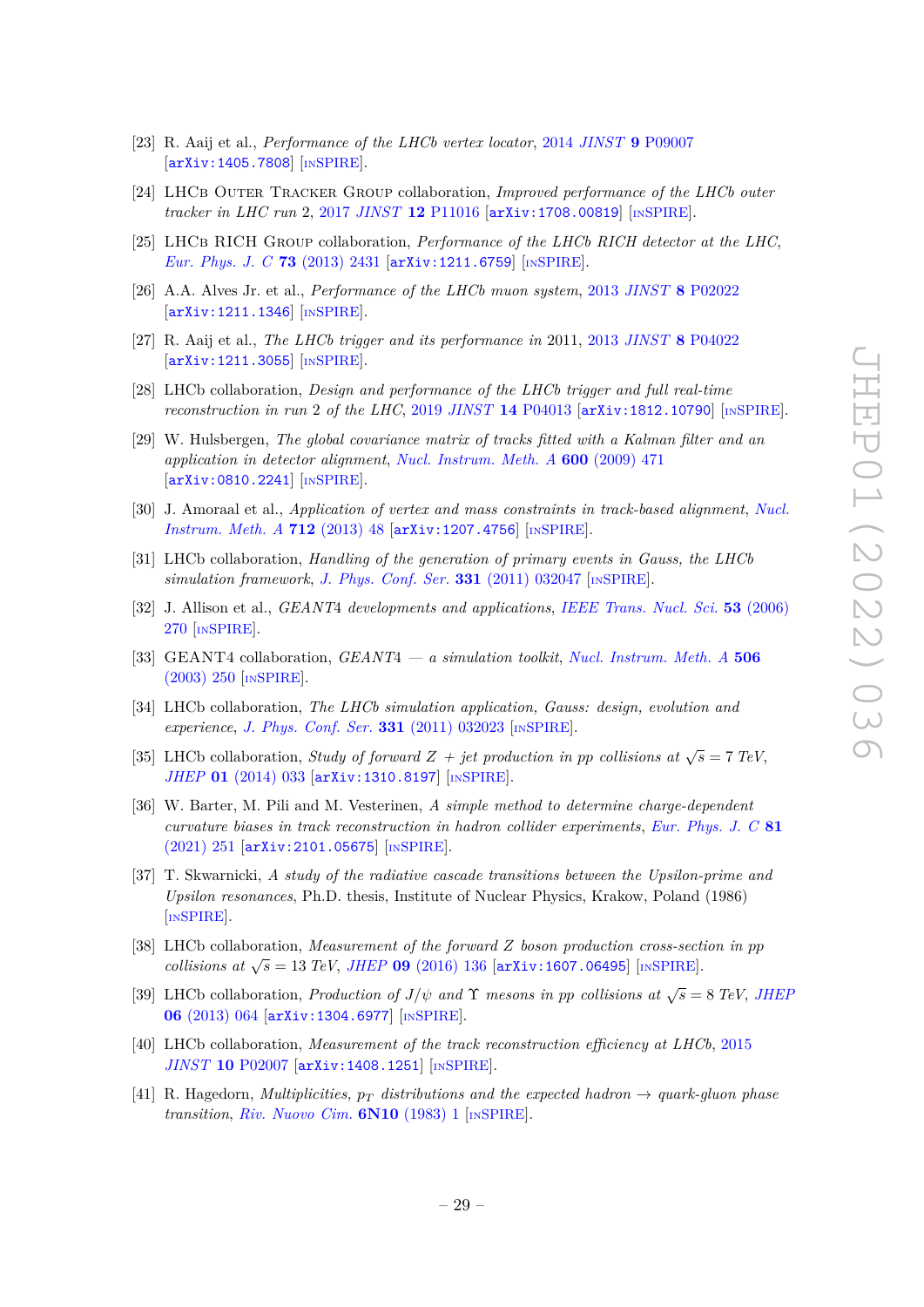- <span id="page-30-0"></span>[42] L. Barze, G. Montagna, P. Nason, O. Nicrosini and F. Piccinini, *Implementation of electroweak corrections in the POWHEG BOX: single W production*, *JHEP* **04** [\(2012\) 037](https://doi.org/10.1007/JHEP04(2012)037) [[arXiv:1202.0465](https://arxiv.org/abs/1202.0465)] [IN[SPIRE](https://inspirehep.net/search?p=find+EPRINT%2BarXiv%3A1202.0465)].
- [43] L. Barze, G. Montagna, P. Nason, O. Nicrosini, F. Piccinini and A. Vicini, *Neutral current Drell-Yan with combined QCD and electroweak corrections in the POWHEG BOX*, *[Eur.](https://doi.org/10.1140/epjc/s10052-013-2474-y) Phys. J. C* **73** [\(2013\) 2474](https://doi.org/10.1140/epjc/s10052-013-2474-y) [[arXiv:1302.4606](https://arxiv.org/abs/1302.4606)] [IN[SPIRE](https://inspirehep.net/search?p=find+EPRINT%2BarXiv%3A1302.4606)].
- <span id="page-30-1"></span>[44] C.M. Carloni Calame et al., *Precision measurement of the W-boson mass: theoretical contributions and uncertainties*, *Phys. Rev. D* **96** [\(2017\) 093005](https://doi.org/10.1103/PhysRevD.96.093005) [[arXiv:1612.02841](https://arxiv.org/abs/1612.02841)] [IN[SPIRE](https://inspirehep.net/search?p=find+EPRINT%2BarXiv%3A1612.02841)].
- <span id="page-30-2"></span>[45] NNPDF collaboration, *Parton distributions with QED corrections*, *[Nucl. Phys. B](https://doi.org/10.1016/j.nuclphysb.2013.10.010)* **877** [\(2013\) 290](https://doi.org/10.1016/j.nuclphysb.2013.10.010) [[arXiv:1308.0598](https://arxiv.org/abs/1308.0598)] [IN[SPIRE](https://inspirehep.net/search?p=find+EPRINT%2BarXiv%3A1308.0598)].
- <span id="page-30-3"></span>[46] A. Buckley et al., *LHAPDF*6*: parton density access in the LHC precision era*, *[Eur. Phys. J.](https://doi.org/10.1140/epjc/s10052-015-3318-8) C* **75** [\(2015\) 132](https://doi.org/10.1140/epjc/s10052-015-3318-8) [[arXiv:1412.7420](https://arxiv.org/abs/1412.7420)] [IN[SPIRE](https://inspirehep.net/search?p=find+EPRINT%2BarXiv%3A1412.7420)].
- <span id="page-30-4"></span>[47] NNPDF collaboration, *Parton distributions from high-precision collider data*, *[Eur. Phys. J.](https://doi.org/10.1140/epjc/s10052-017-5199-5) C* **77** [\(2017\) 663](https://doi.org/10.1140/epjc/s10052-017-5199-5) [[arXiv:1706.00428](https://arxiv.org/abs/1706.00428)] [IN[SPIRE](https://inspirehep.net/search?p=find+EPRINT%2BarXiv%3A1706.00428)].
- <span id="page-30-5"></span>[48] H.-L. Lai et al., *Parton distributions for event generators*, *JHEP* **04** [\(2010\) 035](https://doi.org/10.1007/JHEP04(2010)035) [[arXiv:0910.4183](https://arxiv.org/abs/0910.4183)] [IN[SPIRE](https://inspirehep.net/search?p=find+EPRINT%2BarXiv%3A0910.4183)].
- <span id="page-30-6"></span>[49] S. Alioli, P. Nason, C. Oleari and E. Re, *NLO vector-boson production matched with shower in POWHEG*, *JHEP* **07** [\(2008\) 060](https://doi.org/10.1088/1126-6708/2008/07/060) [[arXiv:0805.4802](https://arxiv.org/abs/0805.4802)] [IN[SPIRE](https://inspirehep.net/search?p=find+EPRINT%2BarXiv%3A0805.4802)].
- <span id="page-30-7"></span>[50] J. Bellm et al., *HERWIG* 7*.*0*/HERWIG++* 3*.*0 *release note*, *[Eur. Phys. J. C](https://doi.org/10.1140/epjc/s10052-016-4018-8)* **76** (2016) 196 [[arXiv:1512.01178](https://arxiv.org/abs/1512.01178)] [IN[SPIRE](https://inspirehep.net/search?p=find+EPRINT%2BarXiv%3A1512.01178)].
- <span id="page-30-8"></span>[51] S. Camarda et al., *DYTurbo: fast predictions for Drell-Yan processes*, *[Eur. Phys. J. C](https://doi.org/10.1140/epjc/s10052-020-7757-5)* **80** [\(2020\) 251](https://doi.org/10.1140/epjc/s10052-020-7757-5) [*Erratum ibid.* **80** (2020) 440] [[arXiv:1910.07049](https://arxiv.org/abs/1910.07049)] [IN[SPIRE](https://inspirehep.net/search?p=find+EPRINT%2BarXiv%3A1910.07049)].
- <span id="page-30-9"></span>[52] ATLAS collaboration, *Measurement of the angular coefficients in Z-boson events using electron and muon pairs from data taken at*  $\sqrt{s} = 8$  *TeV with the ATLAS detector, [JHEP](https://doi.org/10.1007/JHEP08(2016)159)* 08 [\(2016\) 159](https://doi.org/10.1007/JHEP08(2016)159) [[arXiv:1606.00689](https://arxiv.org/abs/1606.00689)] [IN[SPIRE](https://inspirehep.net/search?p=find+EPRINT%2BarXiv%3A1606.00689)].
- <span id="page-30-10"></span>[53] S. Catani, L. Cieri, G. Ferrera, D. de Florian and M. Grazzini, *Vector boson production at hadron colliders: a fully exclusive QCD calculation at NNLO*, *[Phys. Rev. Lett.](https://doi.org/10.1103/PhysRevLett.103.082001)* **103** (2009) [082001](https://doi.org/10.1103/PhysRevLett.103.082001) [[arXiv:0903.2120](https://arxiv.org/abs/0903.2120)] [IN[SPIRE](https://inspirehep.net/search?p=find+EPRINT%2BarXiv%3A0903.2120)].
- <span id="page-30-11"></span>[54] R. Gauld, A. Gehrmann-De Ridder, T. Gehrmann, E.W.N. Glover and A. Huss, *Precise predictions for the angular coefficients in Z-boson production at the LHC*, *JHEP* **11** [\(2017\)](https://doi.org/10.1007/JHEP11(2017)003) [003](https://doi.org/10.1007/JHEP11(2017)003) [[arXiv:1708.00008](https://arxiv.org/abs/1708.00008)] [IN[SPIRE](https://inspirehep.net/search?p=find+EPRINT%2BarXiv%3A1708.00008)].
- <span id="page-30-12"></span>[55] NNPDF collaboration, *Precision determination of the strong coupling constant within a global PDF analysis*, *[Eur. Phys. J. C](https://doi.org/10.1140/epjc/s10052-018-5897-7)* **78** (2018) 408 [[arXiv:1802.03398](https://arxiv.org/abs/1802.03398)] [IN[SPIRE](https://inspirehep.net/search?p=find+EPRINT%2BarXiv%3A1802.03398)].
- <span id="page-30-13"></span>[56] T.-J. Hou et al., *New CTEQ global analysis of quantum chromodynamics with high-precision data from the LHC*, *Phys. Rev. D* **103** [\(2021\) 014013](https://doi.org/10.1103/PhysRevD.103.014013) [[arXiv:1912.10053](https://arxiv.org/abs/1912.10053)] [IN[SPIRE](https://inspirehep.net/search?p=find+EPRINT%2BarXiv%3A1912.10053)].
- <span id="page-30-14"></span>[57] S. Bailey, T. Cridge, L.A. Harland-Lang, A.D. Martin and R.S. Thorne, *Parton distributions from LHC, HERA, Tevatron and fixed target data: MSHT*20 *PDFs*, *[Eur. Phys. J. C](https://doi.org/10.1140/epjc/s10052-021-09057-0)* **81** [\(2021\) 341](https://doi.org/10.1140/epjc/s10052-021-09057-0) [[arXiv:2012.04684](https://arxiv.org/abs/2012.04684)] [IN[SPIRE](https://inspirehep.net/search?p=find+EPRINT%2BarXiv%3A2012.04684)].
- <span id="page-30-15"></span>[58] N. Davidson, T. Przedzinski and Z. Was, *PHOTOS interface in C++: technical and physics documentation*, *[Comput. Phys. Commun.](https://doi.org/10.1016/j.cpc.2015.09.013)* **199** (2016) 86 [[arXiv:1011.0937](https://arxiv.org/abs/1011.0937)] [IN[SPIRE](https://inspirehep.net/search?p=find+EPRINT%2BarXiv%3A1011.0937)].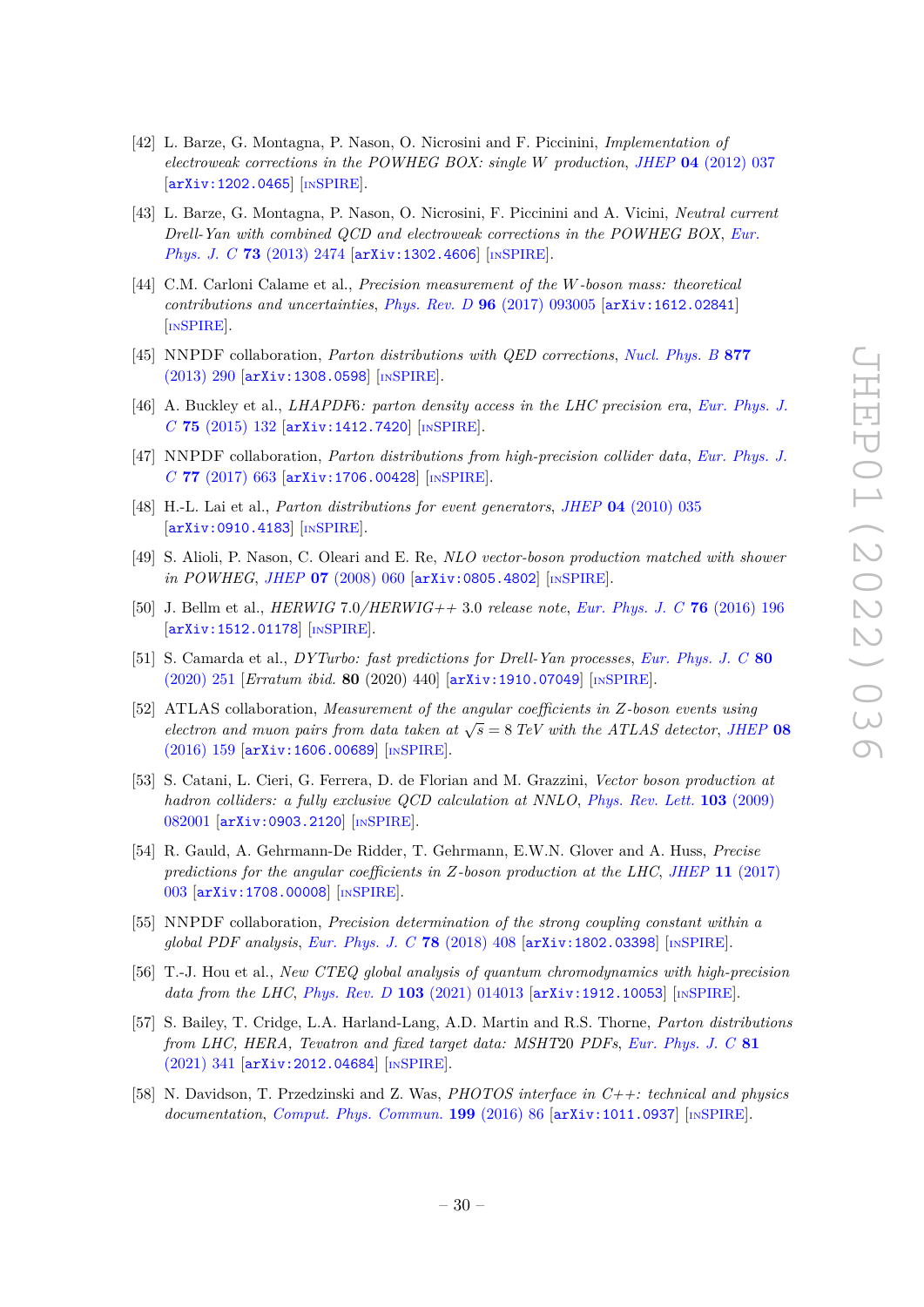- <span id="page-31-0"></span>[59] R.J. Barlow and C. Beeston, *Fitting using finite Monte Carlo samples*, *[Comput. Phys.](https://doi.org/10.1016/0010-4655(93)90005-W) Commun.* **77** [\(1993\) 219](https://doi.org/10.1016/0010-4655(93)90005-W) [IN[SPIRE](https://inspirehep.net/search?p=find+J%20%22Comput.Phys.Commun.%2C77%2C219%22)].
- <span id="page-31-1"></span>[60] LHCb collaboration, *Measurement of forward W and Z boson production in pp collisions at*  $\sqrt{s} = 8 \text{ TeV}, \text{ JHEP} \text{ O1} (2016) 155 \text{ [arXiv:1511.08039]} \text{ [INSPIRE]}.$  $\sqrt{s} = 8 \text{ TeV}, \text{ JHEP} \text{ O1} (2016) 155 \text{ [arXiv:1511.08039]} \text{ [INSPIRE]}.$  $\sqrt{s} = 8 \text{ TeV}, \text{ JHEP} \text{ O1} (2016) 155 \text{ [arXiv:1511.08039]} \text{ [INSPIRE]}.$  $\sqrt{s} = 8 \text{ TeV}, \text{ JHEP} \text{ O1} (2016) 155 \text{ [arXiv:1511.08039]} \text{ [INSPIRE]}.$  $\sqrt{s} = 8 \text{ TeV}, \text{ JHEP} \text{ O1} (2016) 155 \text{ [arXiv:1511.08039]} \text{ [INSPIRE]}.$  $\sqrt{s} = 8 \text{ TeV}, \text{ JHEP} \text{ O1} (2016) 155 \text{ [arXiv:1511.08039]} \text{ [INSPIRE]}.$  $\sqrt{s} = 8 \text{ TeV}, \text{ JHEP} \text{ O1} (2016) 155 \text{ [arXiv:1511.08039]} \text{ [INSPIRE]}.$
- <span id="page-31-2"></span>[61] J. Butterworth et al., *PDF*4*LHC recommendations for LHC run II*, *[J. Phys. G](https://doi.org/10.1088/0954-3899/43/2/023001)* **43** (2016) [023001](https://doi.org/10.1088/0954-3899/43/2/023001) [[arXiv:1510.03865](https://arxiv.org/abs/1510.03865)] [IN[SPIRE](https://inspirehep.net/search?p=find+EPRINT%2BarXiv%3A1510.03865)].
- <span id="page-31-3"></span> $[62]$  ALEPH collaboration, *Measurement of the W boson mass and width in*  $e^+e^-$  *collisions at LEP*, *[Eur. Phys. J. C](https://doi.org/10.1140/epjc/s2006-02576-8)* **47** (2006) 309 [[hep-ex/0605011](https://arxiv.org/abs/hep-ex/0605011)] [IN[SPIRE](https://inspirehep.net/search?p=find+EPRINT%2Bhep-ex%2F0605011)].
- <span id="page-31-4"></span>[63] DELPHI collaboration, *Measurement of the mass and width of the W boson in*  $e^+e^$ *collisions at*  $\sqrt{s}$  = 161–209 *GeV*, *[Eur. Phys. J. C](https://doi.org/10.1140/epjc/s10052-008-0585-7)* **55** (2008) 1 [[arXiv:0803.2534](https://arxiv.org/abs/0803.2534)] [IN[SPIRE](https://inspirehep.net/search?p=find+EPRINT%2BarXiv%3A0803.2534)].
- <span id="page-31-5"></span>[64] L3 collaboration, *Measurement of the mass and the width of the W boson at LEP*, *[Eur.](https://doi.org/10.1140/epjc/s2005-02459-6) [Phys. J. C](https://doi.org/10.1140/epjc/s2005-02459-6)* 45 (2006) 569 [[hep-ex/0511049](https://arxiv.org/abs/hep-ex/0511049)] [IN[SPIRE](https://inspirehep.net/search?p=find+EPRINT%2Bhep-ex%2F0511049)].
- <span id="page-31-6"></span>[65] OPAL collaboration, *Measurement of the mass and width of the W boson*, *[Eur. Phys. J. C](https://doi.org/10.1140/epjc/s2005-02440-5)* **45** [\(2006\) 307](https://doi.org/10.1140/epjc/s2005-02440-5) [[hep-ex/0508060](https://arxiv.org/abs/hep-ex/0508060)] [IN[SPIRE](https://inspirehep.net/search?p=find+EPRINT%2Bhep-ex%2F0508060)].
- <span id="page-31-7"></span>[66] S. Farry, O. Lupton, M. Pili and M. Vesterinen, *Understanding and constraining the PDF uncertainties in a W boson mass measurement with forward muons at the LHC*, *[Eur. Phys.](https://doi.org/10.1140/epjc/s10052-019-6997-8) J. C* **79** [\(2019\) 497](https://doi.org/10.1140/epjc/s10052-019-6997-8) [[arXiv:1902.04323](https://arxiv.org/abs/1902.04323)] [IN[SPIRE](https://inspirehep.net/search?p=find+EPRINT%2BarXiv%3A1902.04323)].
- <span id="page-31-8"></span>[67] CMS collaboration, *Measurements of the W boson rapidity, helicity, double-differential cross sections, and charge asymmetry in pp collisions at*  $\sqrt{s} = 13$  *TeV, [Phys. Rev. D](https://doi.org/10.1103/PhysRevD.102.092012)* **102** (2020) [092012](https://doi.org/10.1103/PhysRevD.102.092012) [[arXiv:2008.04174](https://arxiv.org/abs/2008.04174)] [IN[SPIRE](https://inspirehep.net/search?p=find+EPRINT%2BarXiv%3A2008.04174)].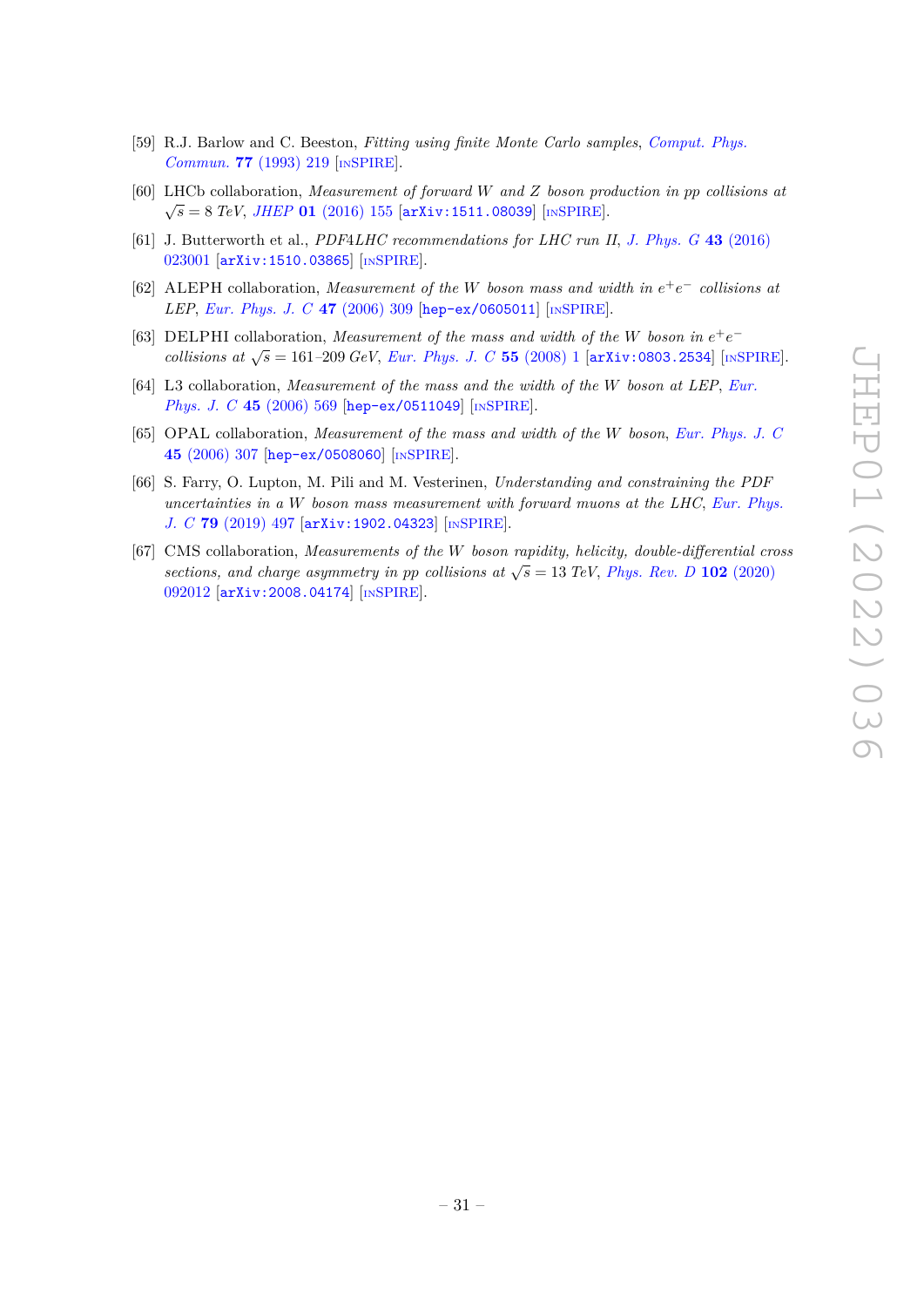# **The LHCb collaboration**

<span id="page-32-0"></span>R. Aaij $^{32}$ , A.S.W. Abdelmotteleb $^{56}$ , C. Abellán Beteta $^{50}$ , T. Ackernley $^{60}$ , B. Adeva $^{46}$ , M. Adinolfi<sup>54</sup>, H. Afsharnia<sup>9</sup>, C. Agapopoulou<sup>13</sup>, C.A. Aidala<sup>86</sup>, S. Aiola<sup>25</sup>, Z. Ajaltouni<sup>9</sup>, S. Akar<sup>65</sup>, J. Albrecht<sup>15</sup>, F. Alessio<sup>48</sup>, M. Alexander<sup>59</sup>, A. Alfonso Albero<sup>45</sup>, Z. Aliouche<sup>62</sup>, G. Alkhazov<sup>38</sup>, P. Alvarez Cartelle<sup>55</sup>, S. Amato<sup>2</sup>, J.L. Amey<sup>54</sup>, Y. Amhis<sup>11</sup>, L. An<sup>48</sup>, L. Anderlini<sup>22</sup>, A. Andreianov<sup>38</sup>, M. Andreotti<sup>21</sup>, F. Archilli<sup>17</sup>, A. Artamonov<sup>44</sup>, M. Artuso<sup>68</sup>, K. Arzymatov<sup>42</sup>, E. Aslanides<sup>10</sup>, M. Atzeni<sup>50</sup>, B. Audurier<sup>12</sup>, S. Bachmann<sup>17</sup>, M. Bachmayer<sup>49</sup>, J.J. Back<sup>56</sup>, P. Baladron Rodriguez<sup>46</sup>, V. Balagura<sup>12</sup>, W. Baldini<sup>21</sup>, J. Baptista Leite<sup>1</sup>, M. Barbetti<sup>22</sup>, R.J. Barlow<sup>62</sup>, S. Barsuk<sup>11</sup>, W. Barter<sup>61</sup>, M. Bartolini<sup>24</sup>, F. Baryshnikov<sup>83</sup>, J.M. Basels<sup>14</sup>, S. Bashir<sup>34</sup>, G. Bassi<sup>29</sup>, B. Batsukh<sup>68</sup>, A. Battig<sup>15</sup>, A. Bay<sup>49</sup>, A. Beck<sup>56</sup>, M. Becker<sup>15</sup>, F. Bedeschi<sup>29</sup>, I. Bediaga<sup>1</sup>, A. Beiter<sup>68</sup>, V. Belavin<sup>42</sup>, S. Belin<sup>27</sup>, V. Bellee<sup>50</sup>, K. Belous<sup>44</sup>, I. Belov<sup>40</sup>, I. Belyaev<sup>41</sup>, G. Bencivenni<sup>23</sup>, E. Ben-Haim<sup>13</sup>, A. Berezhnoy<sup>40</sup>, R. Bernet<sup>50</sup>, D. Berninghoff<sup>17</sup>, H.C. Bernstein<sup>68</sup>, C. Bertella<sup>48</sup>, A. Bertolin<sup>28</sup>, C. Betancourt<sup>50</sup>, F. Betti<sup>48</sup>, Ia. Bezshyiko<sup>50</sup>, S. Bhasin<sup>54</sup>, J. Bhom<sup>35</sup>, L. Bian<sup>73</sup>, M.S. Bieker<sup>15</sup>, S. Bifani<sup>53</sup>, P. Billoir<sup>13</sup>, M. Birch<sup>61</sup>, F.C.R. Bishop<sup>55</sup>, A. Bitadze<sup>62</sup>, A. Bizzeti<sup>22,k</sup>, M. Bjørn<sup>63</sup>, M.P. Blago<sup>48</sup>, T. Blake<sup>56</sup>, F. Blanc<sup>49</sup>, S. Blusk<sup>68</sup>, D. Bobulska<sup>59</sup>, J.A. Boelhauve<sup>15</sup>, O. Boente Garcia<sup>46</sup>, T. Boettcher<sup>65</sup>, A. Boldyrev<sup>82</sup>, A. Bondar<sup>43</sup>, N. Bondar<sup>38,48</sup>, S. Borghi<sup>62</sup>, M. Borisyak<sup>42</sup>, M. Borsato<sup>17</sup>, J.T. Borsuk<sup>35</sup>, S.A. Bouchiba<sup>49</sup>, T.J.V. Bowcock<sup>60</sup>, A. Boyer<sup>48</sup>, C. Bozzi<sup>21</sup>, M.J. Bradley $^{61}$ , S. Braun $^{66}$ , A. Brea Rodriguez $^{46}$ , M. Brodski $^{48}$ , J. Brodzicka $^{35}$ , A. Brossa Gonzalo<sup>56</sup>, D. Brundu<sup>27</sup>, A. Buonaura<sup>50</sup>, L. Buonincontri<sup>28</sup>, A.T. Burke<sup>62</sup>, C. Burr<sup>48</sup>, A. Bursche<sup>72</sup>, A. Butkevich<sup>39</sup>, J.S. Butter<sup>32</sup>, J. Buytaert<sup>48</sup>, W. Byczynski<sup>48</sup>, S. Cadeddu<sup>27</sup>, H. Cai<sup>73</sup>, R. Calabrese<sup>21, f</sup>, L. Calefice<sup>15, 13</sup>, L. Calero Diaz<sup>23</sup>, S. Cali<sup>23</sup>, R. Calladine<sup>53</sup>, M. Calvi<sup>26,j</sup>, M. Calvo Gomez<sup>85</sup>, P. Camargo Magalhaes<sup>54</sup>, P. Campana<sup>23</sup>, A.F. Campoverde Quezada<sup>6</sup>, S. Capelli<sup>26,j</sup>, L. Capriotti<sup>20,d</sup>, A. Carbone<sup>20,d</sup>, G. Carboni<sup>31</sup>, R. Cardinale<sup>24</sup>, A. Cardini<sup>27</sup>, I. Carli<sup>4</sup>, P. Carniti<sup>26, j</sup>, L. Carus<sup>14</sup>, K. Carvalho Akiba<sup>32</sup>, A. Casais Vidal<sup>46</sup>, G. Casse<sup>60</sup>, M. Cattaneo<sup>48</sup>, G. Cavallero<sup>48</sup>, S. Celani<sup>49</sup>, J. Cerasoli<sup>10</sup>, D. Cervenkov<sup>63</sup>, A.J. Chadwick<sup>60</sup>, M.G. Chapman<sup>54</sup>, M. Charles<sup>13</sup>, Ph. Charpentier<sup>48</sup>, G. Chatzikonstantinidis<sup>53</sup>, C.A. Chavez Barajas<sup>60</sup>, M. Chefdeville<sup>8</sup>, C. Chen<sup>3</sup>, S. Chen<sup>4</sup>, A. Chernov<sup>35</sup>, V. Chobanova<sup>46</sup>, S. Cholak<sup>49</sup>, M. Chrzaszcz<sup>35</sup>, A. Chubykin<sup>38</sup>, V. Chulikov<sup>38</sup>, P. Ciambrone<sup>23</sup>, M.F. Cicala<sup>56</sup>, X. Cid Vidal<sup>46</sup>, G. Ciezarek<sup>48</sup>, P.E.L. Clarke<sup>58</sup>, M. Clemencic<sup>48</sup>, H.V. Cliff<sup>55</sup>, J. Closier<sup>48</sup>, J.L. Cobbledick<sup>62</sup>, V. Coco<sup>48</sup>, J.A.B. Coelho<sup>11</sup>, J. Cogan<sup>10</sup>, E. Cogneras<sup>9</sup>, L. Cojocariu<sup>37</sup>, P. Collins<sup>48</sup>, T. Colombo<sup>48</sup>, L. Congedo<sup>19,c</sup>, A. Contu<sup>27</sup>, N. Cooke<sup>53</sup>, G. Coombs<sup>59</sup>, I. Corredoira <sup>46</sup>, G. Corti<sup>48</sup>, C.M. Costa Sobral<sup>56</sup>, B. Couturier<sup>48</sup>, D.C. Craik<sup>64</sup>, J. Crkovská<sup>67</sup>, M. Cruz Torres<sup>1</sup>, R. Currie<sup>58</sup>, C.L. Da Silva<sup>67</sup>, S. Dadabaev<sup>83</sup>, L. Dai<sup>71</sup>, E. Dall'Occo<sup>15</sup>, J. Dalseno<sup>46</sup>, C. D'Ambrosio<sup>48</sup>, A. Danilina<sup>41</sup>, P. d'Argent<sup>48</sup>, J.E. Davies<sup>62</sup>, A. Davis<sup>62</sup>, O. De Aguiar Francisco<sup>62</sup>, K. De Bruyn<sup>79</sup>, S. De Capua<sup>62</sup>, M. De Cian<sup>49</sup>, J.M. De Miranda<sup>1</sup>, L. De Paula<sup>2</sup>, M. De Serio<sup>19,c</sup>, D. De Simone<sup>50</sup>, P. De Simone<sup>23</sup>, J.A. de Vries<sup>80</sup>, C.T. Dean<sup>67</sup>, D. Decamp<sup>8</sup>, V. Dedu<sup>10</sup>, L. Del Buono<sup>13</sup>, B. Delaney<sup>55</sup>, H.-P. Dembinski<sup>15</sup>, A. Dendek<sup>34</sup>, V. Denysenko<sup>50</sup>, D. Derkach<sup>82</sup>, O. Deschamps<sup>9</sup>, F. Desse<sup>11</sup>, F. Dettori<sup>27,e</sup>, B. Dey<sup>77</sup>, A. Di Cicco<sup>23</sup>, P. Di Nezza<sup>23</sup>, S. Didenko<sup>83</sup>, L. Dieste Maronas<sup>46</sup>, H. Dijkstra<sup>48</sup>, V. Dobishuk<sup>52</sup>, C. Dong<sup>3</sup>, A.M. Donohoe<sup>18</sup>, F. Dordei<sup>27</sup>, A.C. dos Reis<sup>1</sup>, L. Douglas<sup>59</sup>, A. Dovbnya<sup>51</sup>, A.G. Downes<sup>8</sup>, M.W. Dudek<sup>35</sup>, L. Dufour<sup>48</sup>, V. Duk<sup>78</sup>, P. Durante<sup>48</sup>, J.M. Durham<sup>67</sup>, D. Dutta<sup>62</sup>, A. Dziurda<sup>35</sup>, A. Dzyuba<sup>38</sup>, S. Easo<sup>57</sup>, U. Egede<sup>69</sup>, V. Egorychev<sup>41</sup>, S. Eidelman<sup>43,*v*</sup>, S. Eisenhardt<sup>58</sup>, S. Ek-In<sup>49</sup>, L. Eklund<sup>59,*w*</sup>, S. Ely<sup>68</sup>, A. Ene<sup>37</sup>, E. Epple<sup>67</sup>, S. Escher<sup>14</sup>, J. Eschle<sup>50</sup>, S. Esen<sup>13</sup>, T. Evans<sup>48</sup>, A. Falabella<sup>20</sup>, J. Fan<sup>3</sup>, Y. Fan<sup>6</sup>, B. Fang<sup>73</sup>, S. Farry<sup>60</sup>, D. Fazzini<sup>26,j</sup>, M. Féo<sup>48</sup>, A. Fernandez Prieto<sup>46</sup>, J.M. Fernandez-tenllado Arribas<sup>45</sup>, A.D. Fernez<sup>66</sup>, F. Ferrari<sup>20,d</sup>, L. Ferreira Lopes<sup>49</sup>, F. Ferreira Rodrigues<sup>2</sup>, S. Ferreres Sole<sup>32</sup>,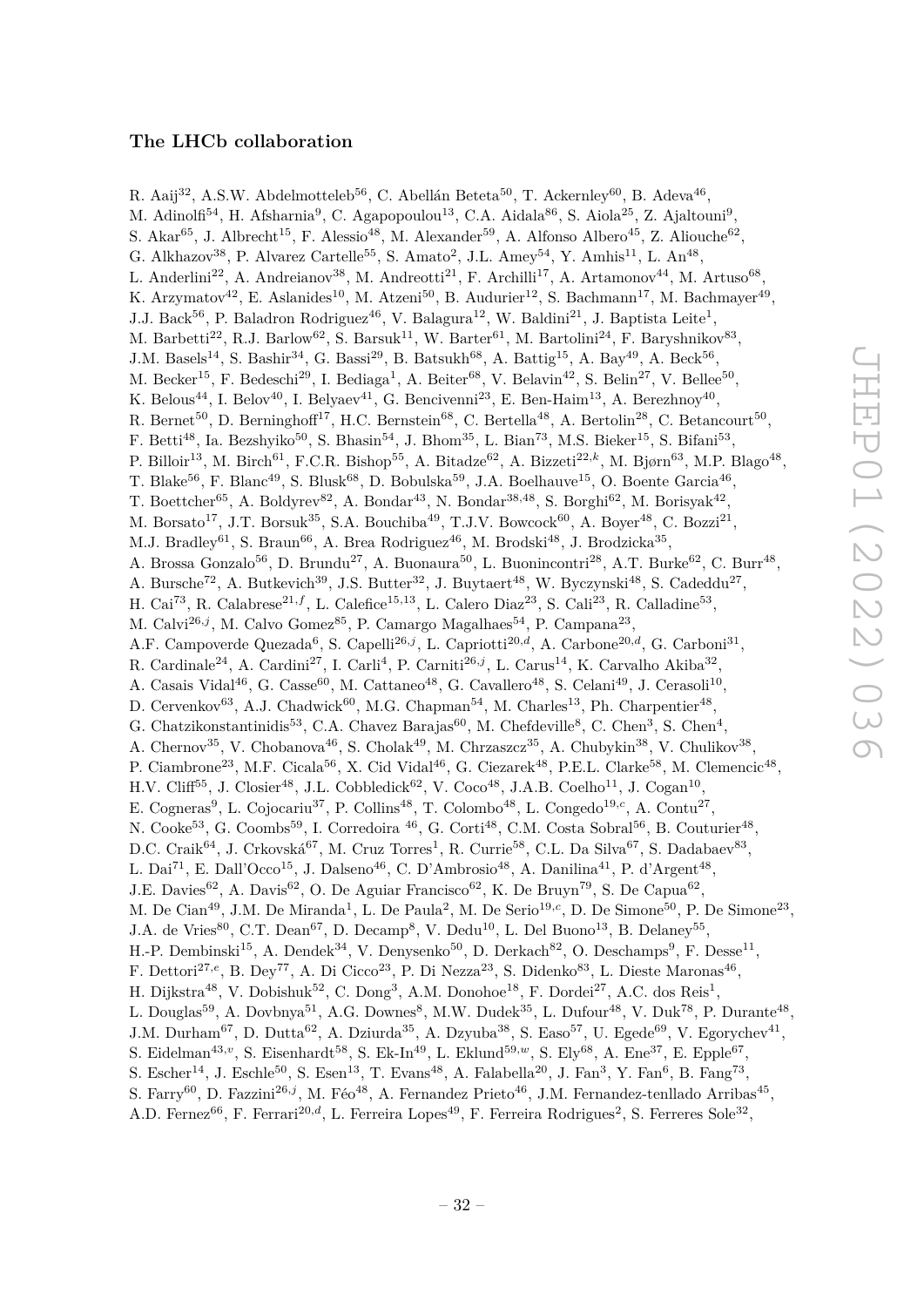M. Ferrillo<sup>50</sup>, M. Ferro-Luzzi<sup>48</sup>, S. Filippov<sup>39</sup>, R.A. Fini<sup>19</sup>, M. Fiorini<sup>21, f</sup>, M. Firlej<sup>34</sup>, K.M. Fischer<sup>63</sup>, D.S. Fitzgerald<sup>86</sup>, C. Fitzpatrick<sup>62</sup>, T. Fiutowski<sup>34</sup>, A. Fkiaras<sup>48</sup>, F. Fleuret<sup>12</sup>, M. Fontana<sup>13</sup>, F. Fontanelli<sup>24,h</sup>, R. Forty<sup>48</sup>, D. Foulds-Holt<sup>55</sup>, V. Franco Lima<sup>60</sup>, M. Franco Sevilla<sup>66</sup>, M. Frank<sup>48</sup>, E. Franzoso<sup>21</sup>, G. Frau<sup>17</sup>, C. Frei<sup>48</sup>, D.A. Friday<sup>59</sup>, J. Fu<sup>25</sup>, Q. Fuehring<sup>15</sup>, E. Gabriel<sup>32</sup>, A. Gallas Torreira<sup>46</sup>, D. Galli<sup>20,d</sup>, S. Gambetta<sup>58,48</sup>, Y. Gan<sup>3</sup>, M. Gandelman<sup>2</sup>, P. Gandini<sup>25</sup>, Y. Gao<sup>5</sup>, M. Garau<sup>27</sup>, L.M. Garcia Martin<sup>56</sup>, P. Garcia Moreno<sup>45</sup>, J. García Pardiñas<sup>26, j</sup>, B. Garcia Plana<sup>46</sup>, F.A. Garcia Rosales<sup>12</sup>, L. Garrido<sup>45</sup>, C. Gaspar<sup>48</sup>, R.E. Geertsema<sup>32</sup>, D. Gerick<sup>17</sup>, L.L. Gerken<sup>15</sup>, E. Gersabeck<sup>62</sup>, M. Gersabeck<sup>62</sup>, T. Gershon<sup>56</sup>, D. Gerstel<sup>10</sup>, Ph. Ghez<sup>8</sup>, L. Giambastiani<sup>28</sup>, V. Gibson<sup>55</sup>, H.K. Giemza<sup>36</sup>, A.L. Gilman<sup>63</sup>, M. Giovannetti<sup>23,p</sup>, A. Gioventù<sup>46</sup>, P. Gironella Gironell<sup>45</sup>, L. Giubega<sup>37</sup>, C. Giugliano<sup>21,f,48</sup>, K. Gizdov<sup>58</sup>, E.L. Gkougkousis<sup>48</sup>, V.V. Gligorov<sup>13</sup>, C. Göbel<sup>70</sup>, E. Golobardes<sup>85</sup>, D. Golubkov<sup>41</sup>, A. Golutvin<sup>61,83</sup>, A. Gomes<sup>1,a</sup>, S. Gomez Fernandez<sup>45</sup>, F. Goncalves Abrantes<sup>63</sup>, M. Goncerz<sup>35</sup>, G. Gong<sup>3</sup>, P. Gorbounov<sup>41</sup>, I.V. Gorelov<sup>40</sup>, C. Gotti<sup>26</sup>, E. Govorkova<sup>48</sup>, J.P. Grabowski<sup>17</sup>, T. Grammatico<sup>13</sup>, L.A. Granado Cardoso<sup>48</sup>, E. Graugés<sup>45</sup>, E. Graverini<sup>49</sup>, G. Graziani<sup>22</sup>, A. Grecu<sup>37</sup>, L.M. Greeven<sup>32</sup>, N.A. Grieser<sup>4</sup>, L. Grillo<sup>62</sup>, S. Gromov<sup>83</sup>, B.R. Gruberg Cazon<sup>63</sup>, C. Gu<sup>3</sup>, M. Guarise<sup>21</sup>, M. Guittiere<sup>11</sup>, P. A. Günther<sup>17</sup>, E. Gushchin<sup>39</sup>, A. Guth<sup>14</sup>, Y. Guz<sup>44</sup>, T. Gys<sup>48</sup>, T. Hadavizadeh<sup>69</sup>, G. Haefeli<sup>49</sup>, C. Haen<sup>48</sup>, J. Haimberger<sup>48</sup>, T. Halewood-leagas<sup>60</sup>, P.M. Hamilton<sup>66</sup>, J.P. Hammerich<sup>60</sup>, Q. Han<sup>7</sup>, X. Han<sup>17</sup>, T.H. Hancock<sup>63</sup>, S. Hansmann-Menzemer<sup>17</sup>, N. Harnew<sup>63</sup>, T. Harrison<sup>60</sup>, C. Hasse<sup>48</sup>, M. Hatch<sup>48</sup>, J. He<sup>6,b</sup>, M. Hecker<sup>61</sup>, K. Heijhoff<sup>32</sup>, K. Heinicke<sup>15</sup>, A.M. Hennequin<sup>48</sup>, K. Hennessy<sup>60</sup>, L. Henry<sup>48</sup>, J. Heuel<sup>14</sup>, A. Hicheur<sup>2</sup>, D. Hill<sup>49</sup>, M. Hilton<sup>62</sup>, S.E. Hollitt<sup>15</sup>, R. Hou<sup>7</sup>, Y. Hou<sup>6</sup>, J. Hu<sup>17</sup>, J. Hu<sup>72</sup>, W. Hu<sup>7</sup>, X. Hu<sup>3</sup>, W. Huang<sup>6</sup>, X. Huang<sup>73</sup>, W. Hulsbergen<sup>32</sup>, R.J. Hunter<sup>56</sup>, M. Hushchyn $^{82}$ , D. Hutchcroft $^{60}$ , D. Hynds $^{32}$ , P. Ibis<sup>15</sup>, M. Idzik $^{34}$ , D. Ilin $^{38}$ , P. Ilten $^{65}$ , A. Inglessi<sup>38</sup>, A. Ishteev<sup>83</sup>, K. Ivshin<sup>38</sup>, R. Jacobsson<sup>48</sup>, H. Jage<sup>14</sup>, S. Jakobsen<sup>48</sup>, E. Jans<sup>32</sup>, B.K. Jashal<sup>47</sup>, A. Jawahery<sup>66</sup>, V. Jevtic<sup>15</sup>, M. Jezabek<sup>35</sup>, F. Jiang<sup>3</sup>, M. John<sup>63</sup>, D. Johnson<sup>48</sup>, C.R. Jones<sup>55</sup>, T.P. Jones<sup>56</sup>, B. Jost<sup>48</sup>, N. Jurik<sup>48</sup>, S.H. Kalavan Kadavath<sup>34</sup>, S. Kandybei<sup>51</sup>, Y. Kang<sup>3</sup>, M. Karacson<sup>48</sup>, M. Karpov<sup>82</sup>, F. Keizer<sup>48</sup>, D.M. Keller<sup>68</sup>, M. Kenzie<sup>56</sup>, T. Ketel<sup>33</sup>, B. Khanji<sup>15</sup>, A. Kharisova<sup>84</sup>, S. Kholodenko<sup>44</sup>, T. Kirn<sup>14</sup>, V.S. Kirsebom<sup>49</sup>, O. Kitouni<sup>64</sup>, S. Klaver<sup>32</sup>, N. Kleijne<sup>29</sup>, K. Klimaszewski<sup>36</sup>, M.R. Kmiec<sup>36</sup>, S. Koliiev<sup>52</sup>, A. Kondybayeva<sup>83</sup>, A. Konoplyannikov<sup>41</sup>, P. Kopciewicz<sup>34</sup>, R. Kopecna<sup>17</sup>, P. Koppenburg<sup>32</sup>, M. Korolev<sup>40</sup>, I. Kostiuk<sup>32,52</sup>, O. Kot<sup>52</sup>, S. Kotriakhova<sup>21,38</sup>, P. Kravchenko<sup>38</sup>, L. Kravchuk<sup>39</sup>, R.D. Krawczyk<sup>48</sup>, M. Kreps<sup>56</sup>, F. Kress<sup>61</sup>, S. Kretzschmar<sup>14</sup>, P. Krokovny<sup>43,</sup>v, W. Krupa<sup>34</sup>, W. Krzemien<sup>36</sup>, W. Kucewicz<sup>35,*t*</sup>, M. Kucharczyk<sup>35</sup>, V. Kudryavtsev<sup>43,*v*</sup>, H.S. Kuindersma<sup>32,33</sup>, G.J. Kunde<sup>67</sup>, T. Kvaratskheliya<sup>41</sup>, D. Lacarrere<sup>48</sup>, G. Lafferty<sup>62</sup>, A. Lai<sup>27</sup>, A. Lampis<sup>27</sup>, D. Lancierini<sup>50</sup>, J.J. Lane<sup>62</sup>, R. Lane<sup>54</sup>, G. Lanfranchi<sup>23</sup>, C. Langenbruch<sup>14</sup>, J. Langer<sup>15</sup>, O. Lantwin<sup>83</sup>, T. Latham<sup>56</sup>, F. Lazzari<sup>29,q</sup>, R. Le Gac<sup>10</sup>, S.H. Lee<sup>86</sup>, R. Lefèvre<sup>9</sup>, A. Leflat<sup>40</sup>, S. Legotin<sup>83</sup>, O. Leroy<sup>10</sup>, T. Lesiak<sup>35</sup>, B. Leverington<sup>17</sup>, H. Li<sup>72</sup>, P. Li<sup>17</sup>, S. Li<sup>7</sup>, Y. Li<sup>4</sup>, Y. Li<sup>4</sup>, Z. Li<sup>68</sup>, X. Liang<sup>68</sup>, T. Lin<sup>61</sup>, R. Lindner<sup>48</sup>, V. Lisovskyi<sup>15</sup>, R. Litvinov<sup>27</sup>, G. Liu<sup>72</sup>, H. Liu<sup>6</sup>, S. Liu<sup>4</sup>, A. Lobo Salvia<sup>45</sup>, A. Loi<sup>27</sup>, J. Lomba Castro<sup>46</sup>, I. Longstaff<sup>59</sup>, J.H. Lopes<sup>2</sup>, S. Lopez Solino<sup>46</sup>, G.H. Lovell<sup>55</sup>, Y. Lu<sup>4</sup>, C. Lucarelli<sup>22</sup>, D. Lucchesi<sup>28,*l*</sup>, S. Luchuk<sup>39</sup>, M. Lucio Martinez<sup>32</sup>, V. Lukashenko<sup>32</sup>, Y. Luo<sup>3</sup>, A. Lupato<sup>62</sup>, E. Luppi<sup>21,f</sup>, O. Lupton<sup>56</sup>, A. Lusiani<sup>29,m</sup>, X. Lyu<sup>6</sup>, L. Ma<sup>4</sup>, R. Ma<sup>6</sup>, S. Maccolini<sup>20,d</sup>, F. Machefert<sup>11</sup>, F. Maciuc<sup>37</sup>, V. Macko<sup>49</sup>, P. Mackowiak<sup>15</sup>, S. Maddrell-Mander<sup>54</sup>, O. Madejczyk<sup>t</sup>, L.R. Madhan Mohan<sup>54</sup>, O. Maev<sup>38</sup>, A. Maevskiy<sup>82</sup>, D. Maisuzenko<sup>38</sup>, M.W. Majewski<sup>t</sup>, J.J. Malczewski<sup>35</sup>, S. Malde<sup>63</sup>, B. Malecki<sup>48</sup>, A. Malinin<sup>81</sup>, T. Maltsev<sup>43,v</sup>, H. Malygina<sup>17</sup>, G. Manca<sup>27,e</sup>, G. Mancinelli<sup>10</sup>, D. Manuzzi<sup>20,d</sup>, D. Marangotto<sup>25,i</sup>, J. Maratas<sup>9,s</sup>, J.F. Marchand<sup>8</sup>, U. Marconi<sup>20</sup>, S. Mariani<sup>22,g</sup>, C. Marin Benito<sup>48</sup>, M. Marinangeli<sup>49</sup>, J. Marks<sup>17</sup>, A.M. Marshall<sup>54</sup>, P.J. Marshall<sup>60</sup>, G. Martelli<sup>78</sup>, G. Martellotti<sup>30</sup>,

L. Martinazzoli<sup>48, j</sup>, M. Martinelli<sup>26, j</sup>, D. Martinez Santos<sup>46</sup>, F. Martinez Vidal<sup>47</sup>, A. Massafferri<sup>1</sup>,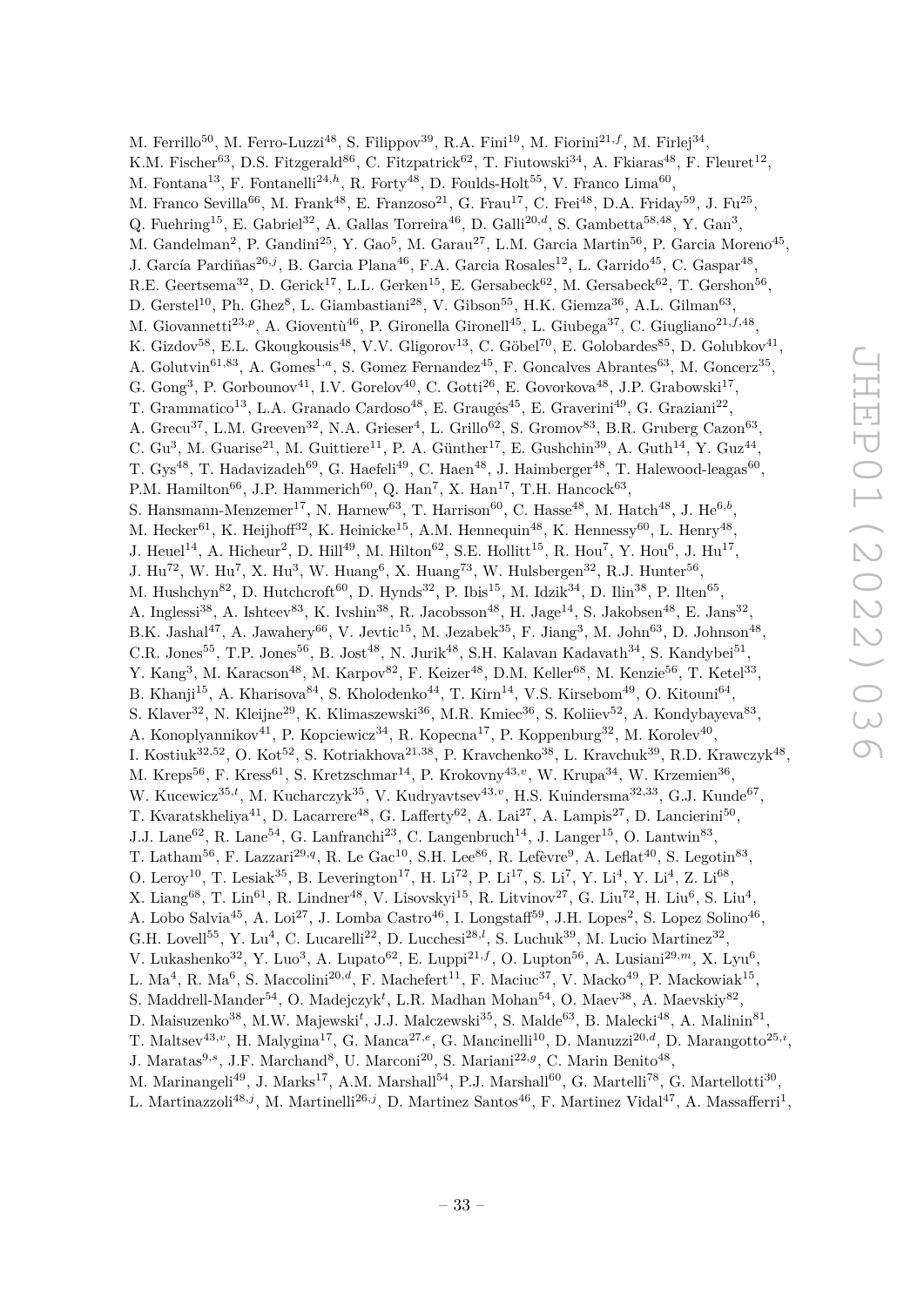M. Materok<sup>14</sup>, R. Matev<sup>48</sup>, A. Mathad<sup>50</sup>, Z. Mathe<sup>48</sup>, V. Matiunin<sup>41</sup>, C. Matteuzzi<sup>26</sup>, K.R. Mattioli<sup>86</sup>, A. Mauri<sup>32</sup>, E. Maurice<sup>12</sup>, J. Mauricio<sup>45</sup>, M. Mazurek<sup>48</sup>, M. McCann<sup>61</sup>, L. Mcconnell<sup>18</sup>, T.H. Mcgrath<sup>62</sup>, N.T. Mchugh<sup>59</sup>, A. McNab<sup>62</sup>, R. McNulty<sup>18</sup>, J.V. Mead<sup>60</sup>, B. Meadows<sup>65</sup>, G. Meier<sup>15</sup>, N. Meinert<sup>76</sup>, D. Melnychuk<sup>36</sup>, S. Meloni<sup>26, j</sup>, M. Merk<sup>32,80</sup>, A. Merli<sup>25</sup>, L. Meyer Garcia<sup>2</sup>, M. Mikhasenko<sup>48</sup>, D.A. Milanes<sup>74</sup>, E. Millard<sup>56</sup>, M. Milovanovic<sup>48</sup>, M.-N. Minard<sup>8</sup>, A. Minotti<sup>26,j</sup>, L. Minzoni<sup>21,f</sup>, S.E. Mitchell<sup>58</sup>, B. Mitreska<sup>62</sup>, D.S. Mitzel<sup>48</sup>, A. Mödden <sup>15</sup>, R.A. Mohammed<sup>63</sup>, R.D. Moise<sup>61</sup>, T. Mombächer<sup>46</sup>, I.A. Monroy<sup>74</sup>, S. Monteil<sup>9</sup>, M. Morandin<sup>28</sup>, G. Morello<sup>23</sup>, M.J. Morello<sup>29,*m*</sup>, J. Moron<sup>34</sup>, A.B. Morris<sup>75</sup>, A.G. Morris<sup>56</sup>, R. Mountain<sup>68</sup>, H. Mu<sup>3</sup>, F. Muheim<sup>58,48</sup>, M. Mulder<sup>48</sup>, D. Müller<sup>48</sup>, K. Müller<sup>50</sup>, C.H. Murphy<sup>63</sup>, D. Murray<sup>62</sup>, P. Muzzetto<sup>27,48</sup>, P. Naik<sup>54</sup>, T. Nakada<sup>49</sup>, R. Nandakumar<sup>57</sup>, T. Nanut<sup>49</sup>, I. Nasteva<sup>2</sup>, M. Needham<sup>58</sup>, I. Neri<sup>21</sup>, N. Neri<sup>25,*i*</sup>, S. Neubert<sup>75</sup>, N. Neufeld<sup>48</sup>, R. Newcombe<sup>61</sup>, T.D. Nguyen<sup>49</sup>, C. Nguyen-Mau<sup>49,x</sup>, E.M. Niel<sup>11</sup>, S. Nieswand<sup>14</sup>, N. Nikitin<sup>40</sup>, N.S. Nolte<sup>64</sup>, C. Normand<sup>8</sup>, C. Nunez<sup>86</sup>, A. Oblakowska-Mucha<sup>34</sup>, V. Obraztsov<sup>44</sup>, T. Oeser<sup>14</sup>, D.P. O'Hanlon<sup>54</sup>, S. Okamura<sup>21</sup>, R. Oldeman<sup>27,e</sup>, F. Oliva<sup>58</sup>, M.E. Olivares<sup>68</sup>, C.J.G. Onderwater<sup>79</sup>, R.H. O'neil<sup>58</sup>, A. Ossowska<sup>35</sup>, J.M. Otalora Goicochea<sup>2</sup>, T. Ovsiannikova<sup>41</sup>, P. Owen<sup>50</sup>, A. Oyanguren<sup>47</sup>, K.O. Padeken<sup>75</sup>, B. Pagare<sup>56</sup>, P.R. Pais<sup>48</sup>, T. Pajero<sup>63</sup>, A. Palano<sup>19</sup>, M. Palutan<sup>23</sup>, Y. Pan<sup>62</sup>, G. Panshin<sup>84</sup>, A. Papanestis<sup>57</sup>, M. Pappagallo<sup>19,c</sup>, L.L. Pappalardo<sup>21,f</sup>, C. Pappenheimer<sup>65</sup>, W. Parker<sup>66</sup>, C. Parkes<sup>62</sup>, B. Passalacqua<sup>21</sup>, G. Passaleva<sup>22</sup>, A. Pastore<sup>19</sup>, M. Patel<sup>61</sup>, C. Patrignani<sup>20,d</sup>, C.J. Pawley<sup>80</sup>, A. Pearce<sup>48</sup>, A. Pellegrino<sup>32</sup>, M. Pepe Altarelli<sup>48</sup>, S. Perazzini<sup>20</sup>, D. Pereima<sup>41</sup>, A. Pereiro Castro<sup>46</sup>, P. Perret<sup>9</sup>, I. Petrenko<sup>52</sup>, M. Petric<sup>59,48</sup>, K. Petridis<sup>54</sup>, A. Petrolini<sup>24,h</sup>, A. Petrov<sup>81</sup>, S. Petrucci<sup>58</sup>, M. Petruzzo<sup>25</sup>, T.T.H. Pham<sup>68</sup>, L. Pica<sup>29,m</sup>, M. Piccini<sup>78</sup>, B. Pietrzyk<sup>8</sup>, G. Pietrzyk<sup>49</sup>, M. Pili<sup>63</sup>, D. Pinci<sup>30</sup>, F. Pisani<sup>48</sup>, M. Pizzichemi<sup>48</sup>, Resmi P.K<sup>10</sup>, V. Placinta<sup>37</sup>, J. Plews<sup>53</sup>, M. Plo Casasus<sup>46</sup>, F. Polci<sup>13</sup>, M. Poli Lener<sup>23</sup>, M. Poliakova<sup>68</sup>, A. Poluektov<sup>10</sup>, N. Polukhina<sup>83,*u*</sup>, I. Polyakov<sup>68</sup>, E. Polycarpo<sup>2</sup>, S. Ponce<sup>48</sup>, D. Popov<sup>6,48</sup>, S. Popov<sup>42</sup>, S. Poslavskii<sup>44</sup>, K. Prasanth<sup>35</sup>, L. Promberger<sup>48</sup>, C. Prouve<sup>46</sup>, V. Pugatch<sup>52</sup>, V. Puill<sup>11</sup>, H. Pullen<sup>63</sup>, G. Punzi<sup>29,n</sup>, H. Qi<sup>3</sup>, W. Qian<sup>6</sup>, J. Qin<sup>6</sup>, N. Qin<sup>3</sup>, R. Quagliani<sup>13,54</sup>, B. Quintana<sup>8</sup>, N.V. Raab<sup>18</sup>, R.I. Rabadan Trejo<sup>6</sup>, B. Rachwal<sup>34</sup>, J.H. Rademacker<sup>54</sup>, M. Rama<sup>29</sup>, M. Ramos Pernas<sup>56</sup>, M.S. Rangel<sup>2</sup>, F. Ratnikov<sup>42,82</sup>, G. Raven<sup>33</sup>, M. Reboud<sup>8</sup>, F. Redi<sup>49</sup>, F. Reiss<sup>62</sup>, C. Remon Alepuz<sup>47</sup>, Z. Ren<sup>3</sup>, V. Renaudin<sup>63</sup>, R. Ribatti<sup>29</sup>, S. Ricciardi<sup>57</sup>, K. Rinnert<sup>60</sup>, P. Robbe<sup>11</sup>, G. Robertson<sup>58</sup>, A.B. Rodrigues<sup>49</sup>, E. Rodrigues<sup>60</sup>, J.A. Rodriguez Lopez<sup>74</sup>, E. Rodriguez Rodriguez<sup>46</sup>, A. Rollings<sup>63</sup>, P. Roloff<sup>48</sup>, V. Romanovskiy<sup>44</sup>, M. Romero Lamas<sup>46</sup>, A. Romero Vidal<sup>46</sup>, J.D. Roth<sup>86</sup>, M. Rotondo<sup>23</sup>, M.S. Rudolph<sup>68</sup>, T. Ruf<sup>48</sup>, R.A. Ruiz Fernandez<sup>46</sup>, J. Ruiz Vidal<sup>47</sup>, A. Ryzhikov<sup>82</sup>, J. Ryzka<sup>34</sup>, J.J. Saborido Silva<sup>46</sup>, N. Sagidova<sup>38</sup>, N. Sahoo<sup>56</sup>, B. Saitta<sup>27,e</sup>, M. Salomoni<sup>48</sup>, D. Sanchez Gonzalo<sup>45</sup>, C. Sanchez Gras<sup>32</sup>, R. Santacesaria<sup>30</sup>, C. Santamarina Rios<sup>46</sup>, M. Santimaria<sup>23</sup>, E. Santovetti<sup>31,p</sup>, D. Saranin<sup>83</sup>, G. Sarpis<sup>59</sup>, M. Sarpis<sup>75</sup>, A. Sarti<sup>30</sup>, C. Satriano<sup>30,0</sup>, A. Satta<sup>31</sup>, M. Saur<sup>15</sup>, D. Savrina<sup>41,40</sup>, H. Sazak<sup>9</sup>, L.G. Scantlebury Smead<sup>63</sup>, A. Scarabotto<sup>13</sup>, S. Schael<sup>14</sup>, S. Scherl<sup>60</sup>, M. Schiller<sup>59</sup>, H. Schindler<sup>48</sup>, M. Schmelling<sup>16</sup>, B. Schmidt<sup>48</sup>, S. Schmitt<sup>14</sup>, O. Schneider<sup>49</sup>, A. Schopper<sup>48</sup>, M. Schubiger<sup>32</sup>, S. Schulte<sup>49</sup>, M.H. Schune<sup>11</sup>, R. Schwemmer<sup>48</sup>, B. Sciascia<sup>23,48</sup>, S. Sellam<sup>46</sup>, A. Semennikov<sup>41</sup>, M. Senghi Soares<sup>33</sup>, A. Sergi<sup>24</sup>, N. Serra<sup>50</sup>, L. Sestini<sup>28</sup>, A. Seuthe<sup>15</sup>, Y. Shang<sup>5</sup>, D.M. Shangase<sup>86</sup>, M. Shapkin<sup>44</sup>, I. Shchemerov<sup>83</sup>, L. Shchutska<sup>49</sup>, T. Shears<sup>60</sup>, L. Shekhtman<sup>43,*v*</sup>, Z. Shen<sup>5</sup>, V. Shevchenko<sup>81</sup>, E.B. Shields<sup>26,j</sup>, Y. Shimizu<sup>11</sup>, E. Shmanin<sup>83</sup>, J.D. Shupperd<sup>68</sup>, B.G. Siddi<sup>21</sup>, R. Silva Coutinho<sup>50</sup>, G. Simi<sup>28</sup>, S. Simone<sup>19,*c*</sup>, N. Skidmore<sup>62</sup>, T. Skwarnicki<sup>68</sup>, M.W. Slater<sup>53</sup>, I. Slazyk<sup>21,f</sup>, J.C. Smallwood<sup>63</sup>, J.G. Smeaton<sup>55</sup>, A. Smetkina<sup>41</sup>, E. Smith<sup>50</sup>, M. Smith<sup>61</sup>, A. Snoch<sup>32</sup>, M. Soares<sup>20</sup>, L. Soares Lavra<sup>9</sup>, M.D. Sokoloff<sup>65</sup>, F.J.P. Soler<sup>59</sup>, A. Solovev<sup>38</sup>, I. Solovyev<sup>38</sup>, F.L. Souza De Almeida<sup>2</sup>, B. Souza De Paula<sup>2</sup>, B. Spaan<sup>15</sup>, E. Spadaro Norella<sup>25</sup>, P. Spradlin<sup>59</sup>, F. Stagni<sup>48</sup>, M. Stahl<sup>65</sup>,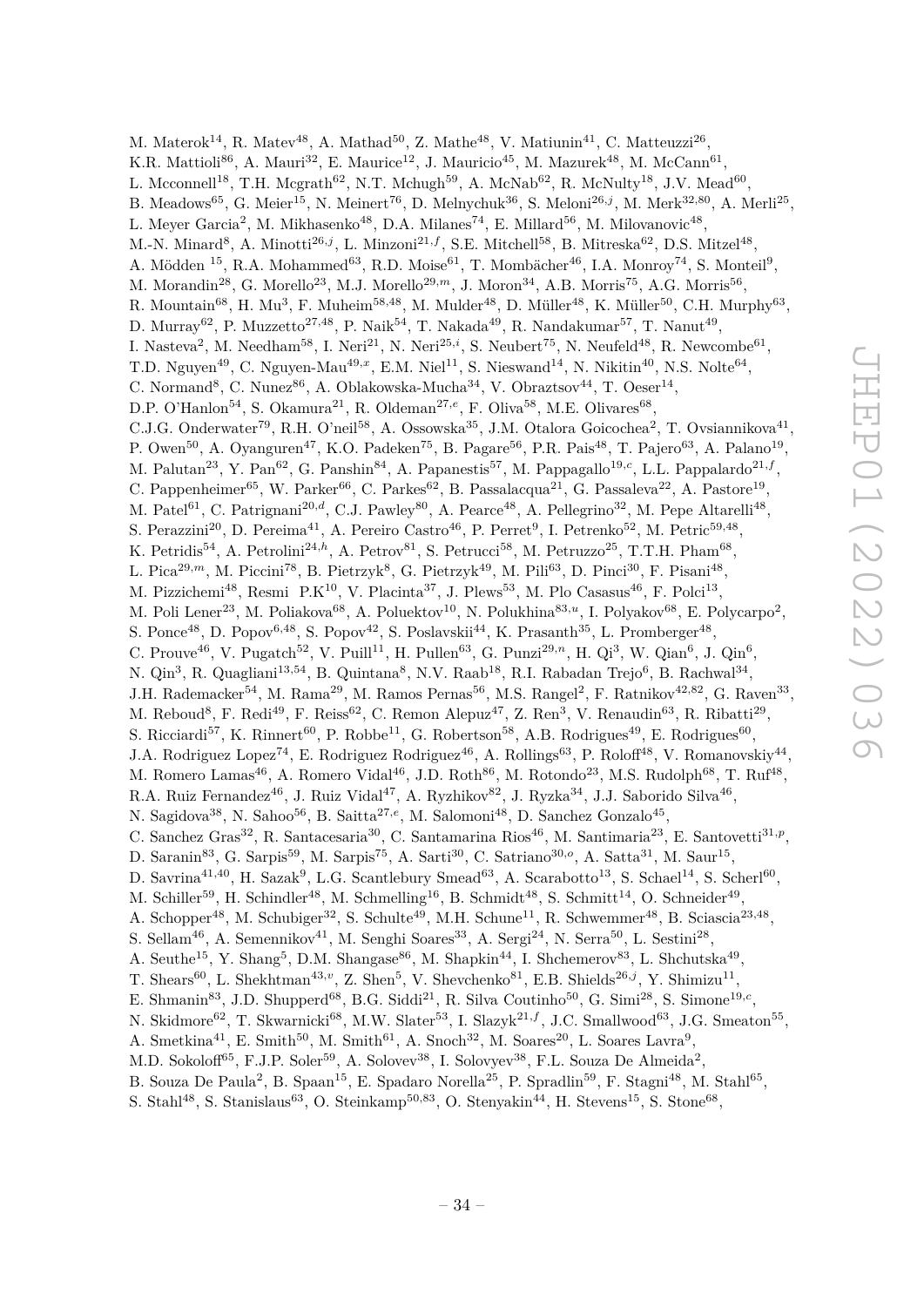M. Straticiuc<sup>37</sup>, D. Strekalina<sup>83</sup>, F. Suljik<sup>63</sup>, J. Sun<sup>27</sup>, L. Sun<sup>73</sup>, Y. Sun<sup>66</sup>, P. Svihra<sup>62</sup>, P.N. Swallow<sup>53</sup>, K. Swientek<sup>34</sup>, A. Szabelski<sup>36</sup>, T. Szumlak<sup>34</sup>, M. Szymanski<sup>48</sup>, S. Taneja<sup>62</sup>, A.R. Tanner<sup>54</sup>, M.D. Tat<sup>63</sup>, A. Terentev<sup>83</sup>, F. Teubert<sup>48</sup>, E. Thomas<sup>48</sup>, D.J.D. Thompson<sup>53</sup>, K.A. Thomson<sup>60</sup>, V. Tisserand<sup>9</sup>, S. T'Jampens<sup>8</sup>, M. Tobin<sup>4</sup>, L. Tomassetti<sup>21,f</sup>, X. Tong<sup>5</sup>, D. Torres Machado<sup>1</sup>, D.Y. Tou<sup>13</sup>, M.T. Tran<sup>49</sup>, E. Trifonova<sup>83</sup>, C. Trippl<sup>49</sup>, G. Tuci<sup>29,*n*</sup>, A. Tully<sup>49</sup>, N. Tuning<sup>32,48</sup>, A. Ukleja<sup>36</sup>, D.J. Unverzagt<sup>17</sup>, E. Ursov<sup>83</sup>, A. Usachov<sup>32</sup>, A. Ustyuzhanin<sup>42,82</sup>, U. Uwer<sup>17</sup>, A. Vagner<sup>84</sup>, V. Vagnoni<sup>20</sup>, A. Valassi<sup>48</sup>, G. Valenti<sup>20</sup>, N. Valls Canudas<sup>85</sup>, M. van Beuzekom<sup>32</sup>, M. Van Dijk<sup>49</sup>, E. van Herwijnen<sup>83</sup>, C.B. Van Hulse<sup>18</sup>, M. van Veghel<sup>79</sup>, R. Vazquez Gomez<sup>46</sup>, P. Vazquez Regueiro<sup>46</sup>, C. Vázquez Sierra<sup>48</sup>, S. Vecchi<sup>21</sup>, J.J. Velthuis<sup>54</sup>, M. Veltri<sup>22, r</sup>, A. Venkateswaran<sup>68</sup>, M. Veronesi<sup>32</sup>, M. Vesterinen<sup>56</sup>, D. Vieira<sup>65</sup>, M. Vieites Diaz<sup>49</sup>, H. Viemann<sup>76</sup>, X. Vilasis-Cardona<sup>85</sup>, E. Vilella Figueras<sup>60</sup>, A. Villa<sup>20</sup>, P. Vincent<sup>13</sup>, F.C. Volle<sup>11</sup>, D. Vom Bruch<sup>10</sup>, A. Vorobyev<sup>38</sup>, V. Vorobyev<sup>43,*v*</sup>, N. Voropaev<sup>38</sup>, K. Vos<sup>80</sup>, R. Waldi<sup>17</sup>, J. Walsh<sup>29</sup>, C. Wang<sup>17</sup>, J. Wang<sup>5</sup>, J. Wang<sup>4</sup>, J. Wang<sup>3</sup>, J. Wang<sup>73</sup>, M. Wang<sup>3</sup>, R. Wang<sup>54</sup>, Y. Wang<sup>7</sup>, Z. Wang<sup>50</sup>, Z. Wang<sup>3</sup>, Z. Wang<sup>6</sup>, J.A. Ward<sup>56</sup>, N.K. Watson<sup>53</sup>, S.G. Weber<sup>13</sup>, D. Websdale<sup>61</sup>, C. Weisser<sup>64</sup>, B.D.C. Westhenry<sup>54</sup>, D.J. White<sup>62</sup>, M. Whitehead<sup>54</sup>, A.R. Wiederhold<sup>56</sup>, D. Wiedner<sup>15</sup>, G. Wilkinson<sup>63</sup>, M. Wilkinson<sup>68</sup>, I. Williams<sup>55</sup>, M. Williams<sup>64</sup>, M.R.J. Williams<sup>58</sup>, F.F. Wilson<sup>57</sup>, W. Wislicki<sup>36</sup>, M. Witek<sup>35</sup>, L. Witola<sup>17</sup>, G. Wormser<sup>11</sup>, S.A. Wotton<sup>55</sup>, H. Wu<sup>68</sup>, K. Wyllie<sup>48</sup>, Z. Xiang<sup>6</sup>, D. Xiao<sup>7</sup>, Y. Xie<sup>7</sup>, A. Xu<sup>5</sup>, J. Xu<sup>6</sup>, L. Xu<sup>3</sup>, M. Xu<sup>7</sup>, Q. Xu<sup>6</sup>, Z. Xu<sup>5</sup>, Z. Xu<sup>6</sup>, D. Yang<sup>3</sup>, S. Yang<sup>6</sup>, Y. Yang<sup>6</sup>, Z. Yang<sup>5</sup>, Z. Yang<sup>66</sup>, Y. Yao<sup>68</sup>, L.E. Yeomans<sup>60</sup>, H. Yin<sup>7</sup>, J. Yu<sup>71</sup>, X. Yuan<sup>68</sup>, O. Yushchenko<sup>44</sup>, E. Zaffaroni<sup>49</sup>, M. Zavertyaev<sup>16,*u*</sup>, M. Zdybal<sup>35</sup>, O. Zenaiev<sup>48</sup>, M. Zeng<sup>3</sup>, D. Zhang<sup>7</sup>, L. Zhang<sup>3</sup>, S. Zhang<sup>71</sup>, S. Zhang<sup>5</sup>, Y. Zhang<sup>5</sup>, Y. Zhang<sup>63</sup>, A. Zharkova<sup>83</sup>, A. Zhelezov<sup>17</sup>, Y. Zheng<sup>6</sup>, T. Zhou<sup>5</sup>, X. Zhou<sup>6</sup>, Y. Zhou<sup>6</sup>, V. Zhovkovska<sup>11</sup>, X. Zhu<sup>3</sup>, X. Zhu<sup>7</sup>, Z. Zhu<sup>6</sup>, V. Zhukov<sup>14,40</sup>, J.B. Zonneveld<sup>58</sup>, Q. Zou<sup>4</sup>, S. Zucchelli<sup>20,d</sup>, D. Zuliani<sup>28</sup> and G. Zunica<sup>62</sup>

- <sup>1</sup> *Centro Brasileiro de Pesquisas Físicas (CBPF), Rio de Janeiro, Brazil*
- <sup>2</sup> *Universidade Federal do Rio de Janeiro (UFRJ), Rio de Janeiro, Brazil*
- <sup>3</sup> *Center for High Energy Physics, Tsinghua University, Beijing, China*
- 4 *Institute Of High Energy Physics (IHEP), Beijing, China*
- <sup>5</sup> *School of Physics State Key Laboratory of Nuclear Physics and Technology, Peking University, Beijing, China*
- <sup>6</sup> *University of Chinese Academy of Sciences, Beijing, China*
- 7 *Institute of Particle Physics, Central China Normal University, Wuhan, Hubei, China*
- <sup>8</sup> *Univ. Savoie Mont Blanc, CNRS, IN2P3-LAPP, Annecy, France*
- <sup>9</sup> *Université Clermont Auvergne, CNRS/IN2P3, LPC, Clermont-Ferrand, France*
- <sup>10</sup> *Aix Marseille Univ, CNRS/IN2P3, CPPM, Marseille, France*
- <sup>11</sup> *Université Paris-Saclay, CNRS/IN2P3, IJCLab, Orsay, France*
- <sup>12</sup> *Laboratoire Leprince-Ringuet, CNRS/IN2P3, Ecole Polytechnique, Institut Polytechnique de Paris, Palaiseau, France*
- <sup>13</sup> *LPNHE, Sorbonne Université, Paris Diderot Sorbonne Paris Cité, CNRS/IN2P3, Paris, France*
- <sup>14</sup> *I. Physikalisches Institut, RWTH Aachen University, Aachen, Germany*
- <sup>15</sup> *Fakultät Physik, Technische Universität Dortmund, Dortmund, Germany*
- <sup>16</sup> *Max-Planck-Institut für Kernphysik (MPIK), Heidelberg, Germany*
- <sup>17</sup> *Physikalisches Institut, Ruprecht-Karls-Universität Heidelberg, Heidelberg, Germany*
- <sup>18</sup> *School of Physics, University College Dublin, Dublin, Ireland*
- <sup>19</sup> *INFN Sezione di Bari, Bari, Italy*
- <sup>20</sup> *INFN Sezione di Bologna, Bologna, Italy*
- <sup>21</sup> *INFN Sezione di Ferrara, Ferrara, Italy*
- <sup>22</sup> *INFN Sezione di Firenze, Firenze, Italy*
- <sup>23</sup> *INFN Laboratori Nazionali di Frascati, Frascati, Italy*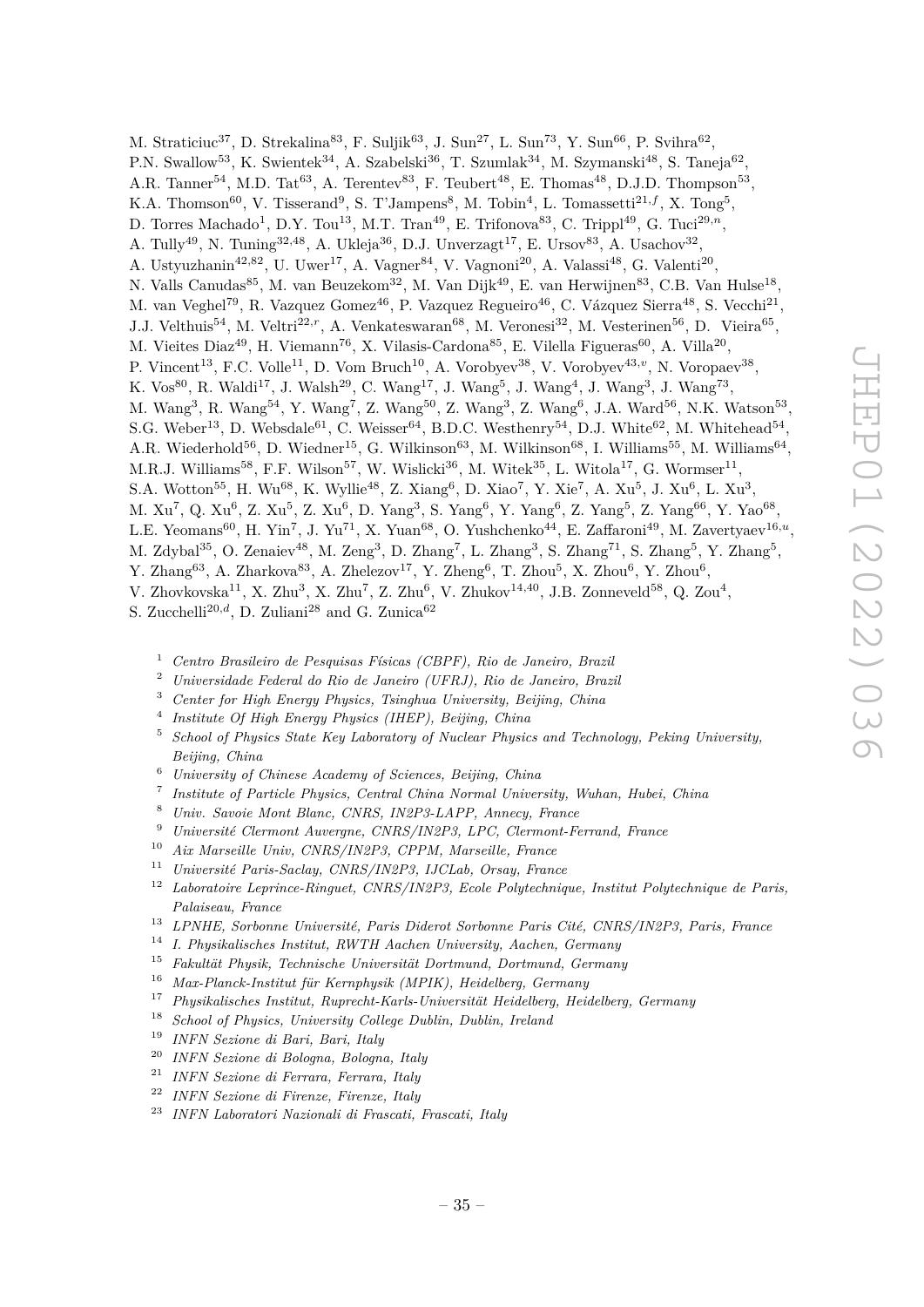- *INFN Sezione di Genova, Genova, Italy*
- *INFN Sezione di Milano, Milano, Italy*
- *INFN Sezione di Milano-Bicocca, Milano, Italy*
- *INFN Sezione di Cagliari, Monserrato, Italy*
- *Universita degli Studi di Padova, Universita e INFN, Padova, Padova, Italy*
- *INFN Sezione di Pisa, Pisa, Italy*
- *INFN Sezione di Roma La Sapienza, Roma, Italy*
- *INFN Sezione di Roma Tor Vergata, Roma, Italy*
- *Nikhef National Institute for Subatomic Physics, Amsterdam, Netherlands*
- *Nikhef National Institute for Subatomic Physics and VU University Amsterdam, Amsterdam, Netherlands*
- *AGH University of Science and Technology, Faculty of Physics and Applied Computer Science, Kraków, Poland*
- *Henryk Niewodniczanski Institute of Nuclear Physics Polish Academy of Sciences, Kraków, Poland*
- *National Center for Nuclear Research (NCBJ), Warsaw, Poland*
- *Horia Hulubei National Institute of Physics and Nuclear Engineering, Bucharest-Magurele, Romania*
- *Petersburg Nuclear Physics Institute NRC Kurchatov Institute (PNPI NRC KI), Gatchina, Russia*
- *Institute for Nuclear Research of the Russian Academy of Sciences (INR RAS), Moscow, Russia*
- *Institute of Nuclear Physics, Moscow State University (SINP MSU), Moscow, Russia*
- *Institute of Theoretical and Experimental Physics NRC Kurchatov Institute (ITEP NRC KI), Moscow, Russia*
- *Yandex School of Data Analysis, Moscow, Russia*
- *Budker Institute of Nuclear Physics (SB RAS), Novosibirsk, Russia*
- *Institute for High Energy Physics NRC Kurchatov Institute (IHEP NRC KI), Protvino, Russia, Protvino, Russia*
- *ICCUB, Universitat de Barcelona, Barcelona, Spain*
- *Instituto Galego de Física de Altas Enerxías (IGFAE), Universidade de Santiago de Compostela, Santiago de Compostela, Spain*
- *Instituto de Fisica Corpuscular, Centro Mixto Universidad de Valencia CSIC, Valencia, Spain*
- *European Organization for Nuclear Research (CERN), Geneva, Switzerland*
- *Institute of Physics, Ecole Polytechnique Fédérale de Lausanne (EPFL), Lausanne, Switzerland*
- *Physik-Institut, Universität Zürich, Zürich, Switzerland*
- *NSC Kharkiv Institute of Physics and Technology (NSC KIPT), Kharkiv, Ukraine*
- *Institute for Nuclear Research of the National Academy of Sciences (KINR), Kyiv, Ukraine*
- *University of Birmingham, Birmingham, United Kingdom*
- *H.H. Wills Physics Laboratory, University of Bristol, Bristol, United Kingdom*
- *Cavendish Laboratory, University of Cambridge, Cambridge, United Kingdom*
- *Department of Physics, University of Warwick, Coventry, United Kingdom*
- *STFC Rutherford Appleton Laboratory, Didcot, United Kingdom*
- *School of Physics and Astronomy, University of Edinburgh, Edinburgh, United Kingdom*
- *School of Physics and Astronomy, University of Glasgow, Glasgow, United Kingdom*
- *Oliver Lodge Laboratory, University of Liverpool, Liverpool, United Kingdom*
- *Imperial College London, London, United Kingdom*
- *Department of Physics and Astronomy, University of Manchester, Manchester, United Kingdom*
- *Department of Physics, University of Oxford, Oxford, United Kingdom*
- *Massachusetts Institute of Technology, Cambridge, MA, United States*
- *University of Cincinnati, Cincinnati, OH, United States*
- *University of Maryland, College Park, MD, United States*
- *Los Alamos National Laboratory (LANL), Los Alamos, United States*
- *Syracuse University, Syracuse, NY, United States*
- *School of Physics and Astronomy, Monash University, Melbourne, Australia, associated to* <sup>56</sup>